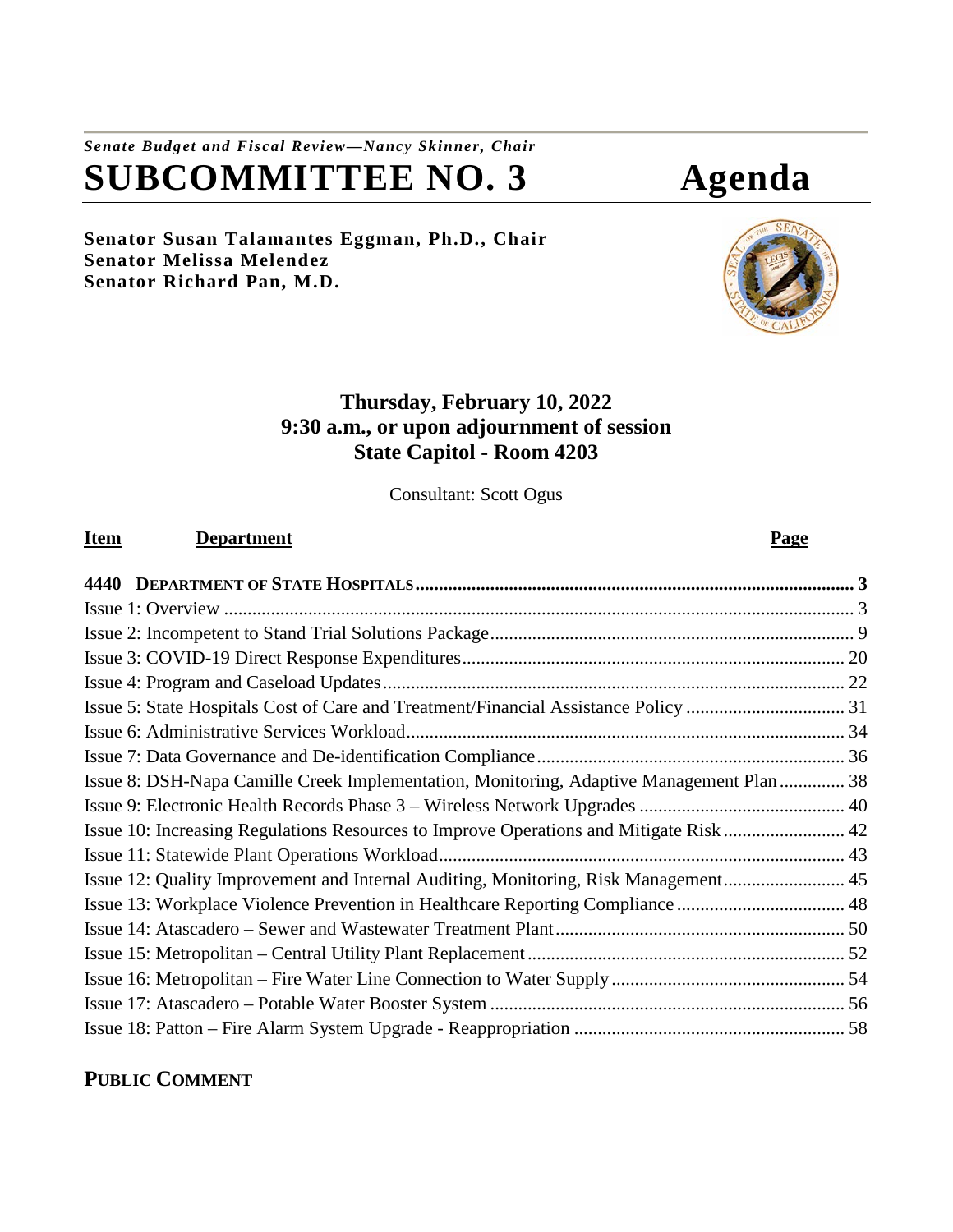*Pursuant to the Americans with Disabilities Act, individuals who, because of a disability, need special assistance to attend or participate in a Senate Committee hearing, or in connection with other Senate services, may request assistance at the Senate Rules Committee, 1020 N Street, Suite 255 or by calling (916) 651-1505. Requests should be made one week in advance whenever possible.*

**Senate Committee on Budget and Fiscal Review Page 2**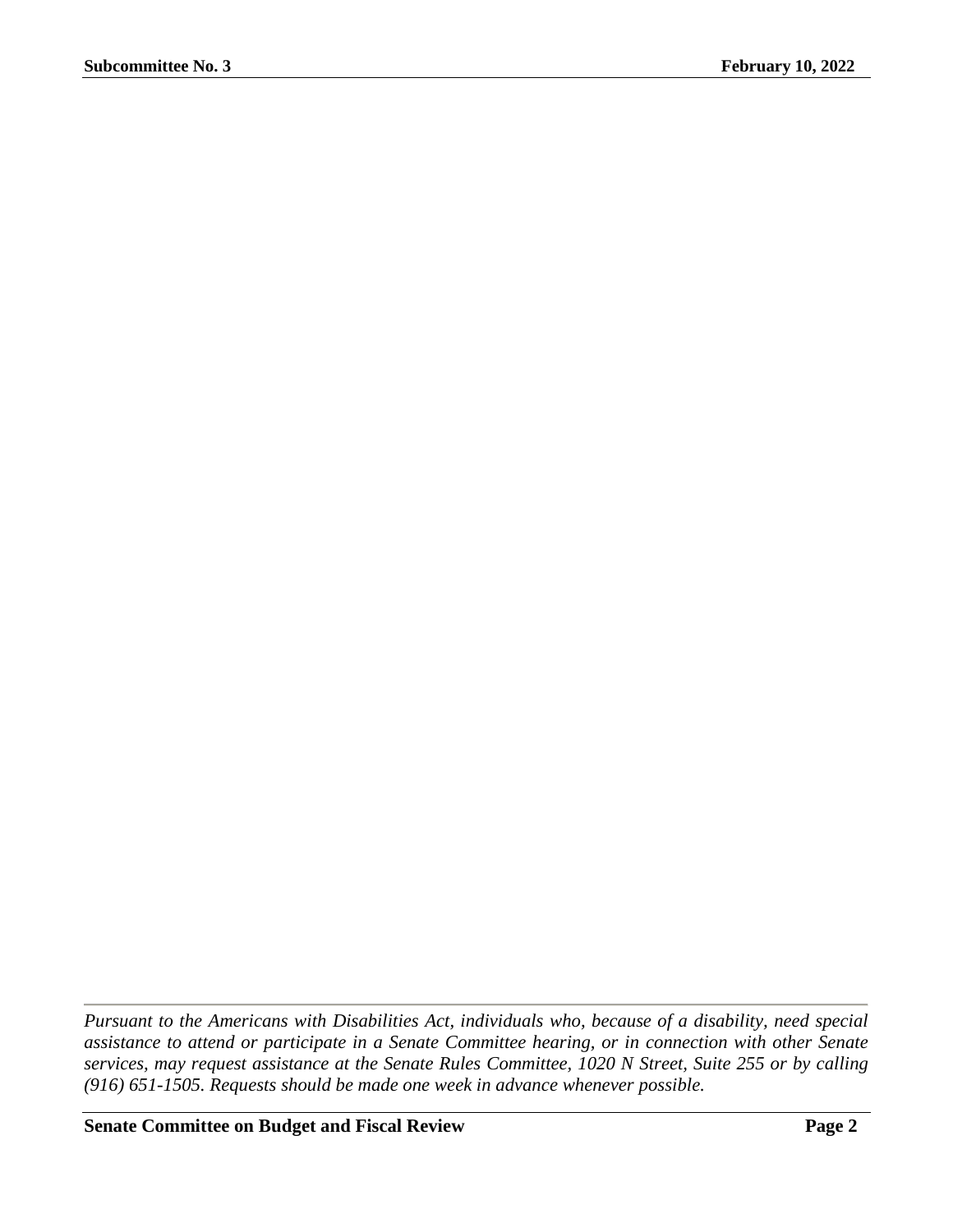# <span id="page-2-0"></span>**4440 DEPARTMENT OF STATE HOSPITALS**

# <span id="page-2-1"></span>**Issue 1: Overview**



| <b>Department of State Hospitals - Department Funding Summary</b><br>( <i>dollars in thousands</i> )                                      |             |             |             |             |  |
|-------------------------------------------------------------------------------------------------------------------------------------------|-------------|-------------|-------------|-------------|--|
| 2020-21<br>2021-22<br>2021-22<br>2022-23<br><b>Fund Source</b><br><b>Budget Act</b><br><b>Revised</b><br><b>Proposed</b><br><b>Actual</b> |             |             |             |             |  |
| <b>General Fund</b>                                                                                                                       | \$1,851,098 | \$2,301,880 | \$2,566,522 | \$2,384,336 |  |
| <b>Federal Funds</b>                                                                                                                      | \$0         | \$0         | \$0         | \$0         |  |
| <b>Other Funds</b>                                                                                                                        | \$167,059   | \$183,711   | \$183,684   | \$183,703   |  |
| <b>Total Department Funding:</b>                                                                                                          | \$2,018,157 | \$2,485,591 | \$2,750,206 | \$2,568,039 |  |
| <b>Total Authorized Positions:</b>                                                                                                        | 10312.0     | 11158.2     | 12819.3     | 13105.5     |  |
| <b>Other Funds Detail:</b>                                                                                                                |             |             |             |             |  |
| <b>CA State Lottery Education Fund (0814)</b>                                                                                             | \$80        | \$27        | \$19        | \$19        |  |
| <b>Reimbursements (0995)</b>                                                                                                              | \$166,979   | \$183,684   | \$183,684   | \$183,684   |  |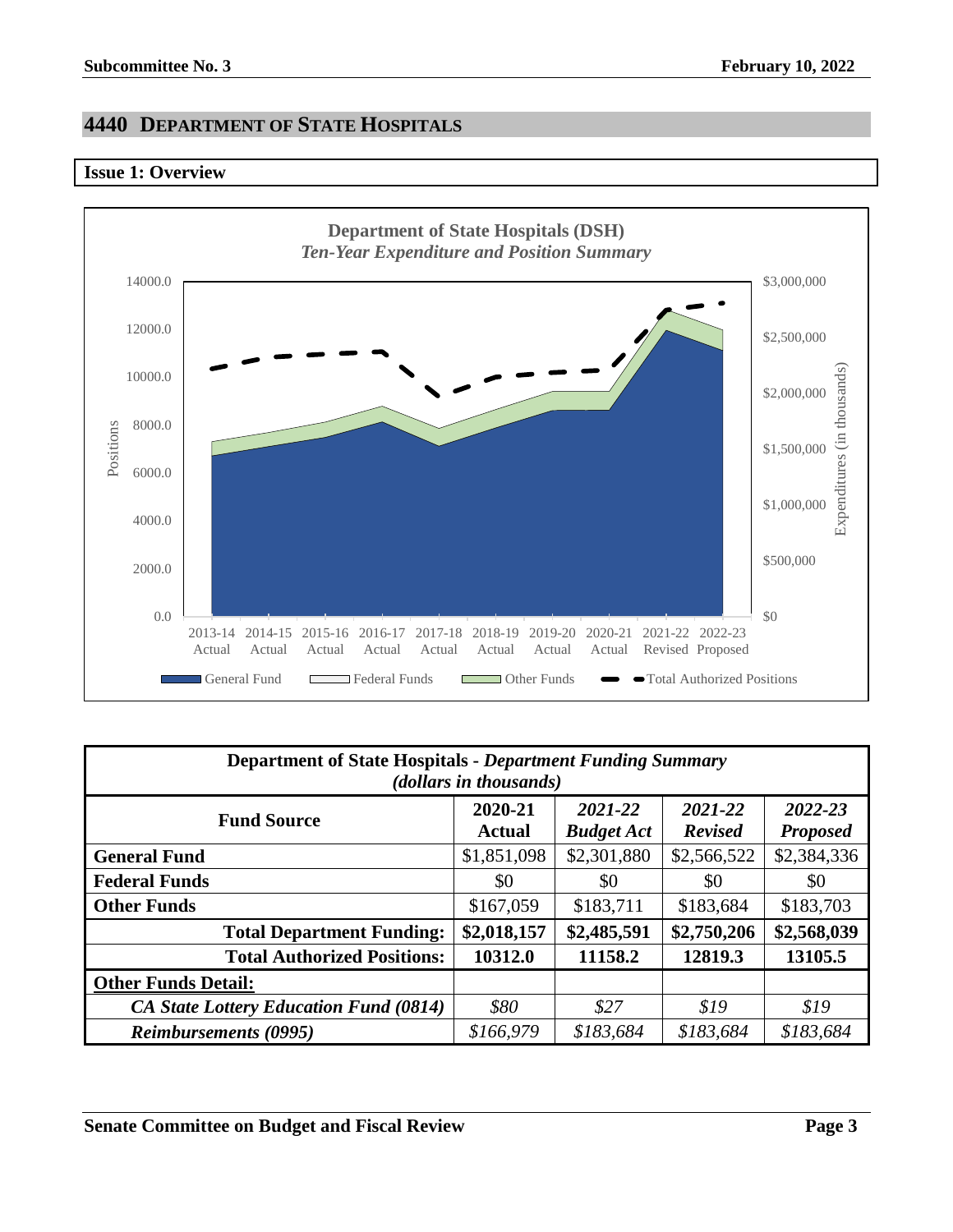**Background.** DSH oversees five state hospitals which comprise the largest inpatient forensic mental health hospital system in the nation. In addition to forensic admissions, which comprise 86 percent of its population, the five state hospitals admit individuals civilly committed under the Lanterman-Petris-Short (LPS) Act because they require physically secure 24-hour care and meet legal criteria that they represent a danger to themselves or others. The categories of individuals admitted to state hospitals for treatment are:

- **Incompetent to Stand Trial (IST)** IST patients are referred to DSH under Section 1370 of the Penal Code if a court has determined they are unable to understand the nature of criminal proceedings or assist counsel in their defense. IST patients receive competency-based treatment and are returned to court once able to participate in court proceedings. Most IST patients are charged with felonies, with some misdemeanors.
- **Not Guilty by Reason of Insanity (NGI)** NGI patients are individuals found guilty of an offense, but are admitted to DSH if a court determines the individual was "insane" at the time the crime was committed. NGI patients are committed for a term equal to the maximum sentence which could have been imposed, though may be recommitted for an additional two years if the individual represents a substantial danger of physical harm.
- **Offenders with a Mental Health Disorder (OMD)** OMD patients are parolees who meet the following six criteria for OMD classification: (1) presence of a severe mental disorder, (2) the mental disorder is not in remission or requires treatment to be kept in remission, (3) the mental disorder was a factor in the commitment offense, (4) the prisoner has been in treatment at least 90 days in the year prior to release, (5) the commitment offense involved force or violence or serious bodily injury, (6) the prisoner continues to be dangerous due to the severe mental disorder. OMD commitments under Section 2962 of the Penal Code span the length of the parole term, but may be extended for up to one year if the patient represents a danger of physical harm to others.
- **Sexually Violent Predators (SVP)** SVP commitments are civil commitments of prisoners released from prison who meet certain criteria under the Sexually Violent Predator Act, including being convicted of certain sex offenses and diagnosed with a mental disorder that increases the likelihood of engaging in sexually violent criminal behavior. SVP patients undergo an annual review process to evaluate the patient's suitability for release into the community, either conditionally or without supervision.
- **Lanterman-Petris-Short (LPS)** LPS patients are individuals that require physically secure 24 hour care and are committed through civil court proceedings that determine the individual is a danger to themselves or others or suffers from a grave disability. LPS patients are discharged when their county of residence places them in a different facility, in independent living, or with family, or if a court removes the conservatorship.
- *Coleman* **Class Patients (Mentally Ill Prisoners)** *Coleman* patients are referred by the California Department of Corrections and Rehabilitation (CDCR) when they are found to be mentally ill while in prison. *Coleman* patients return to CDCR custody when they have received the maximum benefit from treatment. If these individuals are still mentally ill at the end of their prison term, they may be committed to DSH as an OMD.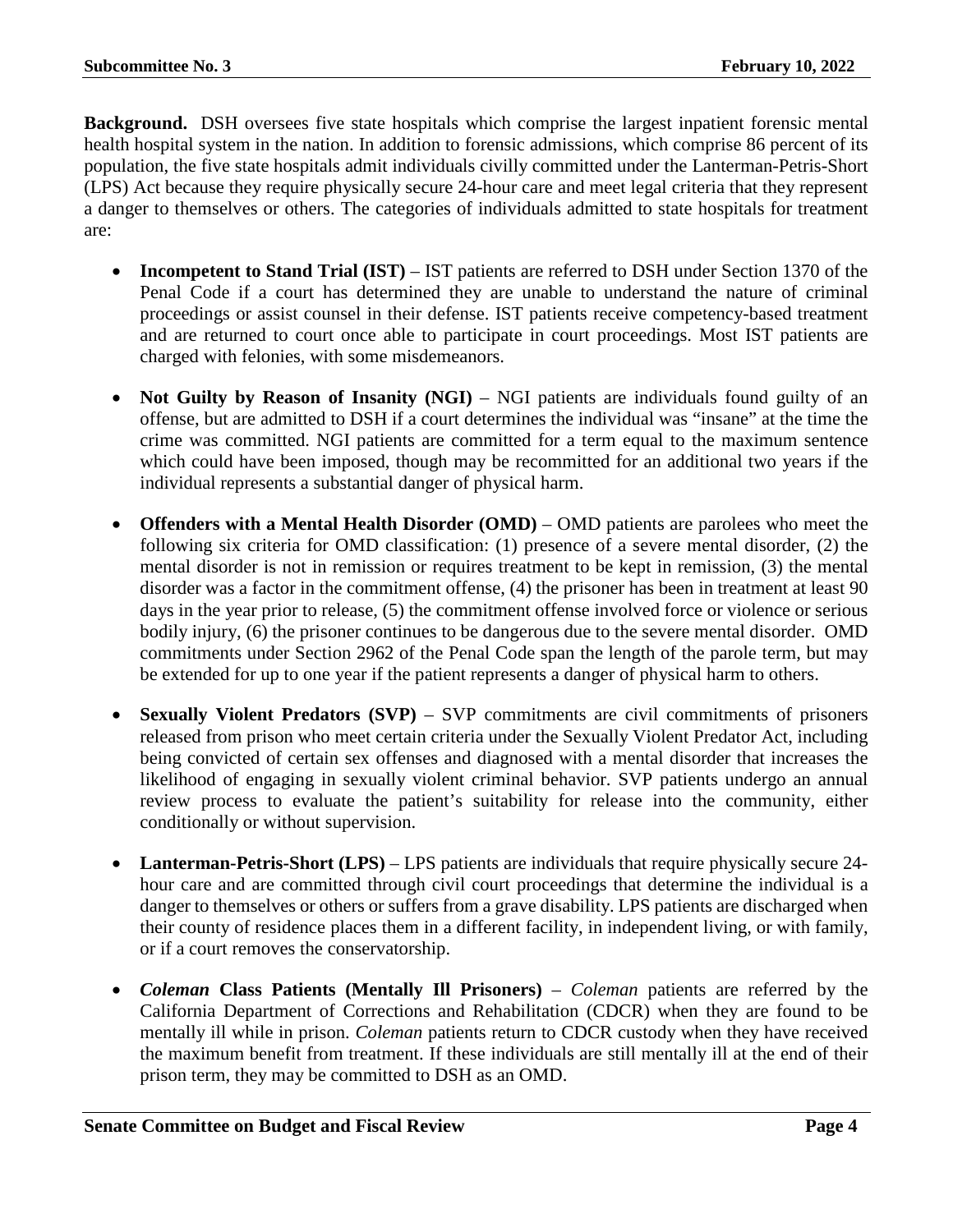• **Conditional Release Program (CONREP)** – CONREP provides outpatient treatment to individuals ordered by a court to be released if their symptoms have been stabilized and they no longer represent a danger to society. After one year, a court hearing determines if the patient will continue in the program, be sent back to DSH, or be released.

|                                                                 | 2021-22 | 2022-23 |
|-----------------------------------------------------------------|---------|---------|
| <b>Population by Hospital</b>                                   |         |         |
| Atascadero                                                      | 1,000   | 1,000   |
| Coalinga                                                        | 1,311   | 1,311   |
| Metropolitan                                                    | 808     | 948     |
| Napa                                                            | 1,122   | 1,122   |
| Patton                                                          | 1,349   | 1,359   |
| <b>State Hospitals Population Total</b>                         | 5,590   | 5,740   |
| <b>Population by Commitment Type</b>                            |         |         |
| Incomptent to Stand Trial (IST)                                 | 1,197   | 1,341   |
| Not Guilty by Reason of Insanity (NGI)                          | 1,343   | 1,343   |
| Offender with a Mental Health Disorder (OMD)                    | 1,149   | 1,155   |
| Sexually Violent Predator (SVP)                                 | 931     | 931     |
| Lanterman-Petris-Short Civil Commitments (LPS)                  | 801     | 801     |
| Coleman Referrals                                               | 169     | 169     |
| <b>Contracted Programs</b>                                      |         |         |
| Kern Admission, Evaluation, and Stabilization (AES) Center      | 60      | 90      |
| <b>Statewide Regional JBCT</b>                                  | 277     | 280     |
| <b>Single County JBCT</b>                                       | 235     | 294     |
| Small County Model JBCT (Mariposa)                              | N/A     | N/A     |
| Los Angeles Community Based Restoration                         | 515     | 515     |
| <b>Other Counties Community Based Restoration</b>               | 54      | 222     |
| <b>Total Contracted Programs</b>                                | 1,141   | 1,401   |
| <b>Total State Hospitals and Contracted Programs Population</b> | 6,731   | 7,141   |

**Figure 1: State Hospital Projected Census by Hospital, Commitment Type and Contracted Programs Source:** *2022-23 Governor's Budget Estimate, Department of State Hospitals, January 2022*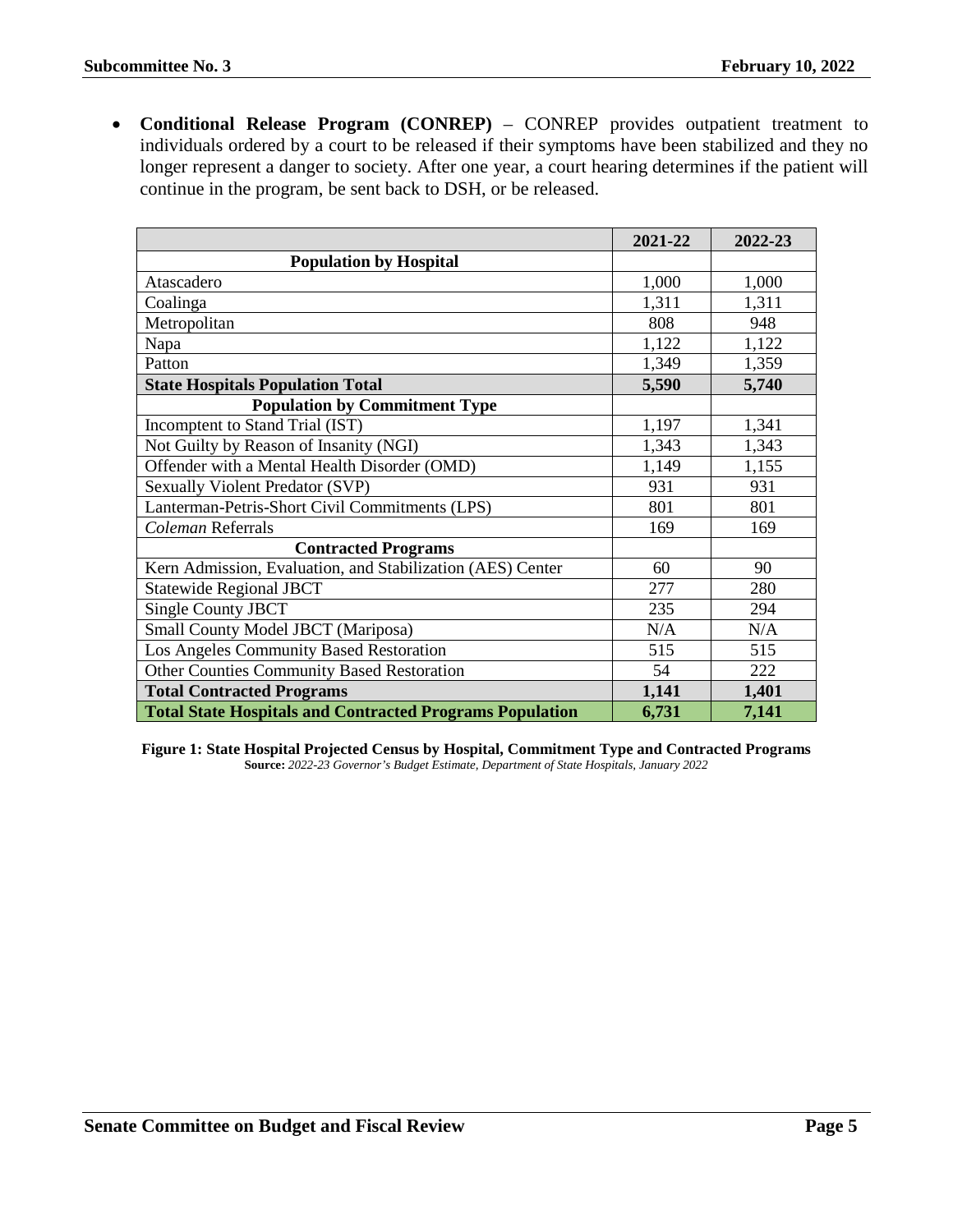

**Figure 2: State Hospital Demographic Snapshot: All Commitment Types Source:** *2022-23 Governor's Budget Estimate, Department of State Hospitals, January 2022*

The five state hospitals operated by DSH are:

- **Atascadero State Hospital –** Located on the Central Coast in San Luis Obispo County, Atascadero is a self-contained psychiatric hospital with an all-male population primarily composed of OMD, *Coleman*, IST, and NGI patients. Atascadero has a licensed bed capacity of 1,275 beds.
- **Coalinga State Hospital** Located in the Central Valley in Fresno County, Coalinga is a selfcontained psychiatric hospital with an all-male population primarily composed of LPS, OMD, *Coleman*, NGI, and SVP patients. Coalinga has a licensed bed capacity of 1,500 beds.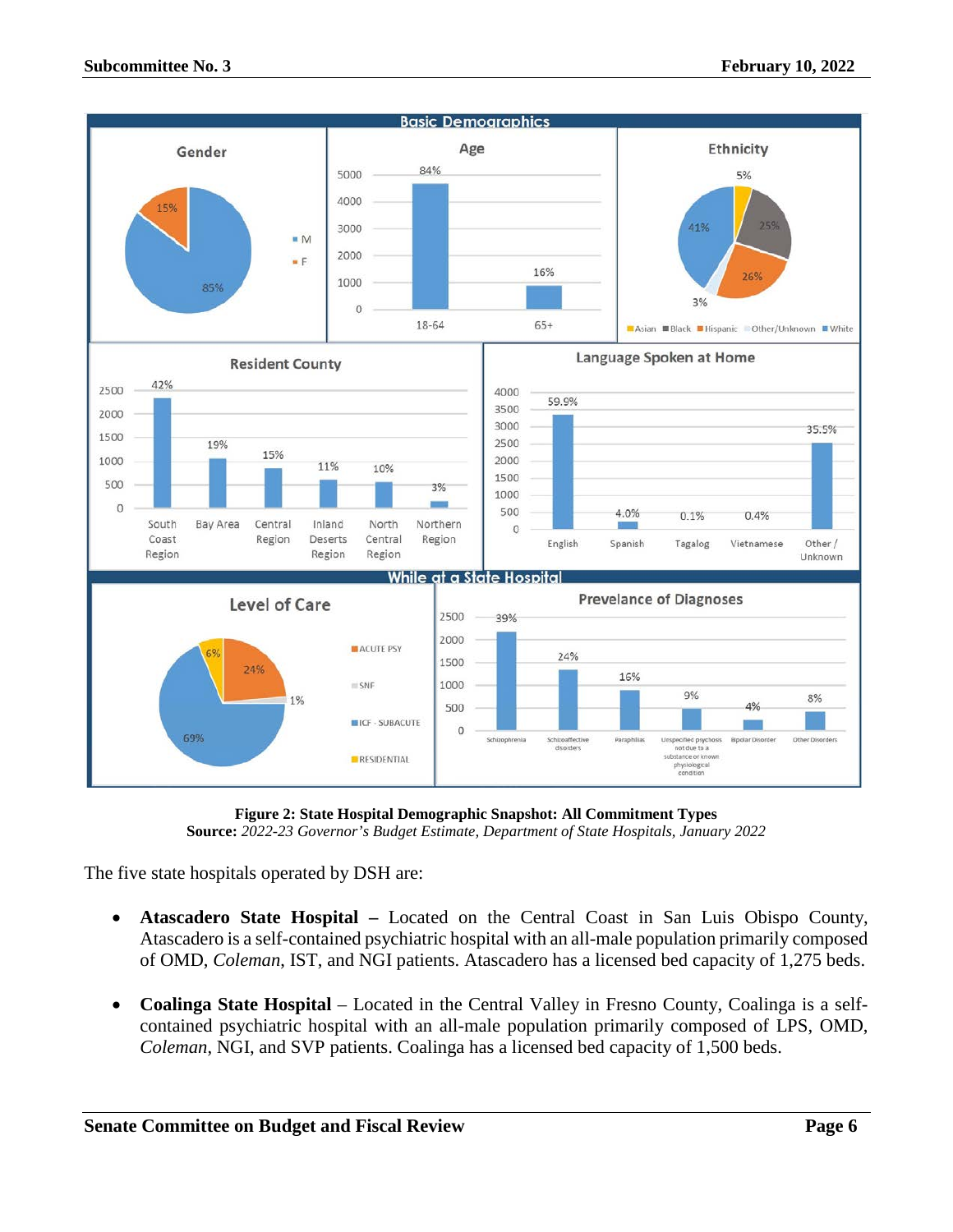- **Metropolitan State Hospital** Located in Norwalk in Los Angeles County, Metropolitan is an "open" style campus within a security perimeter. Due to community concerns, a formal agreement with the City of Norwalk and the county sheriff prohibits Metropolitan from accepting patients charged with murder or a sex crime, or at high risk for escape. Metropolitan primarily serves LPS, IST, OMD, and NGI patients and has a licensed bed capacity of 1,106 beds.
- **Napa State Hospital** Located in Napa County, Napa has an "open" style campus within a security perimeter. Napa primarily treats IST, LPS, OMD, and NGI patients and has a licensed bed capacity of 1,418 beds, but is currently able to operate only 1,374 beds.
- **Patton State Hospital** Located in the town of Highland in San Bernardino County, Patton is an "open" style campus within a security perimeter operated by correctional officers from CDCR due to concerns from the surrounding community. Patton primarily serves LPS, IST, OMD, *Coleman* and NGI patients and has a licensed bed capacity of 1,287 beds.

# **2021 BUDGET ACT INVESTMENTS – IMPLEMENTATION UPDATES**

The 2021 Budget Act included several important investments in the DSH budget. The subcommittee is monitoring implementation of the following investments:

**IST Solutions Workgroup.** The 2021 Budget Act included trailer bill language to require DSH to convene an IST Solutions Workgroup to identify short-term, medium-term, and long-term solutions for alternatives to placement of defendants determined to be IST in a state hospital. The workgroup was required to submit a report to CalHHS and the Department of Finance on short-term solutions by November 30, 2021, and medium- and long-term solutions by April 1, 2022.

The establishment of the workgroup was in response to continuous backlogs of admission of IST patients to state hospitals due to insufficient capacity. Individuals determined to be IST often wait months in county jails before they are admitted to a state hospital for competency restoration treatment. In 2015, the American Civil Liberties Union (ACLU) sued DSH, alleging the length of time an individual typically spends in a county jail awaiting admission to a state hospital is a violation of the individual's due process rights. The ruling of the Alameda Superior Court in *Stiavetti v. Clendenin*, ultimately affirmed by the California Court of Appeal, requires DSH to commence substantive treatment services within 28 days for felony IST patients.

The IST Solutions Workgroup met five times between August 2021 and November 2021 to develop solutions to the backlog of IST patients awaiting admission to state hospitals. The workgroup focused on three primary areas: 1) early access to treatment and stabilization for individuals determined to be IST on felony charges; 2) diversion and community-based restoration for individuals determined to be IST on felony charges; and 3) improving the quality of initial county competency evaluations. The workgroup released its findings in a report in November 2021 that included short-, medium-, and long-term recommendations. More information about these recommendations can be found in "*Issue 2: Incompetent to Stand Trial Solutions Package*" in the subcommittee agenda.

**IMD and Sub-Acute Bed Capacity Funding Program.** The 2021 Budget Act included 22 positions and General Fund expenditure authority of \$267.1 million, and the Legislature approved trailer bill language,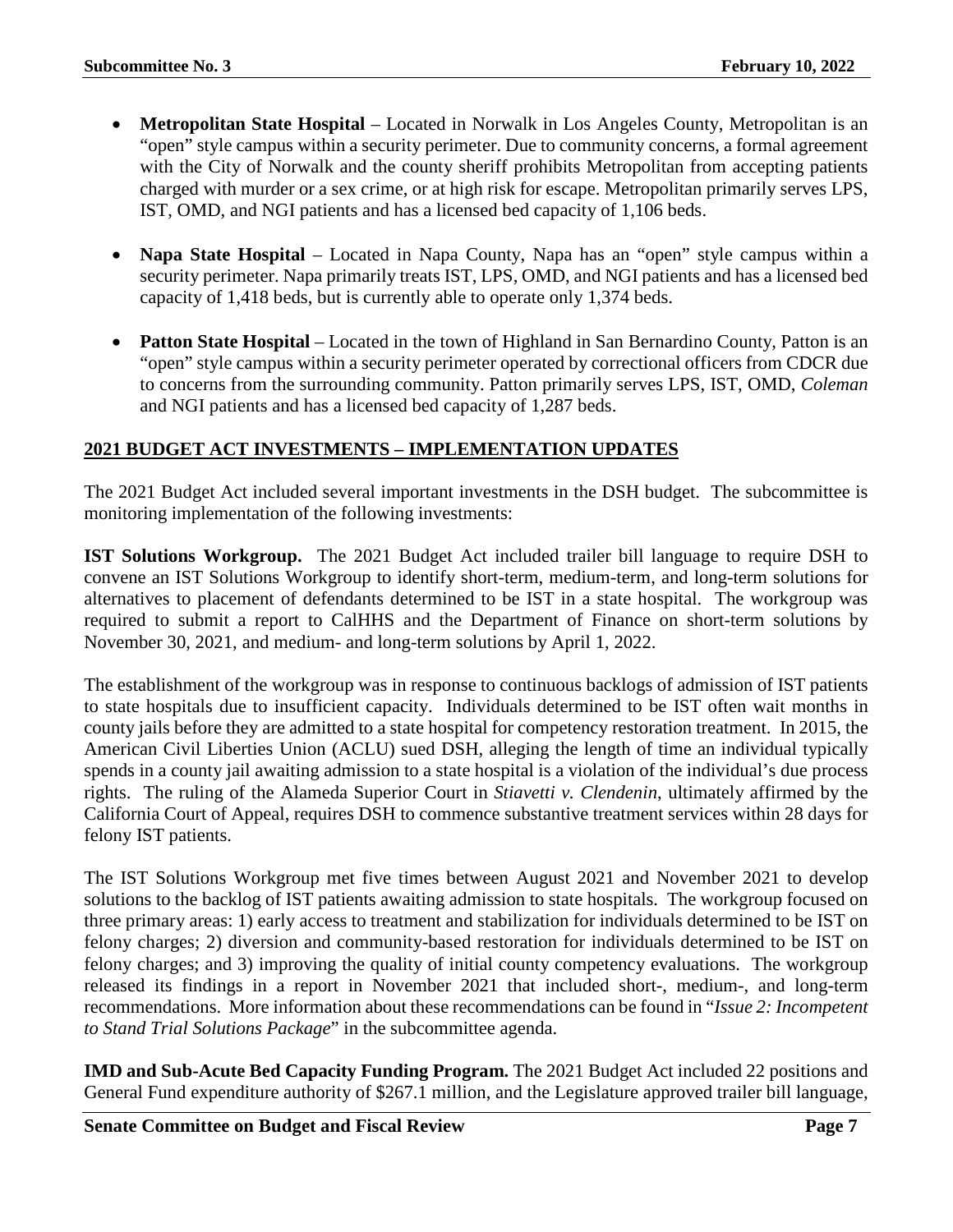to authorize DSH to contract for subacute bed capacity to address the increasing number of IST patient referrals to state hospitals.

DSH reports it began engagement with multiple private providers in Summer 2021 and continues to work with those providers to develop bed capacity throughout the state. DSH is attempting to partner with providers that can provide a blend of acute and sub-acute bed capacity, which DSH believes will allow more individuals to transition from jail to community settings and promote a broader continuum of care. DSH is engaging counties that currently lack capacity to stabilize IST patients to provide funding to expand the reach of diversion programs. In addition, DSH is engaging with counties that have not been able to fully participate in diversion and community-based restoration programs due to lack of availability of sub-acute beds in their communities. DSH is also attempting to align funding for this program with the proposals contained within its IST Solutions Package.

The subcommittee has requested the department to discuss implementation of both of these 2021 Budget Act investments in "*Issue 2: Incompetent to Stand Trial Solutions Package*". Additional background on these two investments may also be found in that portion of the subcommittee agenda.

**Subcommittee Staff Comment.** This is an informational item.

**Questions.** The subcommittee has requested DSH to respond to the following:

1. Please provide a brief overview of the State Hospital system, including major inpatient categories, treatment programs, and significant organizational changes.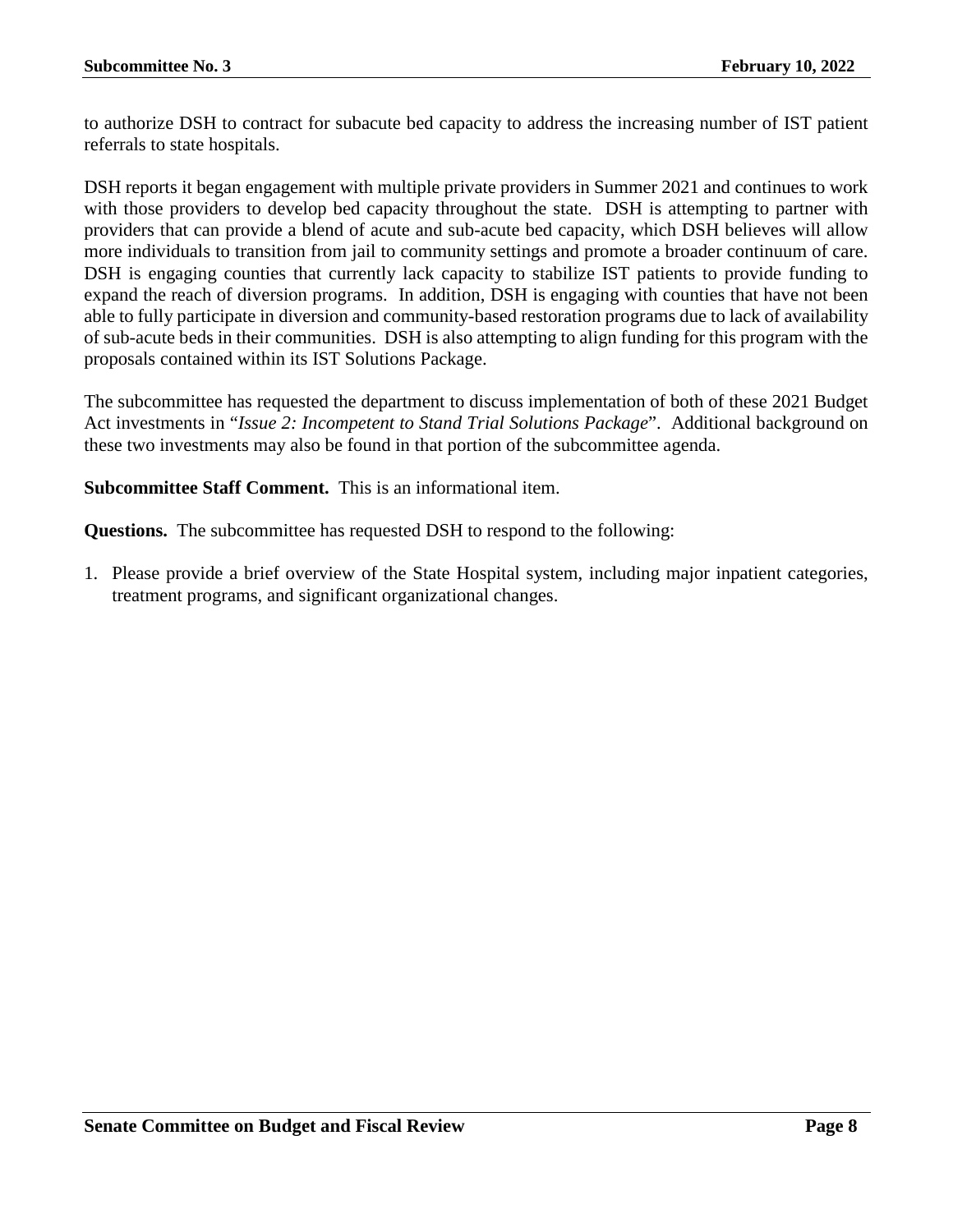# <span id="page-8-0"></span>**Issue 2: Incompetent to Stand Trial Solutions Package**

**Incompetent to Stand Trial Solutions and Trailer Bill Language Proposal – Governor's Budget.** DSH requests General Fund expenditure authority of \$93 million in 2021-22 and \$571 million annually thereafter to support implementation of solutions to provide timely treatment for patients determined incompetent to stand trial (IST) on felony charges and to support ongoing efforts to decriminalize mental illness in California. Included in this request is General Fund expenditure authority of \$75 million in 2021-22 and \$175 million annually thereafter for IST solutions, and \$18 million in 2021-22 and \$46 million annually thereafter for IST diversion and community-based restoration (CBR), approved in the 2021 Budget Act. The total additional ongoing funding requested in the Governor's January budget is \$350 million beginning in 2022-23.

The Administration proposes the following solutions:

- Stabilization and Early Access to Treatment (\$24.9 million in 2021-22; \$66.8 million in 2022-23)
- Care Coordination and Waitlist Management (\$1.7 million in 2021-22; \$4.9 million in 2022-23)
- Housing Augmentation for Current Diversion Contracts (\$60 million in 2021-22)
- Housing Infrastructure CBR or Diversion Beds (\$6.4 million in 2021-22; \$233 million in 2022-23)
- Community Program Funding for CBR or Diversion Clients (\$266.5 million in 2022-23)
- Increased Conditional Release Program (CONREP) Placements (\$433,000 in 2022-23)

DSH also requests trailer bill language to cap the total number of felony IST referrals by each county based on the current fiscal year (2021-22) and require counties to assume a share of the cost of care for IST patients referred above the cap.

| <b>Program Funding Request Summary</b>         |              |                          |  |  |
|------------------------------------------------|--------------|--------------------------|--|--|
| <b>Fund Source</b>                             | 2022-23      | $2023 - 24$ <sup>*</sup> |  |  |
| 2021 Budget Act Authority - IST Solutions:     |              |                          |  |  |
| 0001 - General Fund                            | \$75,000,000 | \$175,000,000            |  |  |
|                                                |              |                          |  |  |
| 2021 Budget Act Authority – Diversion and CBR: |              |                          |  |  |
| 0001 – General Fund                            | \$18,000,000 | \$46,000,000             |  |  |
|                                                |              |                          |  |  |
| <b>2022 Governor's January Budget Request:</b> |              |                          |  |  |
| 0001 – General Fund                            | \$-          | \$350,000,000            |  |  |
| <b>Total Funding Request:</b>                  | \$93,000,000 | \$571,000,000            |  |  |
| <b>Total Requested Positions:</b>              | 0.0          | 0.0                      |  |  |

\* Resources ongoing after 2022-23.

**Background.** The State Hospitals system admits individuals determined to be incompetent to stand trial (IST) under Section 1370 of the Penal Code, typically for felony offenses, and provides clinical and medical services to restore these individuals to competency. Because of capacity constraints within the state hospital system, as of December 2021, 1,706 individuals in the IST population are housed in county jails awaiting placement into a state hospital bed or jail-based competency program. This backlog, which has grown significantly in the last two years due to the COVID-19 pandemic, places operational and fiscal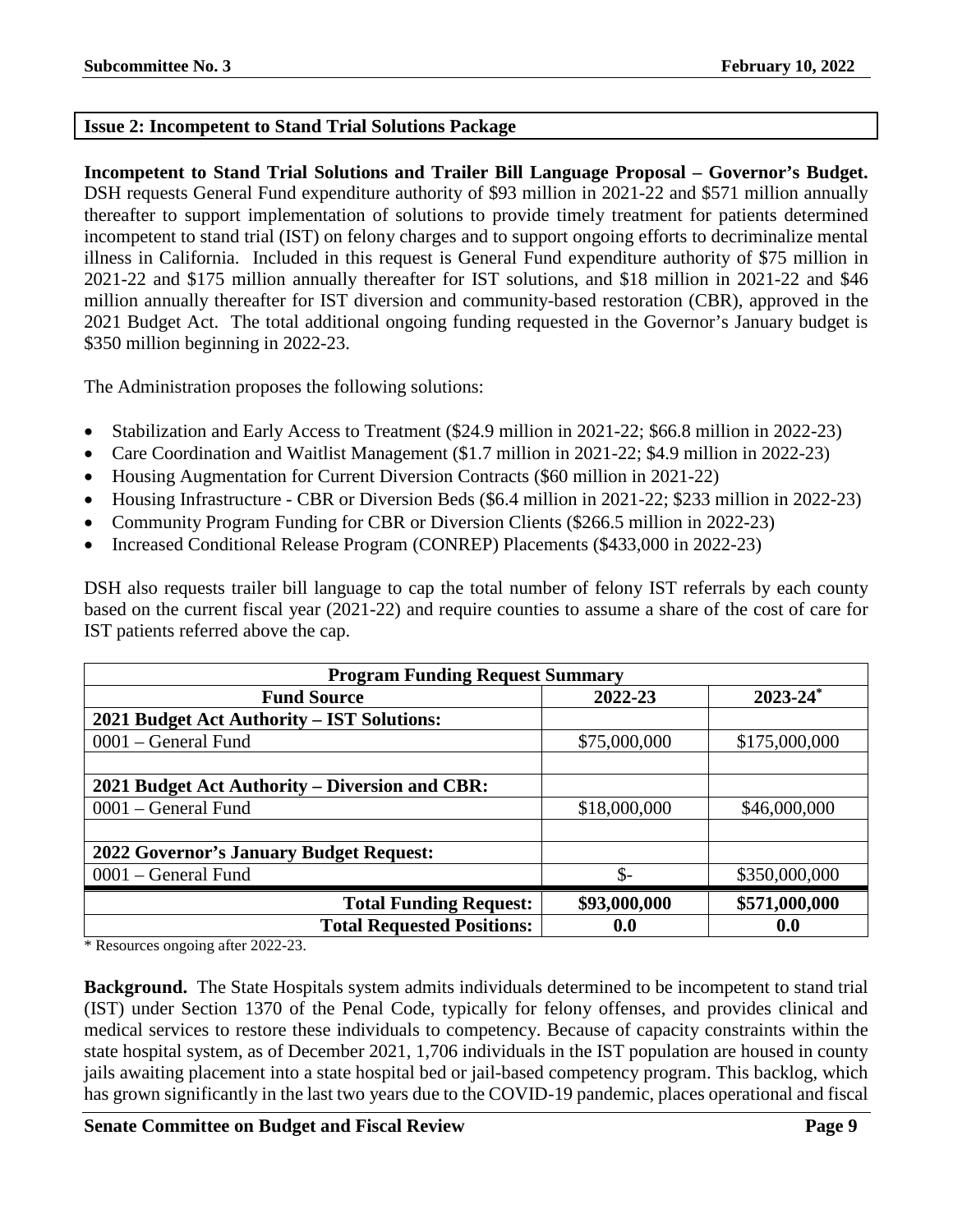stress on county jails and, according to recent court rulings, violates the due process rights of individuals in custody for longer than a reasonable time to evaluate their potential for restoration to competency.

**Incompetent to Stand Trial Referrals.** Under California law "[a] person cannot be tried or adjudged to punishment or have his or her probation, mandatory supervision, post-release community supervision, or parole revoked while that person is mentally incompetent." IST patients are referred to DSH under Section 1370 of the Penal Code if a court has determined they are unable to understand the nature of criminal proceedings or assist counsel in their defense. IST patients receive competency-based treatment and are returned to court once able to participate in court proceedings. If a defendant's attorney raises concerns about his or her competency to stand trial, the judge in the case may order a mental health evaluation by a psychiatrist or clinical psychologist. If the evaluation finds substantial evidence the defendant is incompetent, a competency hearing is scheduled with additional expert testimony and an opportunity for the defendant to respond to or refute the findings of the evaluation. If the court finds a defendant incompetent to stand trial, the local community health director determines whether the defendant is best treated in a local facility, an outpatient facility, or at a state hospital. Misdemeanants are typically treated in an outpatient setting or released, while felonies are typically referred for treatment at a state hospital. If a bed is not available in a state hospital, the defendant remains in the custody of the county until a bed becomes available. Capacity constraints in the state hospital system have resulted in ongoing backlogs of defendants deemed IST in county jails for extended periods awaiting treatment.



**Figure 1: Incompetent to Stand Trial Commitment Process**

**Source:** "*An Alternative Approach:Treating the Incompetent to Stand Trial", Legislative Analyst's Office, Jan 2012*

**Long-Standing Issues with IST Backlog.** Since the 2007-08 fiscal year, the backlog of IST referrals awaiting treatment in state hospitals has grown from between 200 and 300 to 1,706 as of December 2021. In 1972, the United States Supreme Court found in *Jackson v. Indiana* that a person committed on account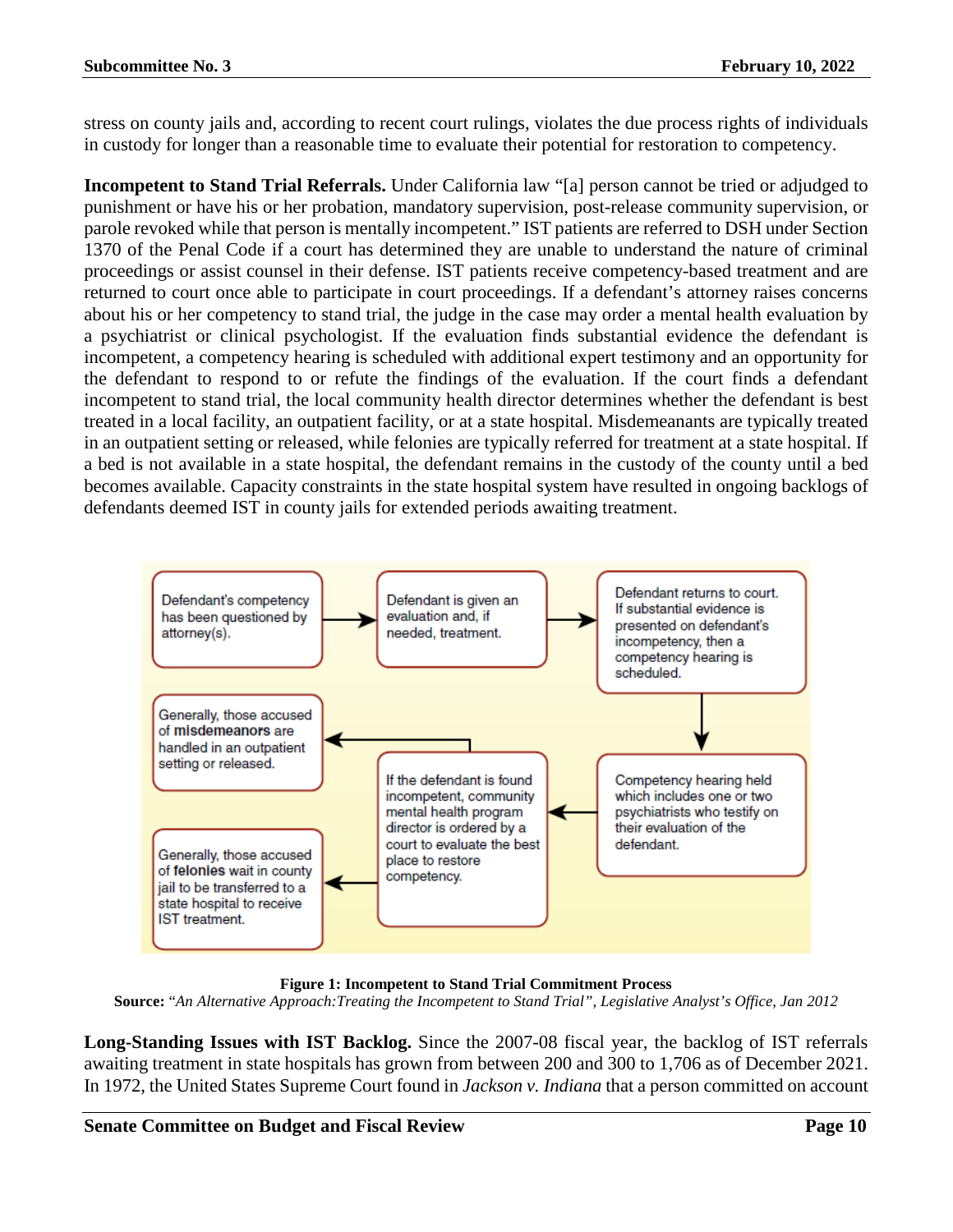of his or her incapacity to proceed to trial cannot be held for longer than the reasonable period of time necessary to determine whether the individual is likely to attain capacity. California law requires state hospital or outpatient facility staff to report to the court within 90 days on the status of the defendant's restoration to competency. Based on this 90 day requirement, several court rulings have recommended that a "reasonable" time to transfer IST patients for treatment is no more than 30 to 35 days. Many IST patients remain in county custody for longer, which may violate these patients' due process rights. In addition, the housing of IST patients in county jails while they await availability of treatment beds in state hospitals places stress on county jail systems.

*Stiavetti v. Clendenin* **Requires Commencement of Treatment for IST Patients Within 28 Days.** In 2015, five family members of IST patients committed to DSH and the Department of Developmental Services (DDS) filed suit against the state challenging statewide delays in transfer of IST patients from county jails to DSH or DDS to begin substantive treatment services as a violation of the patients' due process rights. On April 19, 2019, the Alameda County Superior Court concluded that IST patients have a constitutional right to substantive services within a reasonable period of time and that DSH and DDS had violated the due process rights of IST patients referred to a state hospital or to DDS. The court found that constitutional due process requires that DSH and DDS must commence substantive services to restore an IST patient to competency within 28 days of the transfer of responsibility for an IST patient to DSH. On August 25, 2021, the California Supreme Court denied final review of the court's decision and, upon remand, the Alameda County Superior Court issued the following amended compliance timelines for DSH and DDS:

- No later than August 27, 2022: DSH and DDS must commence substantive services for all IST patients within 60 days from the transfer of responsibility date.
- No later than February 27, 2023: DSH and DDS must commence substantive services for all IST patients within 45 days from the transfer of responsibility date.
- No later than August 27, 2023: DSH and DDS must commence substantive services for all IST patients within 33 days from the transfer of responsibility date.
- No later than February 27, 2024: DSH and DDS must commence substantive services for IST patients within 28 days from the transfer of responsibility date.

**Administration Proposals to Increase IST Capacity in State Hospitals.** Over recent years, the Administration has proposed a series of projects to expand capacity in State Hospitals for the treatment of IST patients. These proposals were in response to the growing backlog of IST patients in county jails over the last ten years and the potential for court mandates resulting from the *Stiavetti* case. These proposals include: 1) expansion of secured bed capacity at Metropolitan State Hospital to treat IST patients; 2) expansion of existing jail-based competency treatment programs and implementation of new programs; and 3) activation of OMD bed capacity at Coalinga State Hospital to allow transfer from other secured units to provide treatment space for IST patients in other hospitals.

**2018 Budget Act - IST Community-Based Diversion Program.** The 2018 Budget Act included General Fund expenditure authority of \$100 million to establish an IST Diversion Program, which contracts with counties to serve individuals with serious mental illnesses with potential to be determined to be incompetent to stand trial (IST) on felony charges. The program prioritized \$91 million of funding for these programs in the 15 counties with the highest referrals of ISTs to DSH in 2016-17, including Alameda, Contra Costa, Fresno, Kern, Los Angeles, Riverside, Sacramento, San Bernardino, San Diego,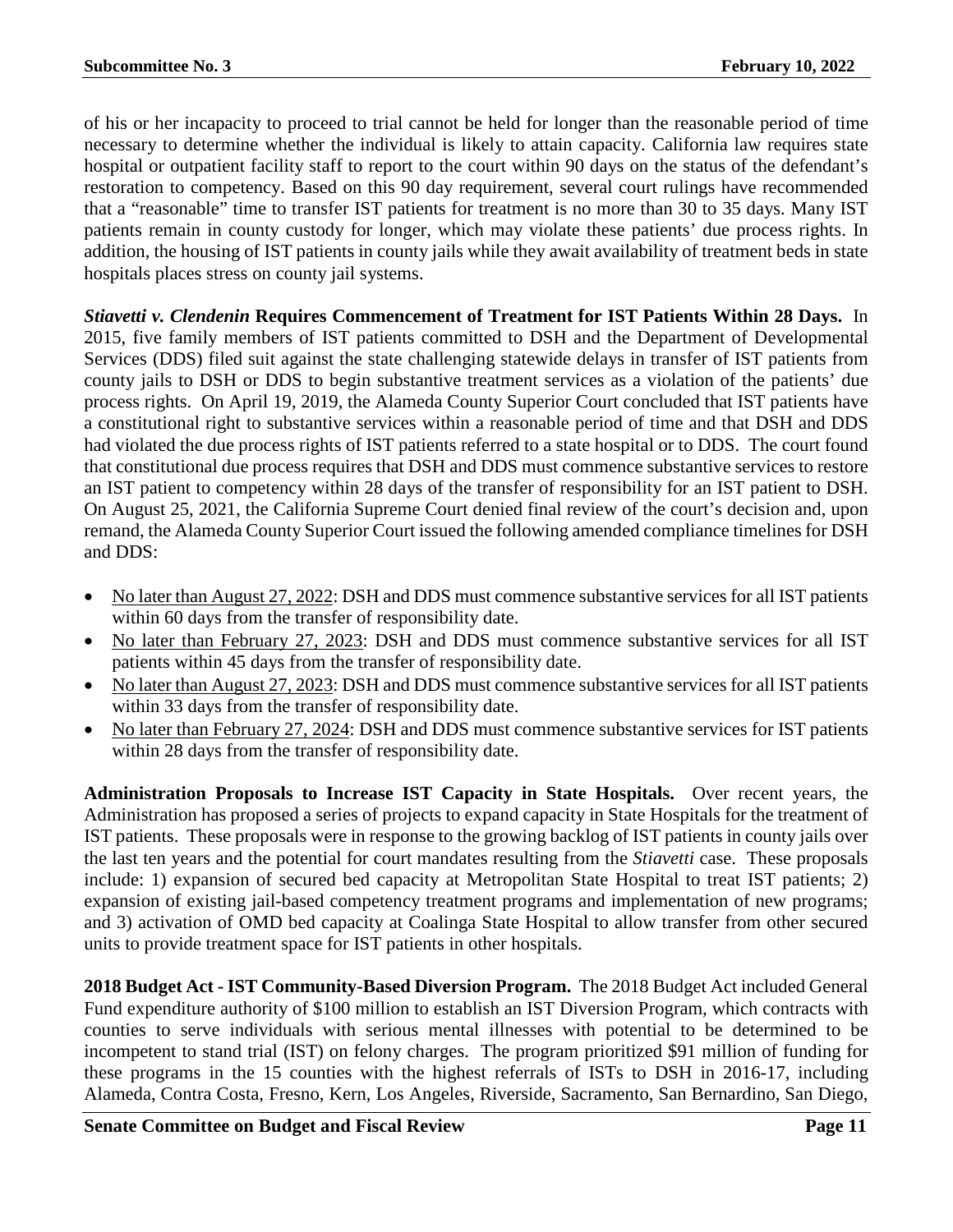San Joaquin, Santa Barbara, Santa Clara, Solano, Sonoma, and Stanislaus. These counties were not required to submit a competitive application. In May 2020, Stanislaus County chose not to participate due to COVID-19 related economic issues and lack of other county resources to establish the program.

Of the remaining funding, \$8.5 million was made available to other counties under a competitive funding process. In June 2019, DSH awarded funding to the following counties: Del Norte, Marin, Placer, San Francisco, San Luis Obispo, Santa Cruz, and Yolo. In November 2019, DSH awarded a second round of funding to Humboldt, San Mateo, Siskiyou, and Ventura counties.

**IST Workgroup Established to Recommend Solutions to Reduce Backlog.** In response to the court's ruling in *Stiavetti*, the 2021 Budget Act included trailer bill language to require DSH to convene an IST Solutions Workgroup to identify short-term, medium-term, and long-term solutions for alternatives to placement of defendants determined to be IST in a state hospital. The IST Solutions Workgroup met five times between August 2021 and November 2021 to develop solutions to the backlog of IST patients awaiting admission to state hospitals. The workgroup focused on three primary areas: 1) early access to treatment and stabilization for individuals determined to be IST on felony charges; 2) diversion and community-based restoration for individuals determined to be IST on felony charges; and 3) improving the quality of initial county competency evaluations. The workgroup released its findings in a report in November 2021 that included short-, medium-, and long-term recommendations.

The workgroup's recommendations were as follows:

# Short-Term Recommendations

- 1. Support for increased access to psychiatric care, including stabilizing medications, in jail for IST patients while pending placement or when returning from IST treatment to jail pending court proceedings. Care would include long-acting injectable psychiatric medications, use of telehealth for medication and treatment determinations, connect competency evaluator opinions on patient medication needs to jail providers for consideration in the treatment plan, and training for jail clinicians.
- 2. Improve coordination between the state, criminal justice partners, county behavioral health departments, and county public guardians. This coordination should include transition and treatment planning to ensure continuity of care between systems, provision of a 90 day medication supply upon discharge, use of common drug formularies, data sharing, and identifying community based and diversion alternatives.
- 3. Provide training and technical assistance and develop best practice guides for jail clinical staff, criminal justice partners, and county staff for understanding and implementing effective treatment engagement strategies. This training and technical assistance would include seeking treatment and medication histories from family members, incentives or other strategies to engage treatment, use of best practices for developing patient-clinician rapport and continuity, securing voluntary consent to medication whenever possible, and obtaining involuntary medication orders whenever necessary.
- 4. Re-assess current DSH wait list to identify individuals who may be eligible for release into community treatment programs.
- 5. Expand technical assistance for diversion and community-based restoration including developing best practice guides, assisting newly developing programs, and assisting with options to assess and mitigate public safety risks.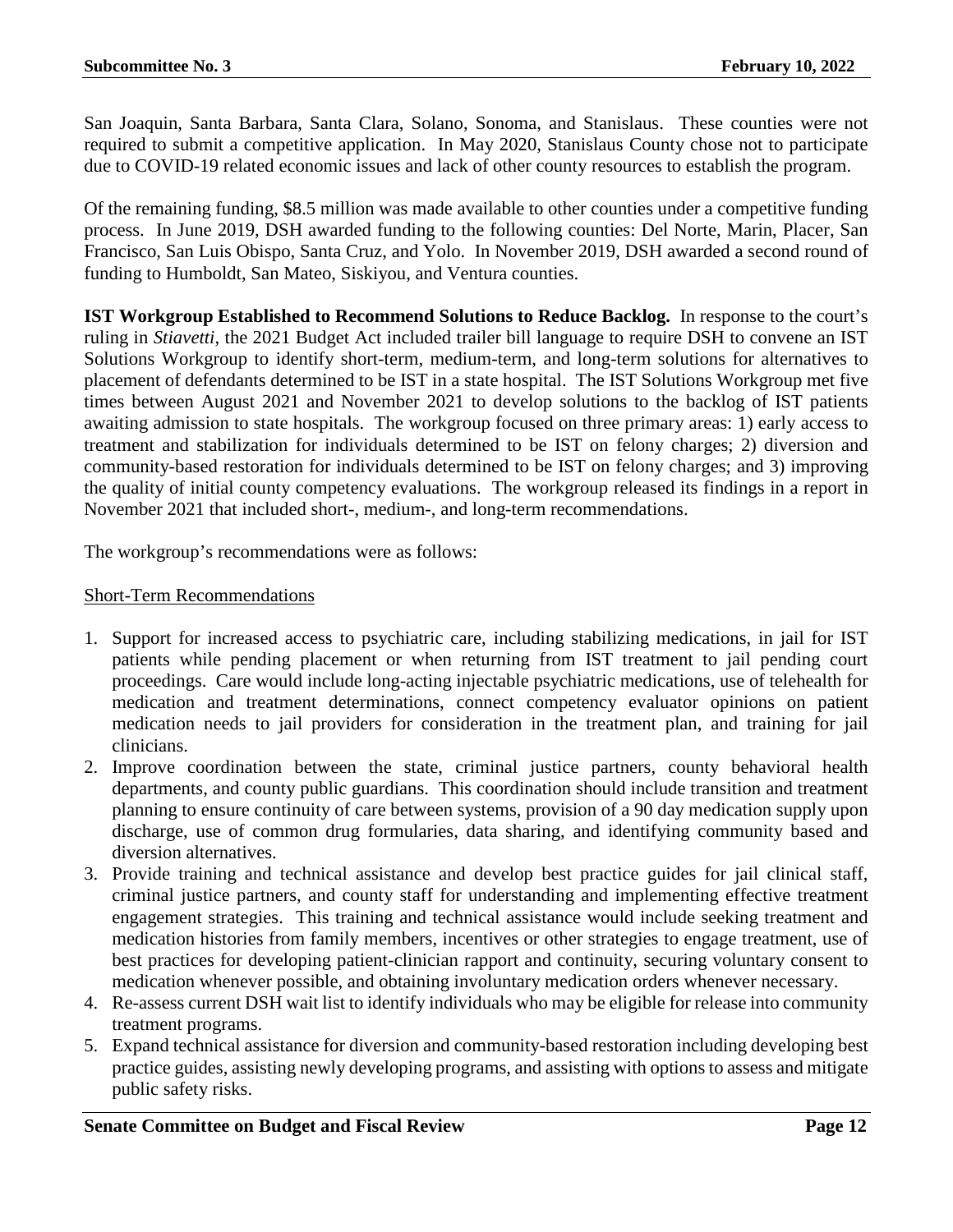- 6. Provide training and technical assistance for court-appointed evaluators to improve the quality of reports used to determine if a defendant is IST including checklists for items to be considered, template evaluation reports, increasing knowledge and skills for court-appointed evaluators such as principles of community based mental healthcare, and inclusion of information on discrepancies and biases in evaluations.
- 7. Prioritize community-based restoration and diversion by allowing individuals in diversion to retain their place on the IST waitlist if they are unsuccessful, improve communication between DSH and courts to ensure an individual is not removed from consideration for diversion when a DSH bed becomes available.
- 8. Prioritize diversion funding to support diverting eligible individuals from the DSH IST waitlist.
- 9. Include justice-involved individuals with serious mental illness as priorities in state-level homelessness, housing, behavioral health, and community care infrastructure expansion funding opportunities.
- 10. Augment DSH diversion contracts with counties to provide for interim housing to support increased diversion placements.
- 11. Implement local planning efforts for homelessness housing, behavioral health continuum, and community care expansion that includes behavioral health and criminal-justice partners.

# Medium-Term Recommendations

- 1. Statutorily prioritize community outpatient treatment and diversion for IST patients with less severe behavioral health needs and criminogenic risk, reserving jail-based competency treatment and state hospital treatment beds for individuals with the highest need.
- 2. Provide increased opportunities and dedicated funding for intensive community treatment models for IST patients including assisted outpatient treatment (AOT), forensic assertive community treatment (FACT), full service partnerships (FSPs), regional community-based treatment and diversion programs, crisis residential, substance abuse residential treatment, psychiatric health facilities, mental health rehabilitation centers, transitional residential treatment.
- 3. Establish a new category of forensic AOT commitment that includes housing, long-acting injectable psychiatric medication, involuntary medication orders when necessary, FACT team, and intensive case management.
- 4. Establish a statewide pool of court-appointed evaluators and increase the number of qualified evaluators including those with cultural and linguistic competency.
- 5. Improve statutory process leading to finding of incompetence or restoration to competence including time frames for appointments of evaluators and receipt of reports, statewide standards for evaluations and reports, and expansion of individuals who can recommend the need for re-evaluation.
- 6. Revise items court-appointed evaluators must consider when assessing competence including eligibility for diversion, likelihood of restoration, medical needs, capacity to consent to medication, consideration of malingering.
- 7. Revise and improve involuntary medication order statutory process including having involuntary medication orders follow the person rather than being placement-specific, allowing court-appointed psychologists to opine on consent capacity and need for involuntary medications, and revise rules for provision of involuntary medications by jails.
- 8. Provide access to community-based inpatient treatment, when needed, for stabilization of acute mental health symptoms prior to placement in diversion programs.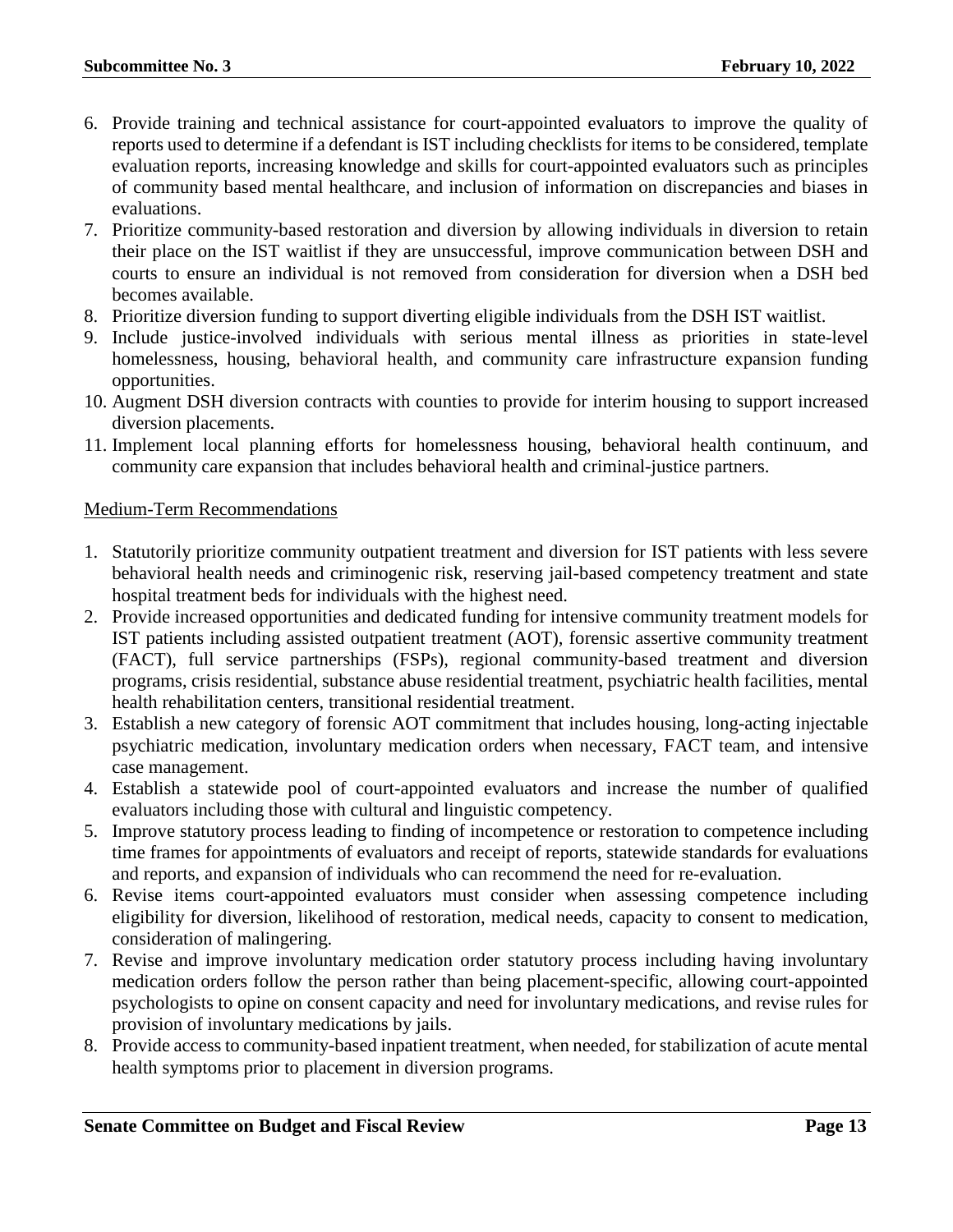- 9. Provide funding to expand support services to increase utilization of diversion and CBR and enhance services for existing jail-based competency treatment programs including technical assistance and support from psychiatrists and criminal justice experts 24 hours a day, utilization of forensic peer support specialists, and explore opportunities for probation partnerships to provide diversion supervision for higher risk individuals.
- 10. Support individuals with serious mental illness remaining stable in the community by implementing psychiatric advance directives, and enhance funding for public guardians to ensure appropriate placement in the continuum of care.
- 11. Explore alternative jail-based competency treatment and CBR contract models to maximize utilization of community facilities rather than jail facilities.
- 12. Expedite assessment and treatment immediately upon booking of defendants with serious mental illness including completing behavioral health and suicide risk assessments and screenings, performing a housing and service needs assessment, considering family perspective and documentation of the individual's mental health history and treatment, determining a course of treatment that may begin in jail with discharge planning beginning at the time of booking, reviewing cases at booking or as soon as possible to determine cases that will not be filed or opportunities for pre-trial release into treatment and services.
- 13. Establish requirements or provide incentives to support increased community-based treatment and housing for justice-involved individuals with serious mental illness including increasing community providers, facilities, and landlords willing to provide housing and treatment for these individuals, as well as increasing access to acute inpatient services.
- 14. Provide flexibilities and expedited licensing of psychiatric health facilities, mental health rehabilitation centers, and adult residential facilities.
- 15. Revise DSH CONREP to facilitate increased felony IST placement in CONREP, diversion, and CBR, and increase transitions from state hospitals for patients Not Guilty by Reason of Insanity (NGI), or Offenders with Mental Health Disorders (OMD).
- 16. Allow access to and regularly assess eligibility for transition to DSH funded diversion opportunities for individuals who are treated at state hospitals and jail-based competency treatment programs.
- 17. Provide increased and ongoing funding to support expansion of DSH diversion and CBR programs.

# Long-Term Recommendations

- 1. Partner with the California Interagency Council on Homelessness to advocate for federal eligibility of individuals at-risk of homelessness for housing resources, leverage federal allocations to local continuums of care, consider flexibilities around housing first approaches and inclusion of individuals at-risk of homelessness, provide training and technical assistance to continuums of care and other partners on providing effective housing services for justice-involved individuals with serious mental illness, support data exchange between behavioral health/criminal justice and continuums of care to ensure connection to the homeless crisis response system, encourage local hosing system leaders to participate in interdisciplinary meetings focused on justice-involved populations, and support inclusion of justice-involved individuals with serious mental illness in housing priorities and preferences for housing funding.
- 2. Support effective implementation of the proposed California Advancing and Innovating Medi-Cal (CalAIM) components including enrollment in Medi-Cal prior to release from custody, 90 day inreach of services prior to release, intensive community-based care and coordination, access to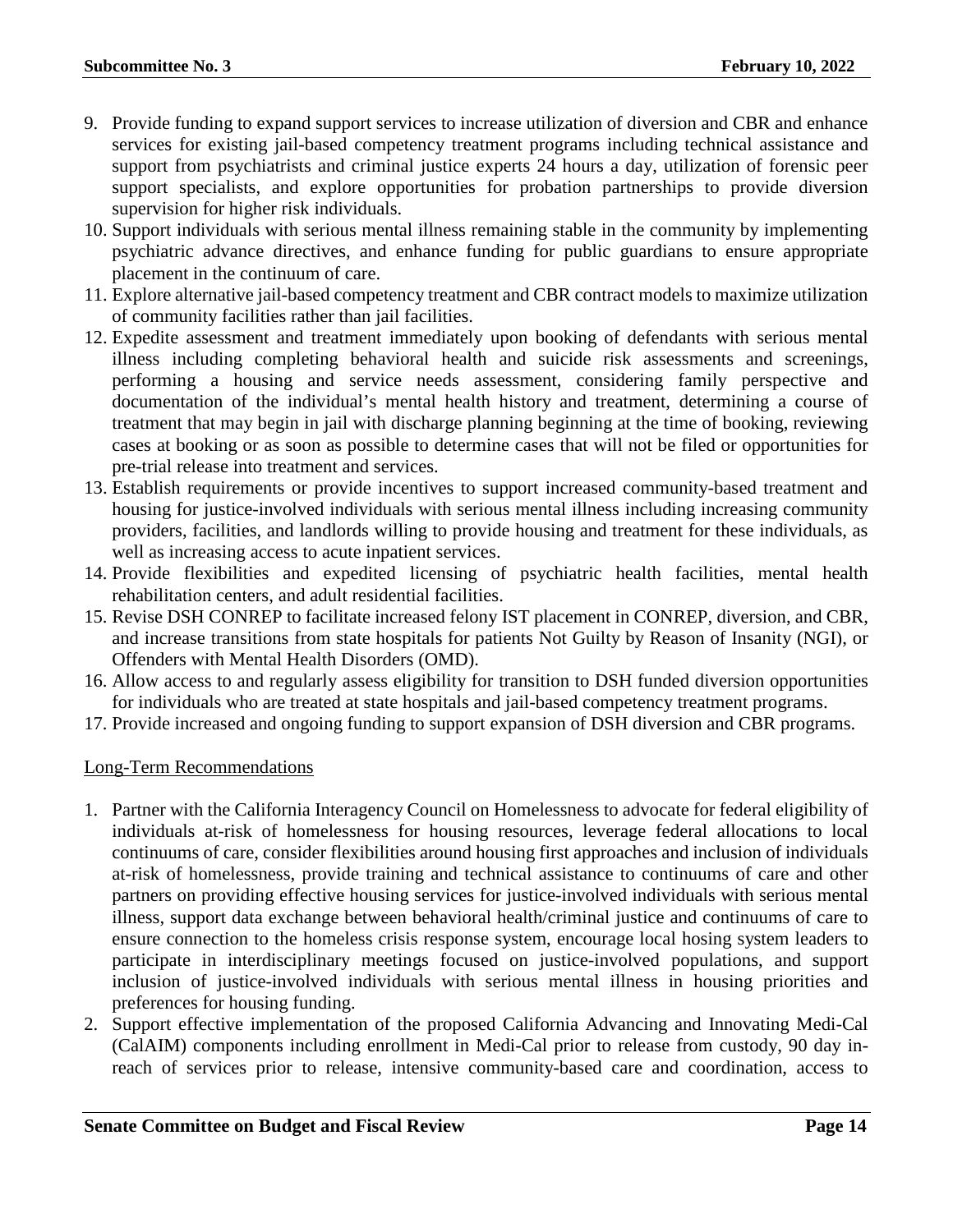community supports, capacity building, and application for waiver of the federal exclusion on matching funds for Institutes for Mental Disease (IMD) services.

- 3. Develop quality improvement oversight and peer review of court-appointed evaluators and their reports including developing a certification program, implementing pay for performance tied to quality, requiring standardized training, and implementing a peer review process to improve quality.
- 4. Increase opportunities for alternatives to arrest and pre-booking diversion including mobile non-police crisis response teams, sobering or triage centers, diversion centers.
- 5. Expand community treatment and hosing options for justice-involved individuals with serious mental illness including dedicated funding for diversion and CBR programs, funding to incentivize development and expansion of CBR programs statewide, incentives or flexible housing pool models for additional housing resources for justice-involved individuals with serious mental illness, include justice-involved individuals with serious mental illness as priorities in homelessness and behavioral health, provide landlord incentives, expand social rehabilitation facilities, develop unlocked residential housing with treatment and supports, support regional programs and approaches for behavioral health and housing strategies, increase permanent supportive housing opportunities for justice-involved individuals with serious mental illness, and funding support for accessory dwelling units to allow families to provide independent housing for family members with serious mental illness on their properties.
- 6. Develop a new licensing category for enriched and intensive community treatment options for individuals living with serious mental illness including mental health, health care, and intensive support services in a home-like setting. These models could be similar to Short-Term Residential Therapeutic Programs that serve foster youth and facilities that support adults with developmental disabilities.
- 7. Facilitate appropriate information sharing and support cross-system data initiatives including state health information guidance on sharing health and housing information, support for counties to analyze their criminal justice populations to understand trends and identify strategies to reduce IST referrals, and funding to develop a state approach to monitor key data at the intersection of criminal justice, behavioral health, and homelessness.
- 8. Support development and expansion of a culturally and linguistically competent workforce to meet an individuals' forensic and behavioral health needs including forensic fellowships, utilizing psychiatry residents and psychology students for court-appointed evaluations, increased psychologist and psychiatrist training including rotation requirements to serve justice-involved individuals, expansion of mental health and other professionals to serve justice-involved individuals, expand use of peer support specialists and family members, support care team models, provide recruitment and retention incentives, identify funding to address workforce shortages, educate workforce on serving in the role of housing advocate, collaborative justice principles, motivational interviewing assessing and mitigating dangerousness, implicit bias, and other culturally relevant competencies.
- 9. Phase out reliance on jail-based competency treatment programs as CBR and diversion program options are expanded.
- 10. Explore and, if needed, implement improvements to the Mental Health Services Act and the Lanterman-Petris-Short Act to facilitate access to care and treatment for individuals who are experiencing severe and disabling mental health crisis.
- 11. Provide funding support to counties to expand access to mental health diversion, pursuant to AB 1810, including for misdemeanors.
- 12. Provide increased access to permanent supportive housing for justice-involved individuals with serious mental illness.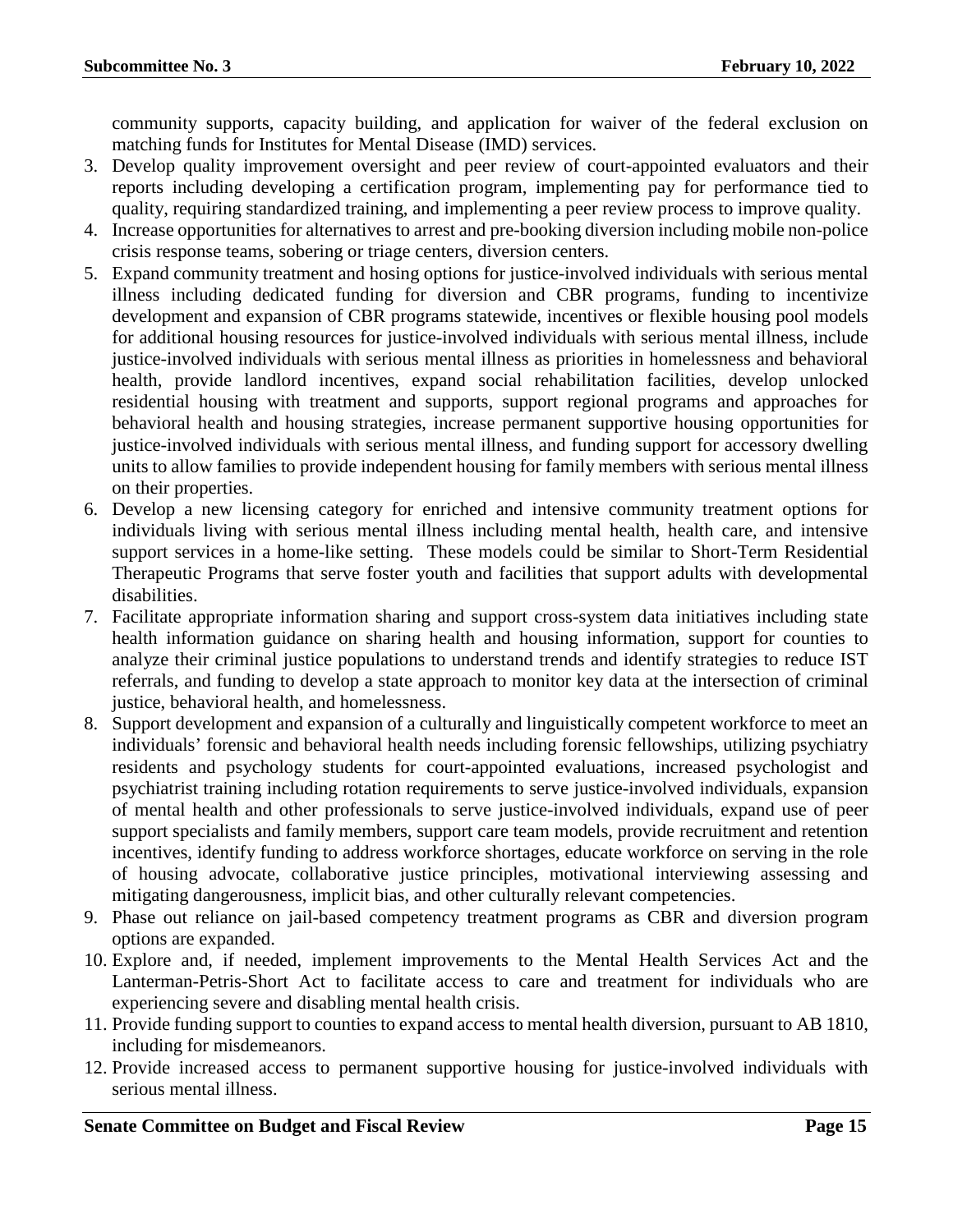13. Revise IST statutes to require the prosecution to establish competency, rather than requiring the defense to establish incompetency.

**IMD and Sub-Acute Bed Capacity Funding Program.** In addition to establishment of the IST Workgroup, the 2021 Budget Act included 22 positions and General Fund expenditure authority of \$267.1 million to authorize DSH to contract for subacute bed capacity to address the increasing number of IST patient referrals to state hospitals. DSH reports it began engagement with multiple private providers in Summer 2021 and continues to work with those providers to develop bed capacity throughout the state. DSH is attempting to partner with providers that can provide a blend of acute and sub-acute bed capacity, which DSH believes will allow more individuals to transition from jail to community settings and promote a broader continuum of care. DSH is engaging counties that currently lack capacity to stabilize IST patients to provide funding to expand the reach of diversion programs. In addition, DSH is engaging with counties that have not been able to fully participate in diversion and community-based restoration programs due to lack of availability of sub-acute beds in their communities. DSH is also attempting to align funding for this program with the proposals contained within its IST Solutions Package.

**Governor's January Budget Proposes Package of IST Solutions.** DSH requests General Fund expenditure authority of \$93 million in 2021-22 and \$571 million annually thereafter to support implementation of solutions to provide timely treatment for patients determined incompetent to stand trial (IST) on felony charges and to support ongoing efforts to decriminalize mental illness in California. Included in this request is General Fund expenditure authority of \$75 million in 2021-22 and \$175 million annually thereafter for IST solutions, and \$18 million in 2021-22 and \$46 million annually thereafter for IST diversion and community-based restoration (CBR), approved in the 2021 Budget Act. The total additional ongoing funding requested in the Governor's January budget is \$350 million beginning in 2022- 23.

The Administration proposes the following solutions:

- *Stabilization and Early Access to Treatment.* \$24.9 million in 2021-22 and \$66.8 million in 2022-23 and annually thereafter would provide access to treatment services for individuals on the IST waitlist. Treatment would be facilitated in partnership with county jail mental health providers and would include administration of medications such as long-acting injectable (LAI) medications, increased clinical engagement, and competency education. DSH indicates it would leverage its existing jailbased competency treatment infrastructure to provide these services.
- *Care Coordination and Waitlist Management*. \$1.7 million in 2021-22 and \$4.9 million in 2022-23 and annually thereafter would support teams to screen all IST patients to determine eligibility for community-based programs, provide enhanced monitoring of the waitlist, and provide commitmentto-admission case management to coordinate appropriate placements and maximize bed usage.
- *Housing Augmentation for Current Diversion Contracts*. \$60 million in 2021-22 would support onetime interim housing investments for IST patients participating in a DSH diversion program. \$75,000 per patient would support the cost of appropriate housing to facilitate increased diversion placements of patients determined IST on felony charges. Counties would use this funding to provide housing to diversion clients in the most appropriate level-of-care such as IMDs, mental health rehabilitation centers, residential housing with clinically enhanced services, board and care homes, and other appropriate residential facilities.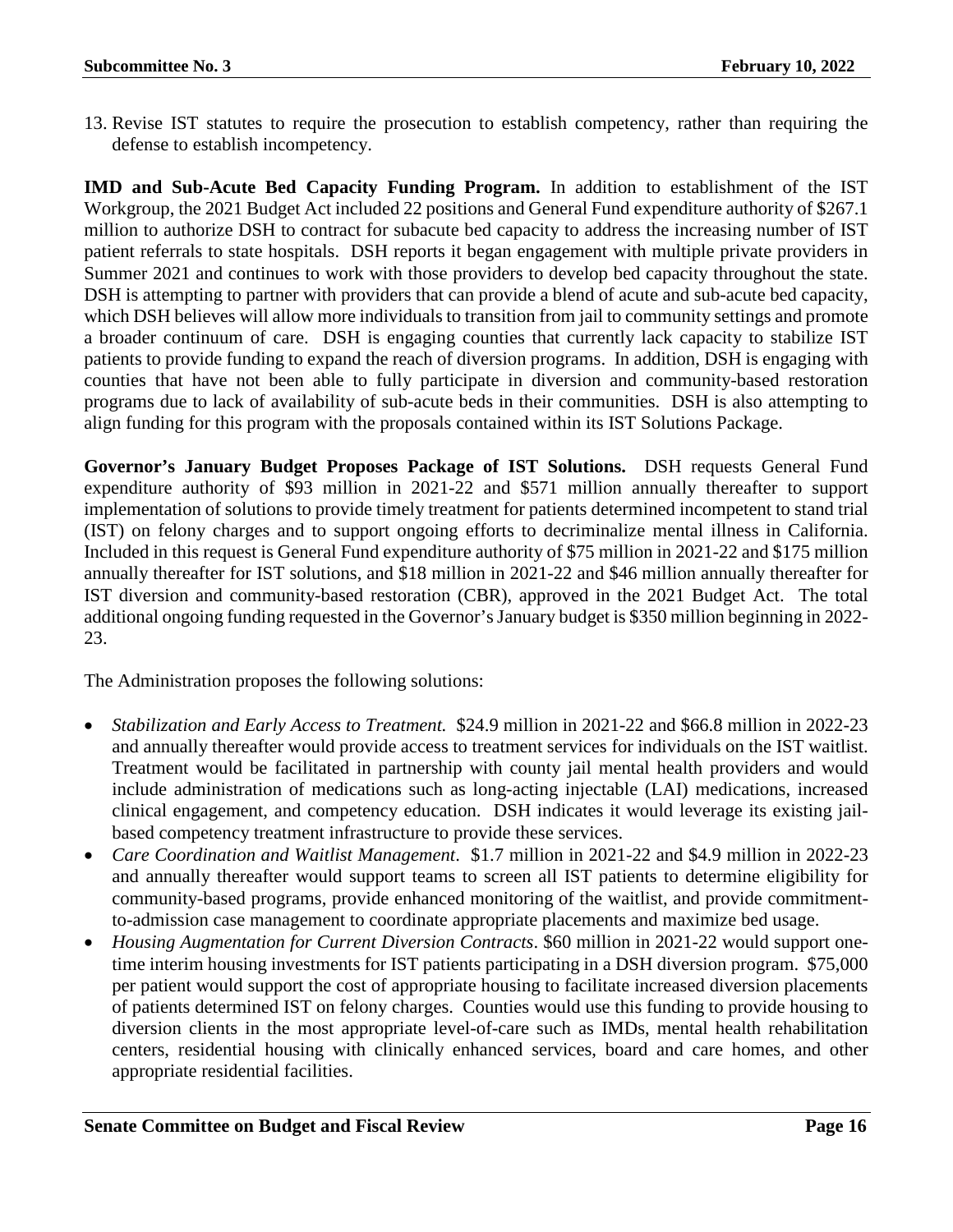- *Housing Infrastructure - CBR or Diversion Beds.* \$6.4 million in 2021-22 and \$233 million in 2022- 23 and annually thereafter would support development of residential housing settings for IST patients participating in CBR or diversion programs. \$350,000 in start-up funds would be provided for approximately 700 housing units to cover down payment, retrofitting, and furnishings to provide approximately 5,000 beds.
- *Community Program Funding for CBR or Diversion Clients*. \$266.5 million in 2022-23 and annually thereafter would support creation or expansion of permanent community-based treatment programs for IST patients. These resources would support a robust per-patient rate, non-treatment costs of managing community-based programs, transitional housing support for IST patients released from custody, and technical assistance resources for participating counties.
- *Increased Conditional Release Program (CONREP) Placements*. \$433,000 in 2022-23 and annually thereafter would support a pilot for a new independent placement determination panel to increase the number of individuals served in the community through the Conditional Release Program (CONREP). The panel would revise the role of the Community Program Director and improve the assessment process for individuals committed to DSH as Not Guilty by Reason of Insanity (NGI) and Offenders with a Mental Health Disorder (OMD). Increasing utilization of CONREP would increase bed capacity in the state hospitals available for inpatient treatment of IST patients.

In addition to these investments, DSH requests trailer bill language to cap the total number of felony IST referrals by each county based on the current fiscal year (2021-22) and require counties to assume a share of the cost of care for IST patients referred above the cap. According to DSH, the county's share of the cost of care would be based on the treatment location, including inpatient or community-based programs.

**Subcommittee Staff Comment and Recommendation—Hold Open.** Subcommittee staff recommends holding this item open to allow continued discussions in advance of the May Revision.

**Questions.** The subcommittee has requested DSH to respond to the following:

- 1. Please provide an update on the activities of the IST Solutions Workgroup and the recommendations published in its November 2021 report.
- 2. Please provide an update on the department's efforts to implement the IMD and Sub-Acute Bed Capacity Funding Program authorized in the 2021 Budget Act.
- 3. Please provide a brief overview of the individual components of the IST Solutions Proposal.
- 4. How do these solutions align with the short-, medium-, and long-term recommendations of the IST Solutions Workgroup?
- 5. What additional recommendations from the IST Solutions Workgroup report is DSH considering for future action?
- 6. Has DSH performed an analysis of what increases in capacity for community-based programs or reductions in IST referrals from counties would be required to meet the timelines established by the court in *Stiavetti*? Are the individual components of the IST Solutions Proposal sufficient to achieve the required increases in community-based program capacity or reduction in IST referrals?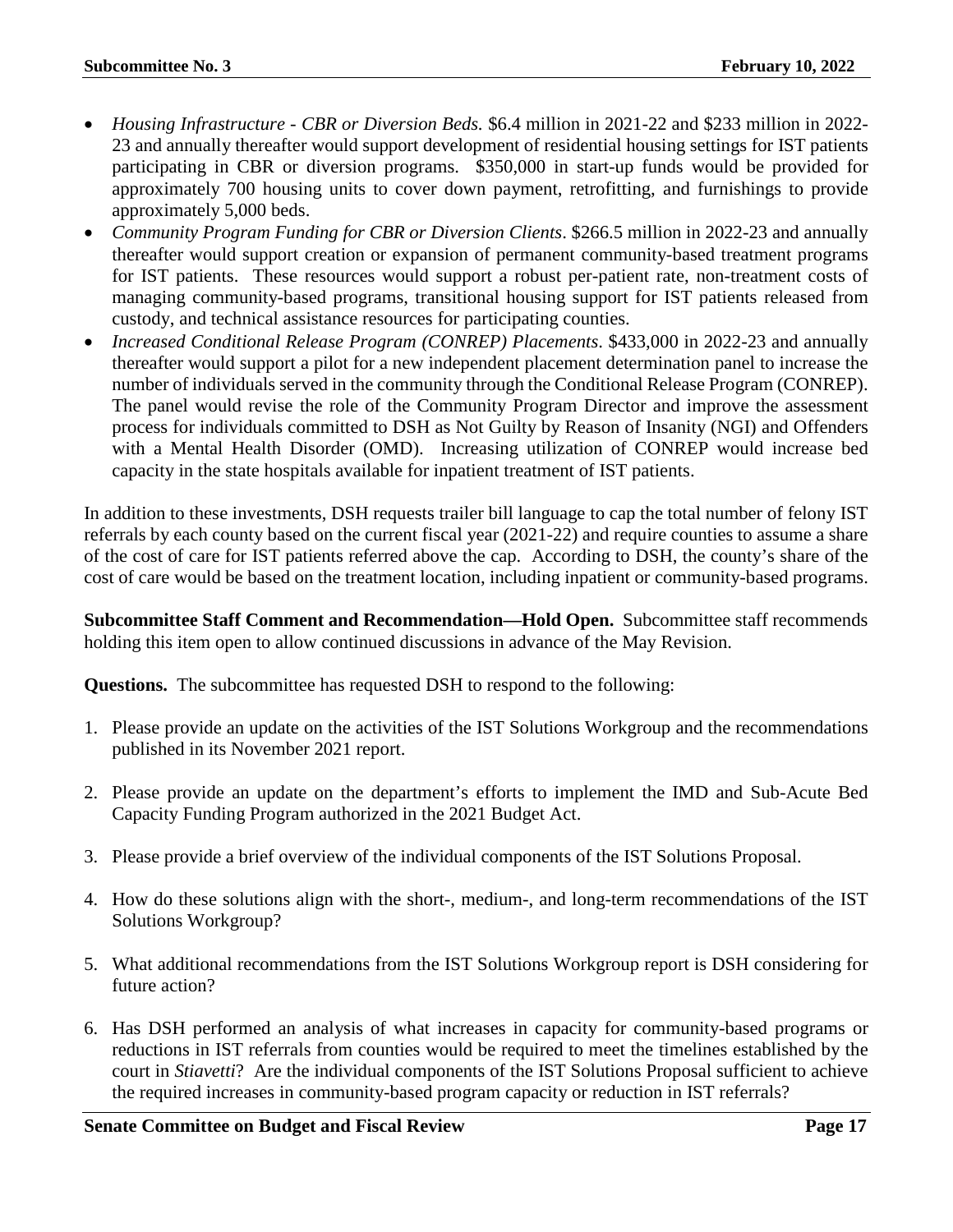Panel Discussion. The subcommittee has requested several stakeholders to share their perspectives on the Administration's IST Solutions Proposals, as well as the landscape of treatment and services for justice-involved individuals with serious mental illness.

**Dr. Veronica Kelley**, Chief-Mental Health and Recovery Services, Orange County Health Care Agency **Kim Pederson**, Senior Attorney - Mental Health Practice Group, Disability Rights California **Stephanie Regular**, Assistant Public Defender, Contra Costa County **Brenda Grealish**, Executive Officer, Council on Criminal Justice and Behavioral Health (CCJBH) **Michael T. Risher**, Of Counsel, American Civil Liberties Union Foundation of Northern California **Sandra Siedenburg**, Family Member of an IST Patient.

The subcommittee has requested these stakeholders to respond to the following:

# Behavioral Health Directors

- 1. Please provide your organization's perspective on the Administration's IST Solutions Proposals.
- 2. Please describe the challenges county behavioral health departments face in appropriately treating and stabilizing justice-involved individuals with serious mental illness.
- 3. How will the recent investments in infrastructure, including the Behavioral Health Continuum Infrastructure Program and Community Care Expansion, as well as the current IST Solutions Proposal, support county efforts to expand treatment and services capacity for this population?
- 4. Will these resources allow options to be available in enough time to help DSH meet its court-mandated treatment guidelines, as well as its goals for increased IST diversion and community-based treatment?
- 5. What types of programs and other initiatives have counties implemented to try to intercept justiceinvolved individuals with serious mental illness before they commit a felony that results in an IST referral?

# Disability Rights California

- 1. Please provide your organization's perspective on the Administration's IST Solutions Proposals.
- 2. What other reforms would your organization like to see implemented, either from the IST Solutions Workgroup recommendations or elsewhere, to ensure appropriate treatment options for justiceinvolved individuals with serious mental illness?

# Public Defenders

1. Please provide your organization's perspective on the Administration's IST Solutions Proposals.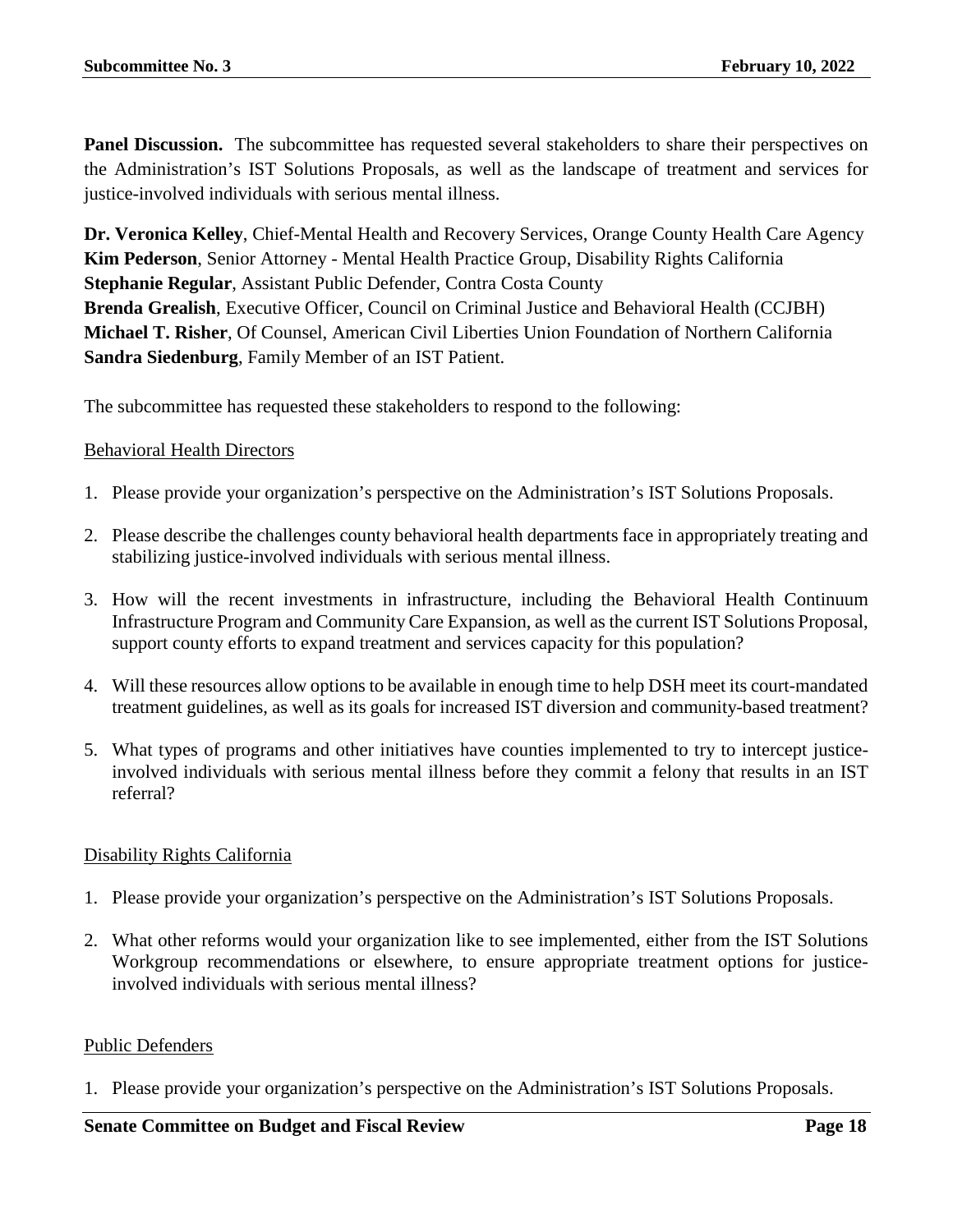- 2. What other reforms do you believe are necessary to intercept individuals with serious mental illness early enough to receive appropriate treatment and services, and prevent justice-involvement?
- 3. What additional reforms to court proceedings or other legal procedures are necessary to maximize opportunities to divert individuals with serious mental illness into treatment and services?

# Council on Criminal Justice and Behavioral Health

- 1. Please provide your organization's perspective on the Administration's IST Solutions Proposals.
- 2. How do these proposals align with previous recommendations your organization has made regarding the issue of justice-involved individuals with serious mental illness?
- 3. Are there additional reforms or investments that you believe are necessary to appropriately treat and stabilize these individuals prior to justice-involvement?

# ACLU

- 1. Please provide some brief background on the constitutional due process violations affirmed by the court in *Stiavetti*.
- 2. Please provide your organization's perspective on the Administration's IST Solutions Proposal.
- 3. What additional reforms or investments, or other changes to IST treatment options, may be necessary to ensure IST patients' rights are not violated?

# Family Member of IST Patient

- 1. Please describe your and your family member's experience with the current process for referral, admissions, and treatment for individuals deemed IST.
- 2. What reforms do you think would help your family member and others in similar situations access the treatment they need, avoid involvement with the justice system, and maintain stable housing, employment, and connections with family and the community?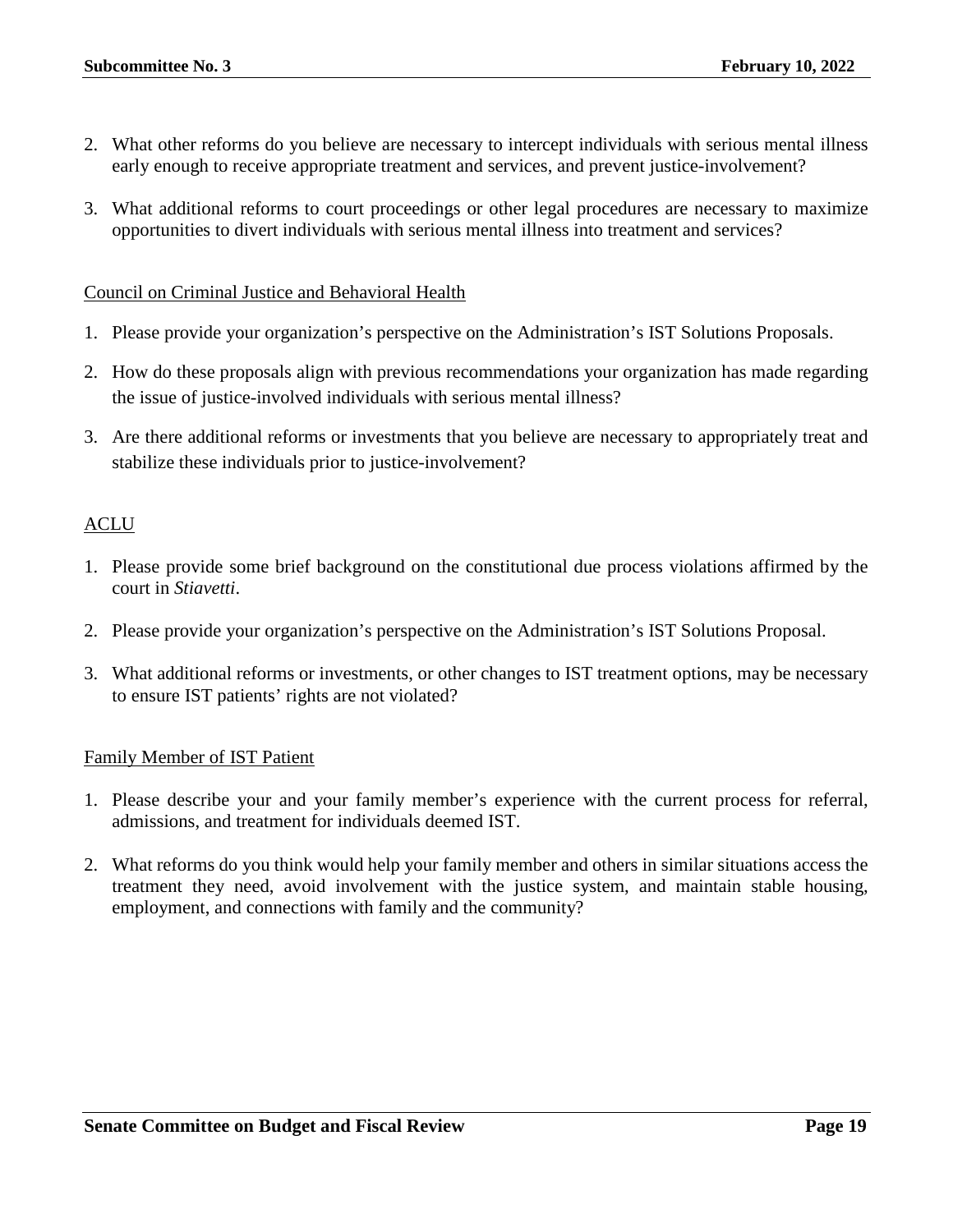# <span id="page-19-0"></span>**Issue 3: COVID-19 Direct Response Expenditures**

**Budget Change Proposal – Governor's Budget.** DSH requests General Fund expenditure authority of \$64.6 million in 2022-23. If approved, these resources would support response activities to the COVID-19 pandemic, primarily for staffing, supplies, testing, and logistics.

| <b>Program Funding Request Summary</b>   |                    |     |  |  |
|------------------------------------------|--------------------|-----|--|--|
| 2022-23<br>2023-24<br><b>Fund Source</b> |                    |     |  |  |
| 0001 – General Fund                      | \$64,600,000       |     |  |  |
| <b>Total Funding Request:</b>            | \$64,600,000       | ת.  |  |  |
| <b>Total Requested Positions:</b>        | $\boldsymbol{0.0}$ | 0.0 |  |  |

**Background.** The state's response to the COVID-19 pandemic has required rapid deployment of state and federal resources to support a wide variety of activities designed to mitigate the spread of the virus, while maintaining vital services and protecting the most vulnerable Californians. The 2021 Budget Act included General Fund expenditure authority of \$52 million in 2021-22 to support staff costs for cleaning, staffing coverage, environmental projects, custody tasks, screening and isolation, commodity purchases, sanitation supplies, changes in food service, as well as equipment for heating and air, filtration, and information technology solutions.

For 2022-23, DSH reports the following updates on COVID-19 response in the state hospitals:

- *COVID-19 Cases and Hospital Updates.* As of November 2021, DSH performed 98,645 tests on 9,116 patients in its five state hospitals. 2,102 patients tested positive. In addition, DSH performed 186,977 PCR tests and 1,165,113 antigen tests on state hospital staff statewide with a total of 2.686 staff testing positive.
- *Quarantine, Isolation, and Surge Capacity.* Each hospital has continued to maintain quarantine and isolation plans, including COVID-19 emergency plans and supplemental procedures for managing isolation units and infection control methods. DSH is also utilizing space in Metropolitan State Hospital as an Admission Observation Unit.
- *Isolation and Testing.* Patients displaying COVID-19 symptoms are immediately isolated in a private room and laboratory samples taken for testing. Positive patients are transferred to the COVID-19 isolation unit for care for a minimum of 14 days.
- *Support for Employees and Patients.* DSH is supporting employees and patients through a variety of efforts including establishment of an Employee Support Line, making the California Chaplain Corps available, collaborating with the state's Employee Assistance Program, and educating and providing updates on COVID-19, personal protective equipment and safety practices, sanitizing equipment, and the importance of testing.

**Resource Request.** DSH requests General Fund expenditure authority of \$64.6 million in 2022-23 to support response activities to the COVID-19 pandemic, primarily for staffing and testing. Specifically, DSH requests resources in the following three categories: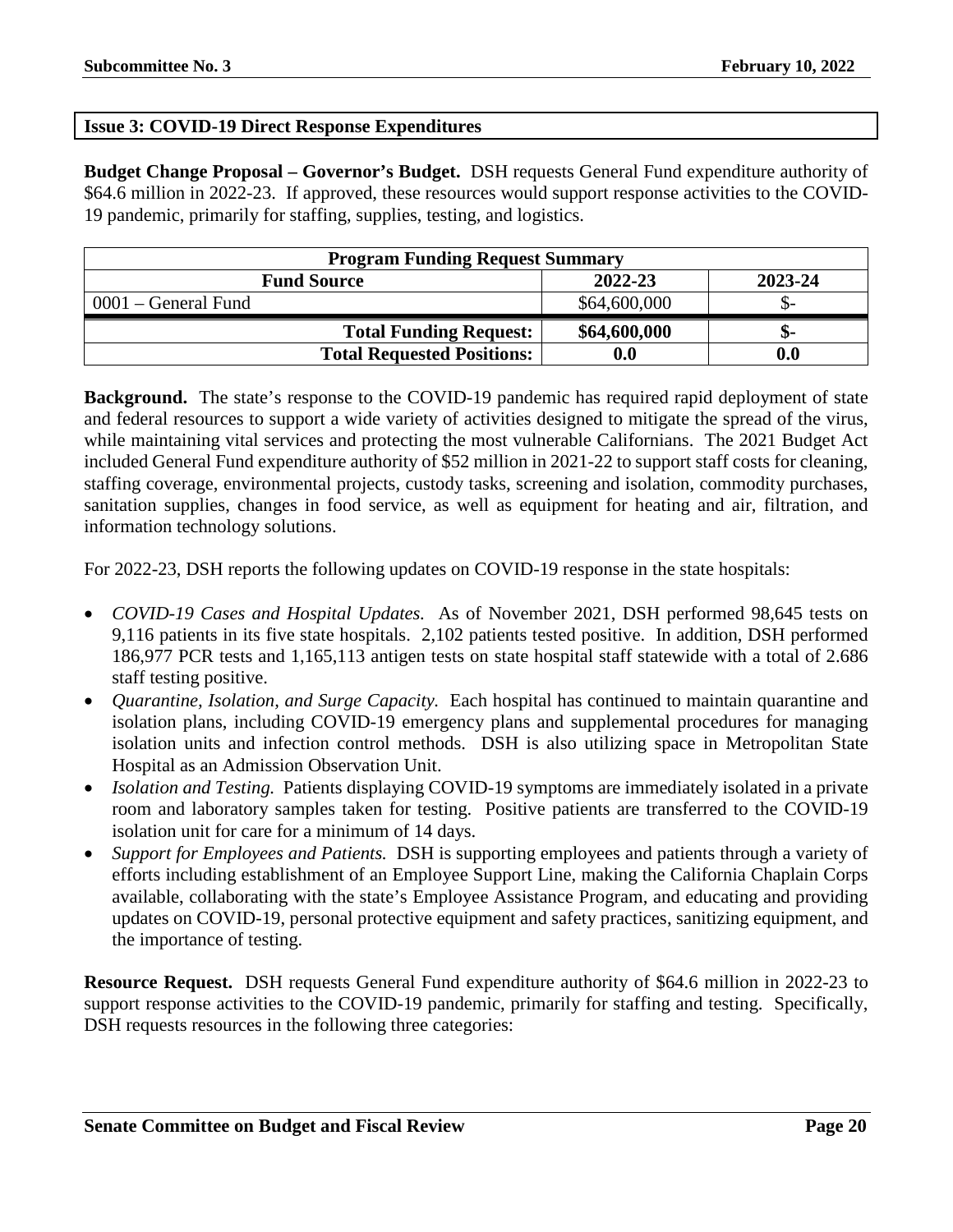- Personal Services DSH requests General Fund expenditure authority of \$50.6 million in 2022-23 for staff time directly related to COVID-19 including cleaning, sanitization, staffing coverages, environmental projects, performing custody tasks, screening staff, isolation staff and testing staff.
- Testing DSH requests General Fund expenditure authority of \$14 million for costs of testing patients and employees of the state hospitals.

**Subcommittee Staff Comment and Recommendation—Hold Open.** Subcommittee staff recommends holding this item open to allow continued discussions in advance of the May Revision.

**Questions.** The subcommittee has requested DSH to respond to the following: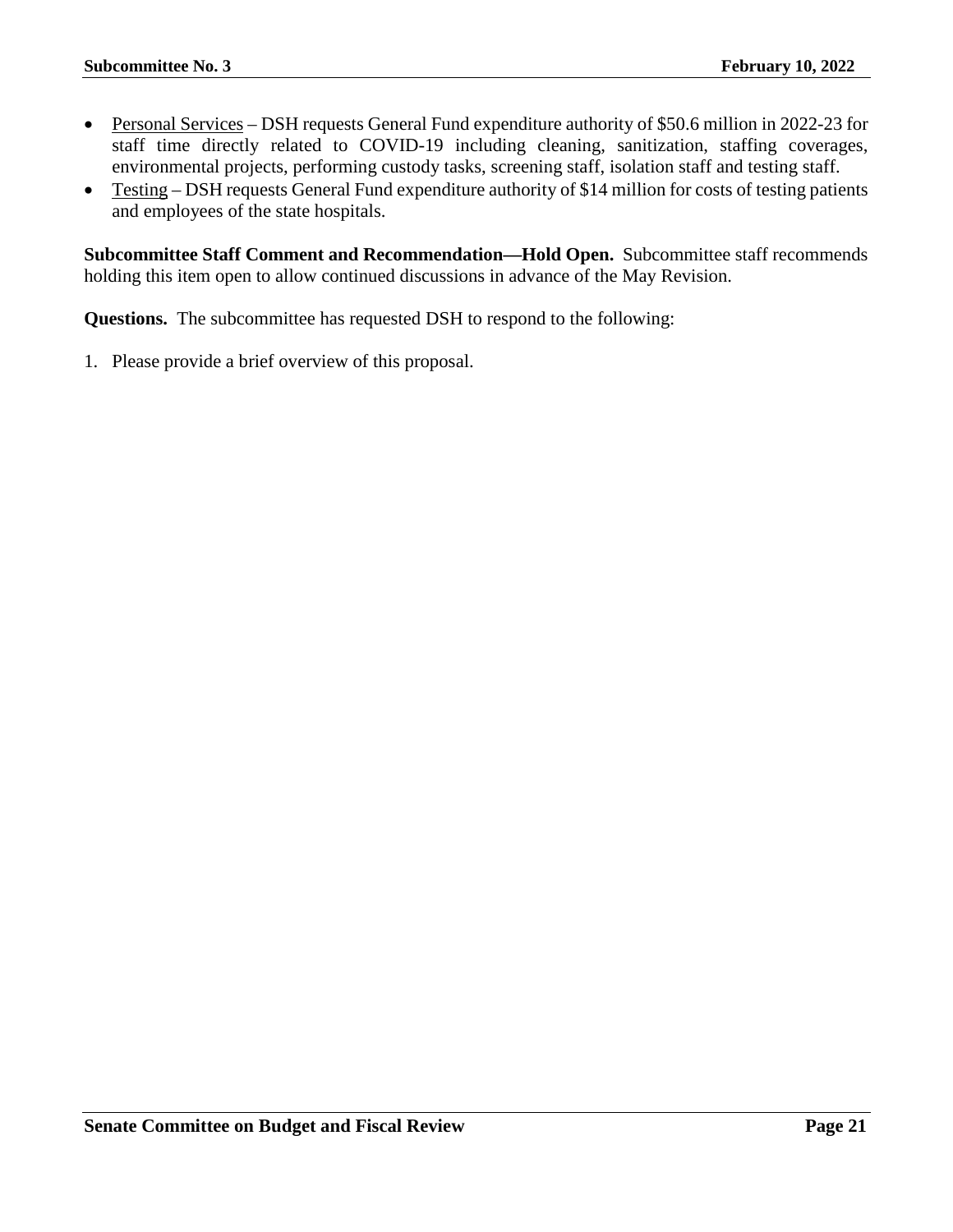# <span id="page-21-0"></span>**Issue 4: Program and Caseload Updates**

**Program and Caseload Updates – Governor's Budget.** DSH requests resources to support the following program and caseload updates in its 2022-23 Governor's Budget Estimate.

**Program Update – Metropolitan: Increased Secure Bed Capacity.** DSH estimates General Fund savings of \$21.8 million in 2021-22 due to delays in the activation of newly secured units at Metropolitan State Hospital to provide increased capacity for the treatment of IST patients. The 2016 Budget Act included capital outlay construction funding to securely enclose existing patient buildings that previously housed civilly committed patients under the Lanterman-Petris-Short (LPS) Act. Once secured, the LPS patients currently housed in these units will be transferred to non-secured buildings elsewhere on the Metropolitan campus and allow for additional secured capacity for the treatment of IST patients currently in county jails awaiting state hospital treatment.

According to DSH, of the five units under construction, Unit 1 was activated September 23, 2019 and Unit 2 was activated on January 29, 2020. Units 3, 4, and 5 were scheduled to be activated in September 2021. The activation of these units has been delayed until July 2022. The delays are due to the following: 1) impacts from the COVID-19 pandemic, 2) use of these units to relocate skilled nursing facility patients due to water damage to the facility, and 3) use of these units as swing space as Metropolitan upgrades its fire alarm system in other housing units in the hospital.

**Program Update – Enhanced Treatment Program (ETP) Staffing.** DSH estimates a reduction of 56.5 positions and General Fund savings of \$9.6 million in 2021-22 and \$8.9 million in 2022-23 and annually thereafter due to delayed completion of Enhanced Treatment Program (ETP) units at Atascadero and Patton State Hospitals, as well as indefinite suspension of two units at Atascadero. AB 1340 (Achadjian), Chapter 718, Statutes of 2014, authorized DSH to establish an ETP pilot project to expand the range of clinical treatment options for patients determined to be at the highest risk of dangerous behavior or violence against other patients or hospital staff and cannot be safely treated in a standard treatment environment. According to DSH, the risk of violence against other patients or hospital staff imposes both a threat to health and safety, as well as a barrier to the effective treatment of other patients who may fear for their physical safety in a standard treatment environment with a potentially violent patient. The pilot project period extends approximately five years from the first patient admitted to the ETP and imposes certain requirements on admission and treatment within an ETP.

Patients are evaluated for admission to an ETP based on requirements contained in AB 1340. A patient referred to an ETP by state hospital clinical staff is assessed by a dedicated forensic psychologist within three business days to make an initial determination regarding the appropriateness of the referral. If the referral is appropriate, the patient is further assessed by a panel comprised of a state hospital medical director, psychiatrist, and psychologist to certify admission to the ETP within seven days of the original referral. Upon admission, a forensic needs assessment team psychologist conducts a violence risk assessment and develops a treatment plan in writing and, if possible, with the collaboration of the patient. The treatment plan, which must be reviewed and updated every ten days, must include information about the patient's mental health status and diagnoses, prescribed medications, goals of treatment, planned interventions and methods, documentation of success in meeting objectives, evaluation of the factors contributing to or detracting from the patient's progress, an activity plan, plans for other services needed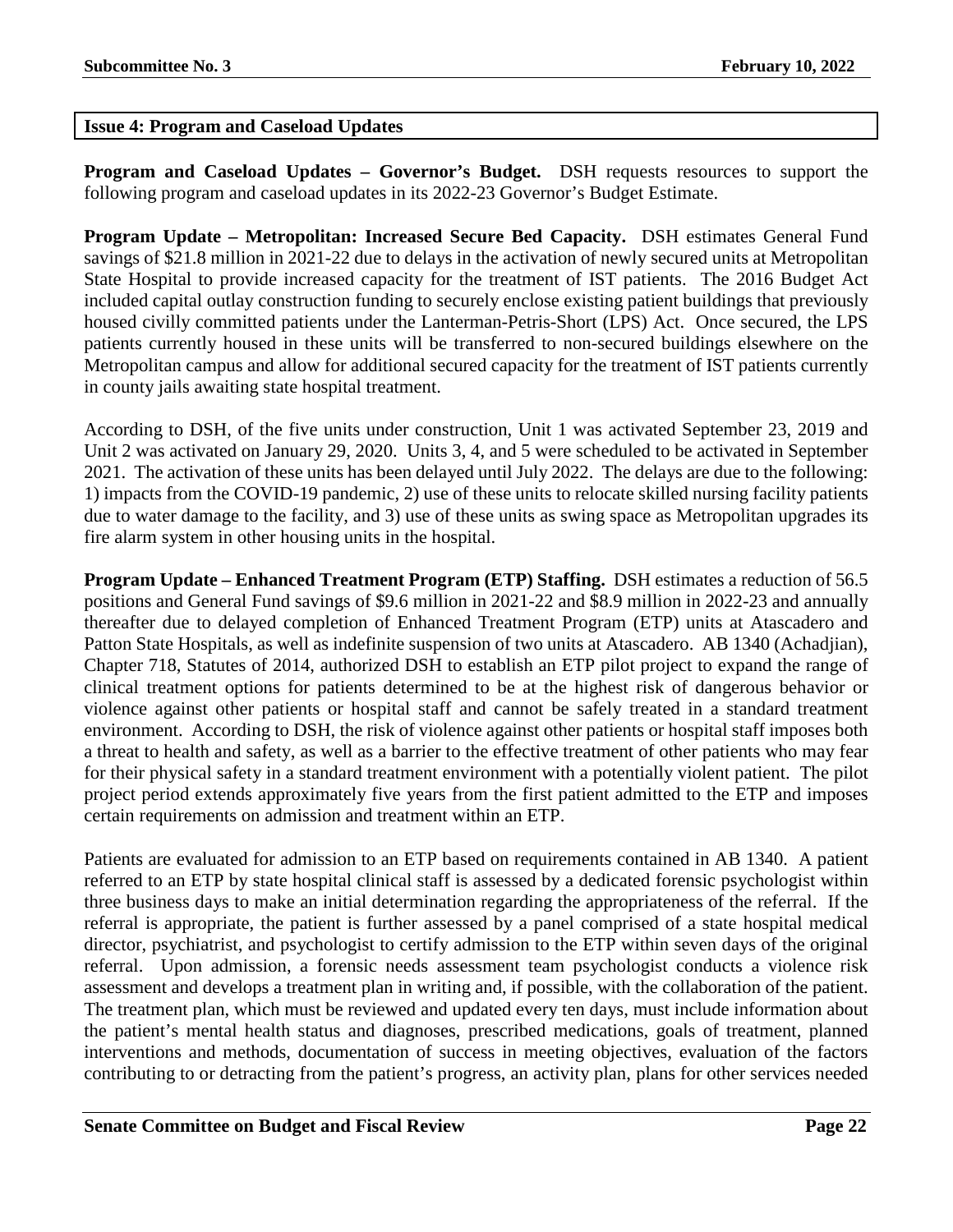by the patient, discharge criteria, goals for an aftercare plan in a standard treatment environment upon discharge, and a plan for post-discharge follow up.

In addition to the admission and treatment criteria, each ETP has specified staff-to-patient ratios, housing and facility requirements, and accessibility requirements. Each ETP is also required to maintain an independent patients' rights advocate to provide advocacy services to patients admitted to an ETP.

According to DSH, the construction of Unit 29 at Atascadero was completed in July 2021. The state Fire Marshal has issued a Certificate of Occupancy, the Department of Public Health issued a license in August 2021, and the first patients were admitted in September 2021. The four-year pilot project for this unit will continue until September 2025.

DSH expected to resume fire sprinkler installation on Patton Unit U-06, which was in progress when construction was suspended, in July 2021. However, unforeseen fire sprinkler installation design changes, the need to survey for potential asbestos containing materials, and discovery of gaps in the existing smoke barrier have extended the length of the project until October 2022.

Construction on Atascadero Units 33 and 34 was suspended due to COVID-19, with an expected resumption date of October and November 2021. However, because both units comprising 92 beds would need to be taken offline to continue construction, DSH is recommending suspending construction of these two units until current IST bed pressures are resolved. The expected construction timelines are as follows:

| Units/Hospital              | <b>Construction Initiated</b><br>(Actual or Scheduled) | <b>Construction Completion</b><br>(Actual or Scheduled) |
|-----------------------------|--------------------------------------------------------|---------------------------------------------------------|
| DSH-Atascadero Unit 29      | September 24, 2018                                     | <b>July 2021</b>                                        |
| DSH-Atascadero Unit 33      | Suspended                                              | Suspended                                               |
| DSH-Atascadero Unit 34      | Suspended                                              | Suspended                                               |
| <b>DSH-Patton Unit U-06</b> | April 2022                                             | October 2022                                            |

**Program Update – Vocational Services and Patient Minimum Wage Caseload.** DSH estimates General Fund savings of \$279,000 in 2021-22 due to lower than expected referrals to its Vocational Rehabilitation Program related to restrictions on patient activities and movement due to the COVID-19 pandemic. This program serves as a therapeutic program to provide a range of vocational skills and therapeutic interventions for patients, including the development of social, occupational, life, and career skills, and confidence. Patients are paid an hourly wage for the work performed in the following jobs: custodial, kitchen worker, product assembler, laundry attendant, landscaper, painter, plumbing, barber, horticulture, multimedia production, peer mentor, office clerk, and repair technician.

**Program Update – Mission-Based Review: Court Evaluations and Reports.** DSH estimates General Fund savings of \$1.5 million in 2021-22 related to delays in filling positions to support court evaluation and report workload. The 2019 Budget Act included 94.6 positions and General Fund expenditure authority of \$40.2 million over three years to support forensic services workload associated with courtdirected patient treatment. Due to the COVID-19 pandemic, the 2020 Budget Act shifted some of these resources and positions to be phased in across a four-year period. According to DSH, the categories of positions for which savings are expected are as follows: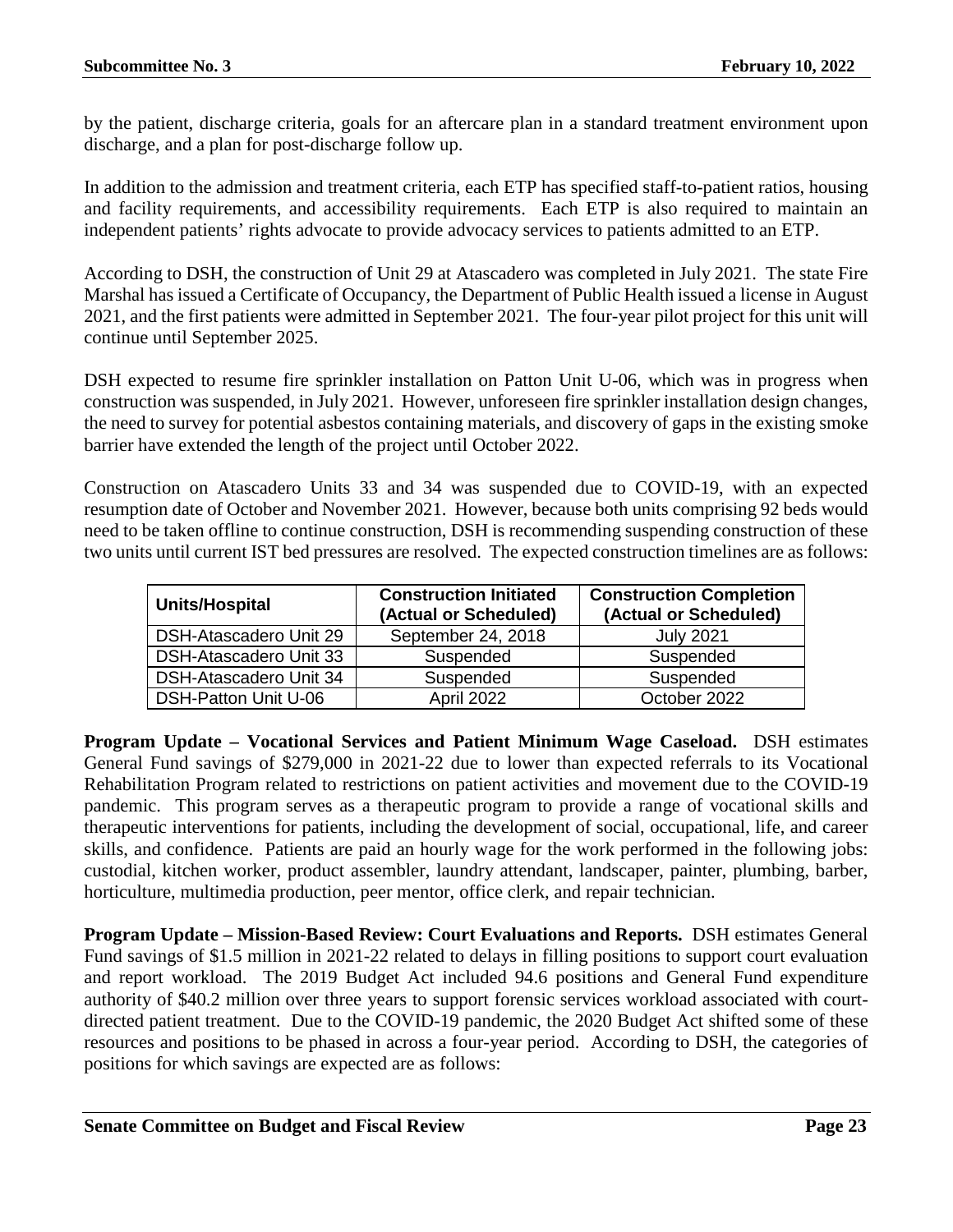- Evaluations, Court Reports and Testimony 37.7 positions have been established out of a total of 53.1 proposed to be phased in for evaluations of patients, court reports, and testimony. 30.9 positions have been filled, resulting in General Fund savings of \$705,000 in 2021-22.
- Forensic Case Management and Data Tracking All 16.3 proposed positions have been established for forensic case management and data tracking. 10.3 positions have been filled, resulting in General Fund savings of \$425,000 in 2021-22.
- Neuropsychological Service All 25.2 proposed positions have been established for conducting neuropsychological assessments and implementing a cognitive remediation pilot program. 21.5 positions have been filled, resulting in a General Fund savings of \$392,000 in 2021-22.

**Program Update – Mission Based Review: Direct Care Nursing.** DSH estimates General Fund savings of \$4.6 million in 2021-22 and requests 32 positions and General Fund expenditure authority of \$735,000 in 2022-23 and annually thereafter for staffing changes to implement methodologies to provide appropriate 24-hour nursing care, administration of medication, and an afterhours nursing supervisory structure. The 2019 Budget Act included a total of 379.5 positions and General Fund expenditure authority of \$46 million, phased in over three years, to implement the direct care nursing staffing methodology changes. Due to the pandemic-induced recession, and resulting General Fund deficit, the 2020 Budget Act shifted these resources to be phased in across a longer time frame. DSH reports the following updates to the phase in of positions:

- Medication Pass Psychiatric Technicians The 2019 Budget Act included 335 positions for medication pass staffing. The 2020 Budget Act adjusted the positions to be phased-in over five years. 152.5 positions have been established and 104 positions have been filled, resulting in a General Fund savings of \$3 million in 2021-22.
- Afterhours Supervising Registered Nurses The 2019 Budget Act included 44.5 positions for afterhours nursing supervision. The 2020 Budget Act adjusted these positions to be phased-in over two years. All 44.5 positions have been established and 26.9 positions have been filled, resulting in a General Fund savings of \$1.6 million in 2021-22.

In addition to phasing in positions, the 2019 Budget Act reallocated position authority between hospitals to provide the appropriate level of staffing needs for each hospital. The proposed hospital position shifts are as follows:

- Atascadero Shift 132.0 positions
- Coalinga Shift 76.1 positions
- Patton Shift 27.4 positions
- Metropolitan Gain of 142.5 positions once shifts are complete
- Napa Gain of 93.0 positions once shifts are complete

According to DSH, a total of 217.5 positions have been shifted and recruitment and hiring efforts continue at Metropolitan and Napa to fill all the received positions. DSH reports some of the vacant positions originally identified are no longer vacant and no longer can be shifted to a different location.

DSH also has recognized an oversight in the phase-in process of positions that has led to inadequate funding for annual increases in employee compensation and retirement costs for positions added in out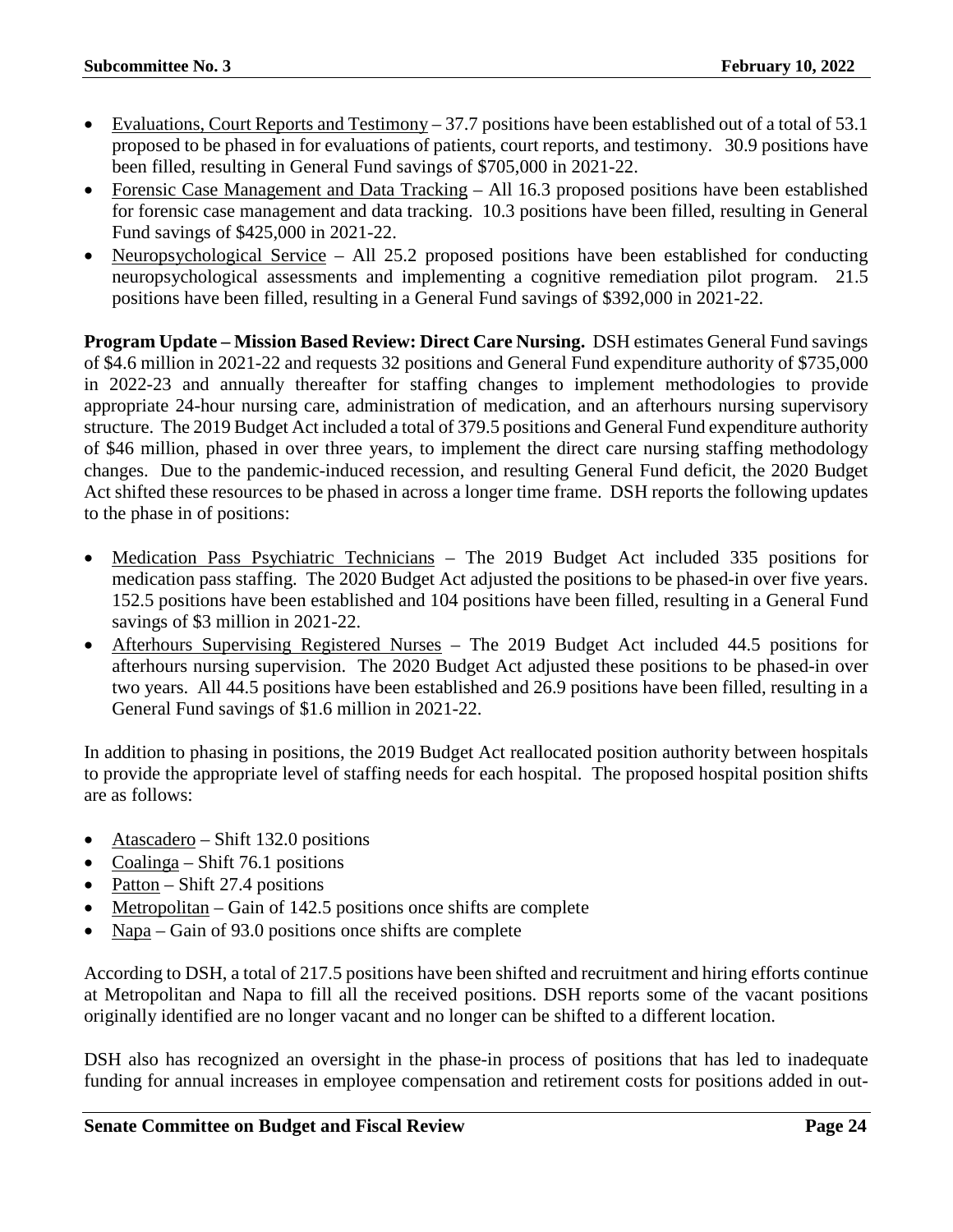years. As a result, DSH requests General Fund expenditure authority of \$735,000 in 2022-23 and annually thereafter to support these additional costs.

**Program Update – Workforce Development for Psychiatric Residency Programs and Psychiatric Technicians.** DSH estimates General Fund savings of \$415,000 in 2021-22 related to delays in workforce development programs for psychiatry residents, nursing staff, and psychiatric technicians. The 2019 Budget Act included eight positions and General Fund expenditure authority of \$1.8 million in 2019-20, \$2.2 million in 2020-21, \$2.4 million in 2021-22 and 2022-23, and \$2.6 million annually thereafter to implement a Psychiatric Residency Program and expand resources for nursing recruitment. DSH expected four residents would have been recruited in July 2020. However, the implementation of the program was delayed until July 2021. When the program commenced in July 2021, instead of four residents the program enrolled seven, using savings from the prior year delay to support the additional residents. DSH is anticipating savings of \$363,000 remaining from the delay in beginning the residency program. In addition, a planned expansion of nursing and psychiatric technician programs is no longer moving forward and a related reclassification of a position will result in one-time General Fund savings of \$52,000.

**Program Update – Mission Based Review: Protective Services.** DSH estimates General Fund savings of \$1.6 million in 2021-22 and requests 10 positions and \$2.3 million in 2022-23 and \$2 million annually thereafter to support hospital police officers to provide protective services in the State Hospitals. In 2020- 21, DSH proposed a new staffing standard to support protective services functions including 46.3 positions and General Fund expenditure authority of \$7.9 million in 2020-21, and 47.8 positions and General Fund expenditure authority of \$13.4 million annually thereafter. However, due to the pandemic induced recession and resulting General Fund shortfall, the 2020 Budget Act included no positions or expenditure authority for this purpose. The 2021 Budget Act included 94.1 positions and \$11.4 million, phased in over two years to support full implementation of the staffing standard. DSH reports the following updates to the phase in of positions:

- Support and Operations Division The 2021 Budget Act included 88.1 positions to support the Support and Operations Division to be phased in over two years. 24 positions have been established and none of the positions have been filled, resulting in a General Fund savings of \$1.4 million in 2021- 22.
- Executive Leadership Structure The 2021 Budget Act included six positions to support the Executive Leadership Structure. All six positions have been established, but none of the positions have been filled, resulting in a General Fund savings of \$671,000 in 2021-22.
- Field Training Overtime Funding Once Hospital Police Officer cadets complete academy coursework and graduate, they must perform four months of field training with another officer. This assignment to the same post with another officer results in overtime costs. Due to delays in hiring, DSH estimates a shift of General Fund expenditures from 2021-22 to 2022-23 for this purpose.

DSH also has recognized an oversight in the phase-in process of positions that has led to inadequate funding for annual increases in employee compensation and retirement costs for positions added in outyears. As a result, DSH requests General Fund expenditure authority of \$660,000 in 2022-23 and annually thereafter to support these additional costs.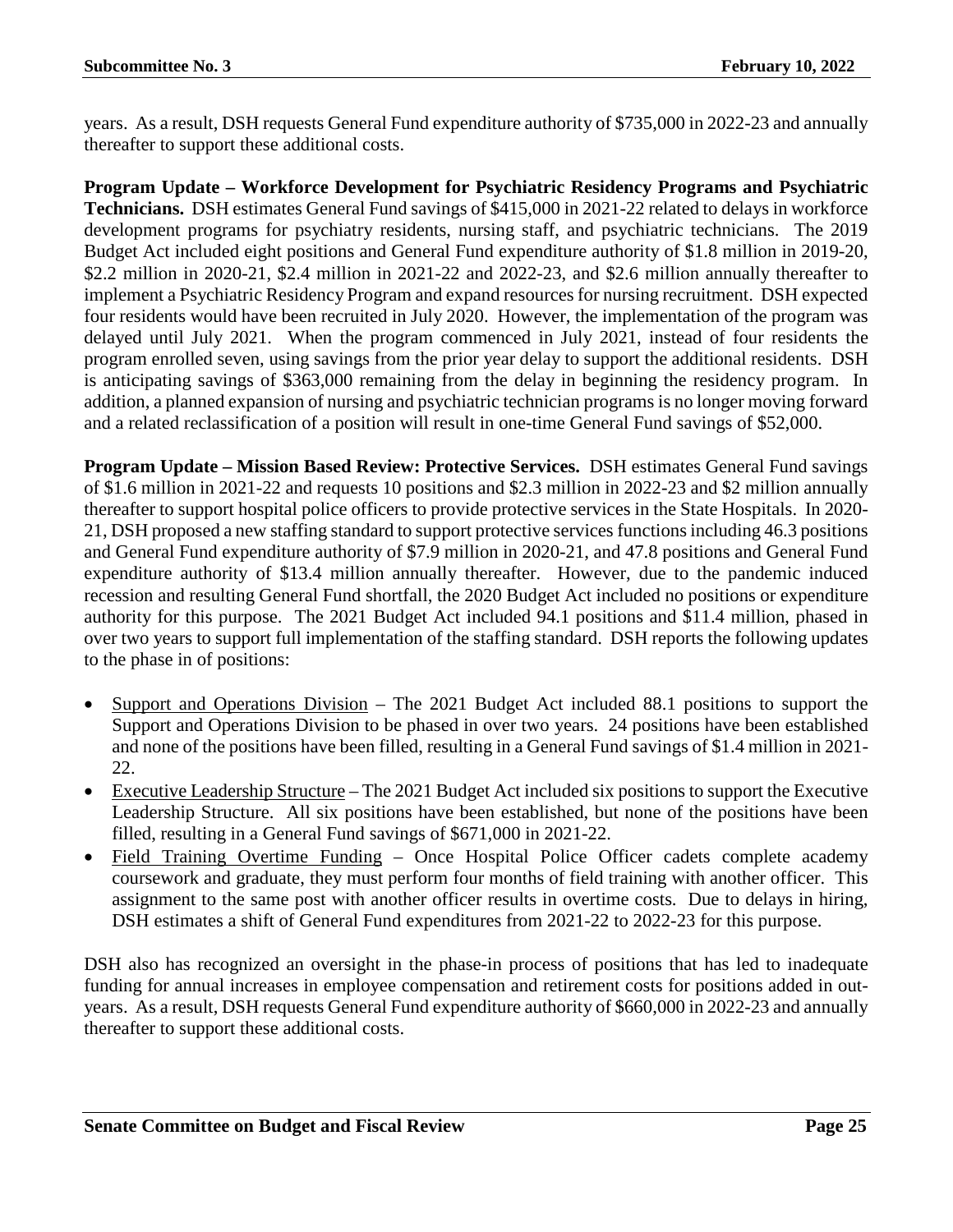**Program Update – Mission Based Review: Treatment Team and Primary Care.** DSH estimates General Fund savings of \$9.2 million in 2021-22 and requests a reduction of one position and General Fund expenditure authority of \$1.2 million in 2022-23 and annually thereafter to support .In 2020-21, DSH proposed changes to its staffing methodologies for its treatment and primary care teams, including a total of 250.2 positions and General Fund expenditure authority of \$64.2 million over a five year period. However, due to the pandemic induced recession and resulting General Fund shortfall, the 2020 Budget Act only included 12.5 positions and General Fund expenditure authority of \$5 million in 2020-21 and 30 positions and General Fund expenditure authority of \$10 million annually thereafter to support implementation of these staffing changes. The 2021 Budget Act included 213.3 positions and \$54.1 million, phased in over five years, to support full implementation of the new staffing methodology. DSH reports the following updates to the phase-in of positions:

- Interdisciplinary Treatment Team Over the last two budgets, a total of 180.4 positions were allocated to support the Interdisciplinary Treatment Team, which is responsible for the planning and delivery of treatment, discipline-specific other workload, administrative and professional responsibilities, crisis prevention, unit milieu work, and crisis and incident management. 16.2 of the 180.4 positions have been established and none of the positions have been filled, resulting in a General Fund savings of \$1.9 million in 2021-22.
- Primary Medical Care Over the last two budgets, a total of 31.9 positions were allocated to support primary medical care including routine preventative care and the treatment of non-life-threatening medical illness. 19.6 of the 31.9 positions have been established and 3.2 positions have been filled including one Chief Physician/Surgeon and 2.2 physician/surgeons, resulting in a General Fund savings of \$3.2 million in 2021-22.
- Trauma-Informed Care Over the last two budgets, a total of six positions were allocated to support trauma-informed care, a comprehensive approach that includes workforce training, trauma-informed policies and standards, and the provision of evidence-based, trauma-specific screening, assessment, referral, and treatment. All six of the positions have been established and one position has been filled (one Senior Psychologist Specialist), resulting in a General Fund savings of \$480,000 in 2021-22.
- Clinical Executive Structure: Administrative Support Over the last two budgets, a total of six positions were allocated for administrative support positions for personnel management. All six of the positions have been established and none of the positions have been filled, resulting in a General Fund savings of \$379,000 in 2021-22.
- Clinical Executive Structure: Executive Leadership Over the last two budgets, a total of 12 positions were allocated for clinical executive leadership including six Medical Directors, one Assistant Medical Director, and five Chiefs of Primary Care Services for the five state hospitals. All 12 positions have been established, but none of the positions have been filled, resulting in a General Fund savings of \$3.3 million in 2021-22.
- Discharge Strike Team Over the last two budgets, a total of six positions were allocated to support the Discharge Strike Team, which focuses on establishing and strengthening relationships with placement communities to improve knowledge of community resources, address barriers to placement and improve communication in efforts to expedite placement. All six positions have been established, but none of the positions have been filled, resulting in a General Fund savings of \$452,000 in 2021- 22.
- Clinical Operations Advisory Council Over the last two budgets, a total of ten positions were allocated to support the Clinical Operations Advisory Council (COAC), which facilitates the

**Senate Committee on Budget and Fiscal Review Page 26**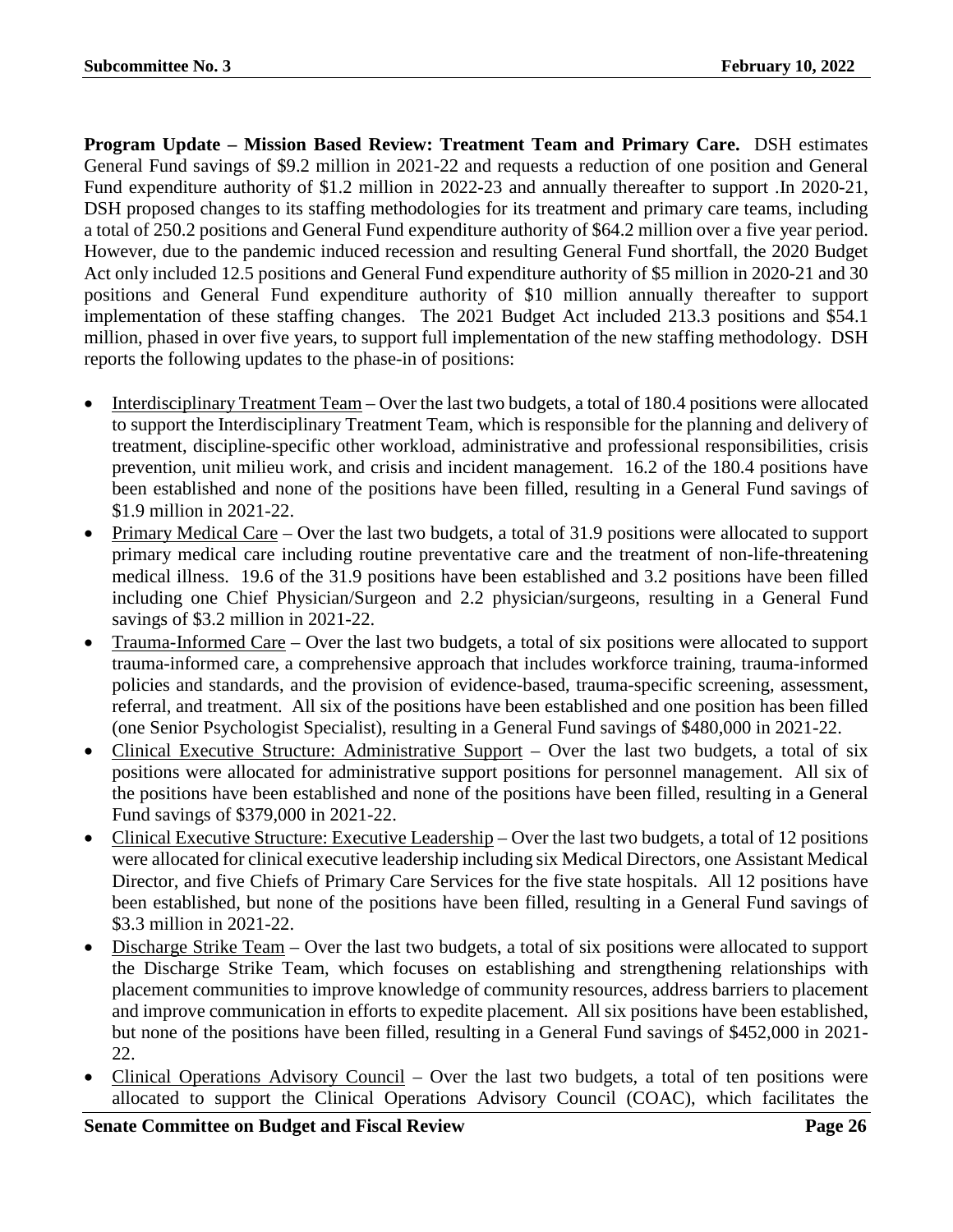development, evaluation, and maintenance of clinical standards for the department. All ten positions have been established in Sacramento. Because the original request was for positions only, there is no General Fund impact.

DSH also has recognized an oversight in the phase-in process of positions that has led to inadequate funding for annual increases in employee compensation and retirement costs for positions added in outyears. As a result, DSH requests General Fund expenditure authority of \$718,000 in 2022-23 and annually thereafter to support these additional costs.

**Program Update – Telepsychiatry Resources.** DSH estimates no changes to positions or General Fund expenditures in its Telepsychiatry Resources program. The 2019 Budget Act included eleven positions and General Fund expenditure authority of \$2.2 million in 2019-20 and 21 positions and General Fund expenditure authority of \$3.7 million annually thereafter for an expansion of telepsychiatry, which allows DSH to overcome geographic barriers in providing psychiatric services to its patients. According to DSH, the seven positions allocated to Atascadero were never filled due to more recent success in hiring on-site psychiatrists. As a result, these positions were shifted to Coalinga, for a total of 13 allocated positions. DSH reports the following updates to the phase-in of positions:

- Oversight One position was allocated to provide oversight and guidance of staff psychiatrists and the overall program. The position has been established and filled.
- Staff Psychiatrists 18 positions were allocated to support telepsychiatry services. All 18 positions have been established and 12 positions have been filled.
- Coordinators 18 positions were allocated to support the staff psychiatrists in coordinating telepsychiatry services. All 18 positions have been established and ten have been filled.

**Program Update – Patient-Driven Operating Expenses and Equipment.** DSH requests General Fund expenditure authority of \$1.9 million in 2022-23 and \$2.1 million annually thereafter to support operating expenses and equipment (OE&E) related to the care and treatment of DSH patients. These expenses include funding for outside medical care, pharmaceuticals, patient clothing, food, and costs for patient advocacy. DSH estimates OE&E costs of \$21,085 per patient based on 2018-19 data, as data from later fiscal years is complicated from significant additional medical care costs related to the COVID-19 pandemic. The request for additional ongoing General Fund resources is based on this estimated cost per patient and projections for growth in patient census.

**Caseload Update: Forensic Conditional Release Program (CONREP) – General/Non-Sexually Violent Predator (Non-SVP) Program.** The Forensic Conditional Release Program (CONREP) was established in 1986 and provides outpatient treatment to individuals ordered by a court to be released if their symptoms have been stabilized and they no longer represent a danger to society. The CONREP population includes patients committed to state hospitals as Not Guilty by Reason of Insanity (NGI), Offenders with a Mental Health Disorder (OMD), and felony Incompetent to Stand Trial (IST). After one year, a court hearing determines if the patient will continue in the program, be sent back to DSH, or be released.

According to DSH, when a patient is discharged to CONREP, the goal is to provide an independent living environment in the least restrictive setting. However, if the patient has not demonstrated the ability to live in the community without direct staff supervision, the patient is referred to a Statewide Transitional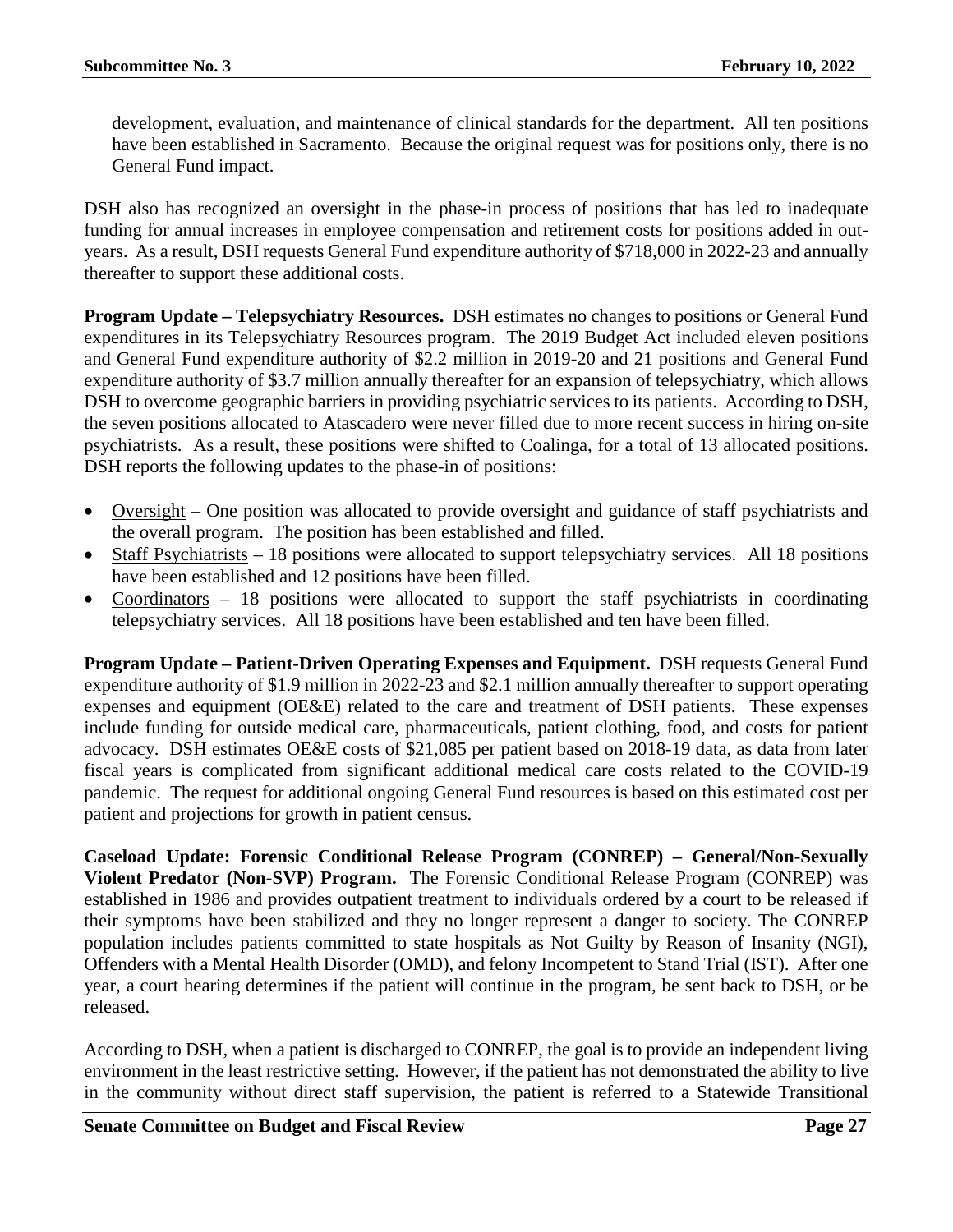Residential Program (STRP), a resource used by CONREP to provide patients the opportunity to learn and demonstrate appropriate community living skills in a controlled setting with 24 hour supervision.

DSH estimates General Fund savings of \$7.4 million in 2021-22 and requests General Fund expenditure authority of \$4.6 million in 2022-23 and annually thereafter to fund its contracted CONREP caseload of 938 clients in 2021-22 and 1,018 clients in 2022-23. DSH reports activation delays of facilities for CONREP treatment including:

- Southern CA IMD Facility DSH reports delayed activation of a 78 bed Institute for Mental Disease (IMD) facility in southern California. Delays are due to pending external approvals including from the federal Centers for Medicare and Medicaid Services (CMS) and the state Department of Public Health. These delays resulted in a one-time General Fund savings of \$7.3 million in 2021-22.
- Northern CA IMD Facility DSH established a ten bed IMD facility in northern California, which was activated in July 2020. In July 2021, DSH extended the contract term and expanded the program by an additional ten beds. DSH reports as of late November 2021, 13 of the beds are filled or reserved for patients ready for placement. Delays in opening the expanded bed space resulted in a one-time General Fund savings of \$570,000 in 2021-22.
- Northern CA MHRC DSH reports contract discussions to establish a five bed mental health rehabilitation center (MHRC) in northern California have come to a halt and DSH has declined to move forward with the program activation. This suspension of program activation resulted in ongoing General Fund savings of \$913,000 in 2021-22. DSH proposes to redirect these savings to support activation of a 30 bed adult residential facility in northern California.
- Northern CA ARF DSH is negotiating with a provider to establish a 30 bed adult residential facility (ARF) in northern California for IST patients ordered to CONREP. DSH expects contract execution and program activation to occur by April 2022. DSH requests General Fund expenditure authority of \$1.4 million in 2021-22 and \$5.5 million in 2022-23 and annually thereafter to support the new facility.
- Forensic Assertive Community Treatment DSH reports it is working with a provider to establish 180 dedicated beds and staff resources for the new CONREP Mobile Forensic Assertive Community Treatment (FACT) program, which increases placement options for CONREP patients by using this model of care where a community-based restoration program is not available. DSH expects 60 beds in northern California to activate in early Winter 2022, 60 beds in southern California to activate in early Spring 2022, and 60 beds in the Bay Area to activate in early Fall 2022.

**Caseload Update – Forensic CONREP: Sexually Violent Predator (SVP) Program.** Beginning in 1996, Sexually Violent Predators (SVP) were added to the CONREP population and are conditionally released to their county of domicile by court order with sufficient funding to provide treatment and supervision services. According to DSH, the CONREP-SVP program offers patients direct access to an array of mental health services with a forensic focus, as well as regularly scheduled sex offender risk assessments, polygraph testing, and review of Global Position System (GPS) data and surveillance. DSH estimates a total caseload of 25 SVPs could be conditionally released into the community by June 30, 2022. Currently, there are 16 current participants in the CONREP-SVP program and 15 individuals with court-approved petitions for release into the program who are awaiting placement. In addition, 11 more individuals have filed petitions for conditional release and are proceeding through the court process. DSH requests one position and General Fund expenditure authority of \$245,000 in 2022-23 and annually thereafter to support an Attorney III position to provide legal coverage for an increasing number of court hearings related to CONREP-SVP clients.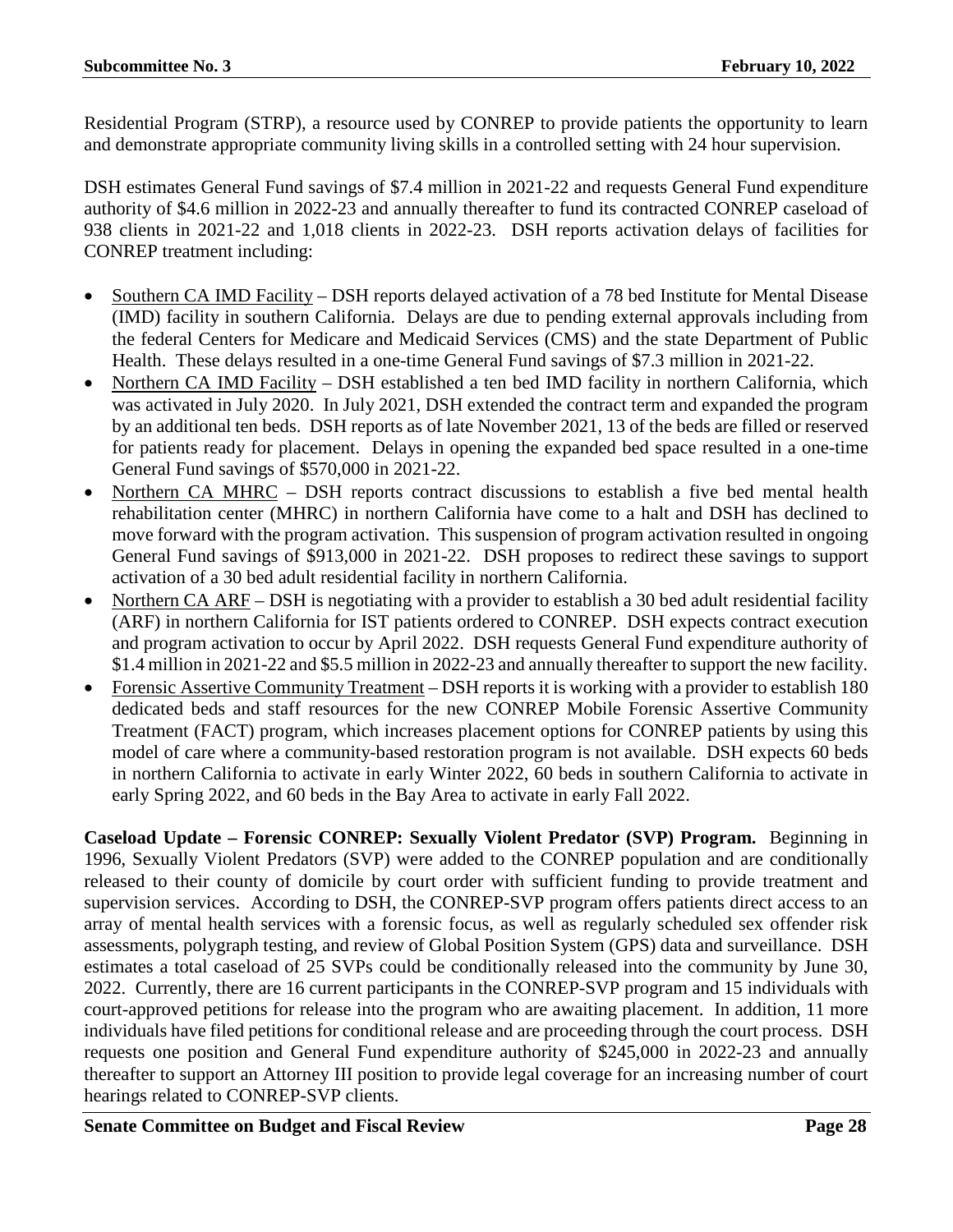**Program Update – Jail-Based Competency Treatment (JBCT) Programs and Admission, Evaluation, and Stabilization (AES) Center.** DSH contracts with county jail facilities to provide restoration of competency services in jail-based competency treatment (JBCT) programs, treating IST patients with lower acuity and that are likely to be quickly restored to competency. DSH estimates total JBCT bed capacity of 572 in 2021-22 and 664 in 2022-23. DSH reports net General Fund savings of \$7 million in 2021-22 composed of one-time cost savings of \$2.6 million for recruitment and renovation related delays in activation of additional beds at the Kern Admission, Evaluation, and Stabilization (AES) Center, and \$4.4 million for delayed activation of eight JBCT programs offset by expanded capacity in five programs and a five percent rate increase for ten programs. DSH also requests General Fund expenditure authority of \$11.6 million in 2022-23 and \$11.8 million annually thereafter to support expansion of existing JBCT programs and establishment of new programs. The components of this request are as follows:

- Existing Program Bed Capacity and Expenditures DSH requests General Fund expenditure authority of \$3.5 million in 2022-23 and \$3.7 million annually thereafter to support existing bed capacity and expenditures. According to DSH, eight currently funded JBCT programs are experiencing delays in activation and some bed capacity levels are being adjusted due to a change in the program location within the jail. In addition, four JBCT programs (Humboldt, Kings, Monterey, and Sonoma) will expand capacity and one program pending activation (Northern CA County H) will increase its capacity by an additional 20 beds and serve as a statewide program. In addition, DSH expects a five percent rate increase for Humboldt, Kings, Sonoma, Sacramento, San Luis Obispo, Shasta, Stanislaus, Ventura, Northern CA County H, and Northern CA County N.
- Service Expansion for Early Access to IST Treatment DSH requests General Fund expenditure authority of \$2.6 million in 2022-23 and annually thereafter to perform early access to treatment services to support IST patients while pending placement in a DSH program and housed near a county jail that hosts a JBCT program. This expansion is included in the Administration's IST Solutions Proposal. Services would include psychiatry, one-to-one clinical engagement, competency restoration services, and medications. DSH proposes to repurpose anticipated General Fund savings in 2021-22 to support this expansion.
- New JBCT Program Activations DSH requests General Fund expenditure authority of \$5.4 million in 2022-23 and annually thereafter to support two new JBCT programs (Central CA County L and Southern CA County M), that will increase bed capacity by 35 beds.
- Patients' Rights Advocacy Funding DSH requests General Fund expenditure authority of \$49,000 in 2022-23 and annually thereafter to support contracted patients' rights advocacy services to support the new JBCT activations. AB 103 (Committee on Budget), Chapter 17, Statutes of 2017, requires all DSH patients to have equal access to patients' rights advocacy resources.
- Public Records Act Requests Travel Costs DSH requests General Fund expenditure authority of \$40,000 in 2022-23 and annually thereafter to support previously unanticipated travel costs associated with Public Records Act requests.

**Program Update – Community-Based Restoration Program.** The 2018 Budget Act included General Fund expenditure authority of \$13.1 million to contract with Los Angeles County for 150 beds to treat IST patients in community settings, known as community-based restoration (CBR). The 2021 Budget Act included 4.5 positions and General Fund expenditure authority of \$4.9 million in 2020-21, \$32.8 million in 2021-22, and \$59.8 million annually thereafter to expand the Los Angeles CBR program and expand it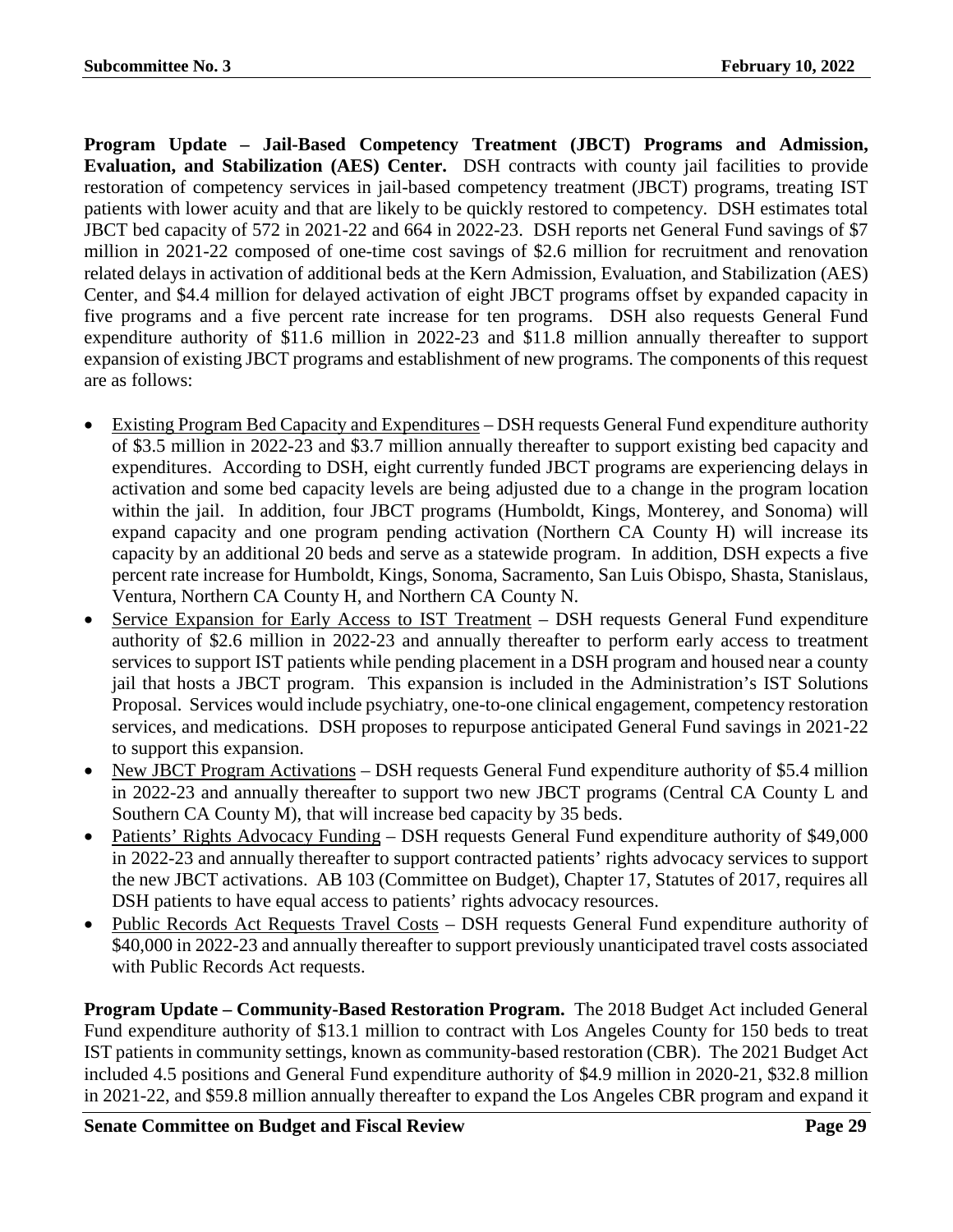to other counties. DSH requests General Fund expenditure authority of \$3 million in 2022-23 and \$3.2 million annually thereafter to correct a calculation error and fund increased daily bed rates in the Los Angeles County CBR program. DSH reports it executed an amended contract with Los Angeles County for an additional 200 beds that were activated in Summer 2021, and an additional 100 beds activated in November 2021, for a total bed capacity of 515 beds. In addition, DSH began direct outreach to multiple counties to expand CBR programs beyond Los Angeles County, and will provide an update on these efforts at May Revision. According to DSH, its budget request is due to a calculation error that undercounted the total number of beds, and increased daily bed rates in the Los Angeles County CBR program as a result of the amended contracts.

**Program Update – Statewide IST Off-Ramp (SISTOR) Program.** DSH reports it is electing to dissolve the Statewide IST Off-Ramp (SISTOR) program, resulting in General Fund savings of \$1 million in 2021-22 and annually thereafter. As DSH began to implement its Re-Evaluation Services for Felony ISTs program authorized in the 2021 Budget Act, DSH identified a need for a standardized assessment process and evaluation report. The SISTOR contract was inconsistent with that approach, with the provider using an independent assessment process. To avoid creating discrepancies in re-evaluation referrals and reporting standards, DSH elected to cancel the SISTOR contract and dissolve the program.

**Subcommittee Staff Comment and Recommendation—Hold Open.** Subcommittee staff recommends holding these items open to allow continued discussions in advance of the May Revision.

**Questions.** The subcommittee has requested DSH to respond to the following:

1. Please provide a brief overview of each of the program updates referenced in this item.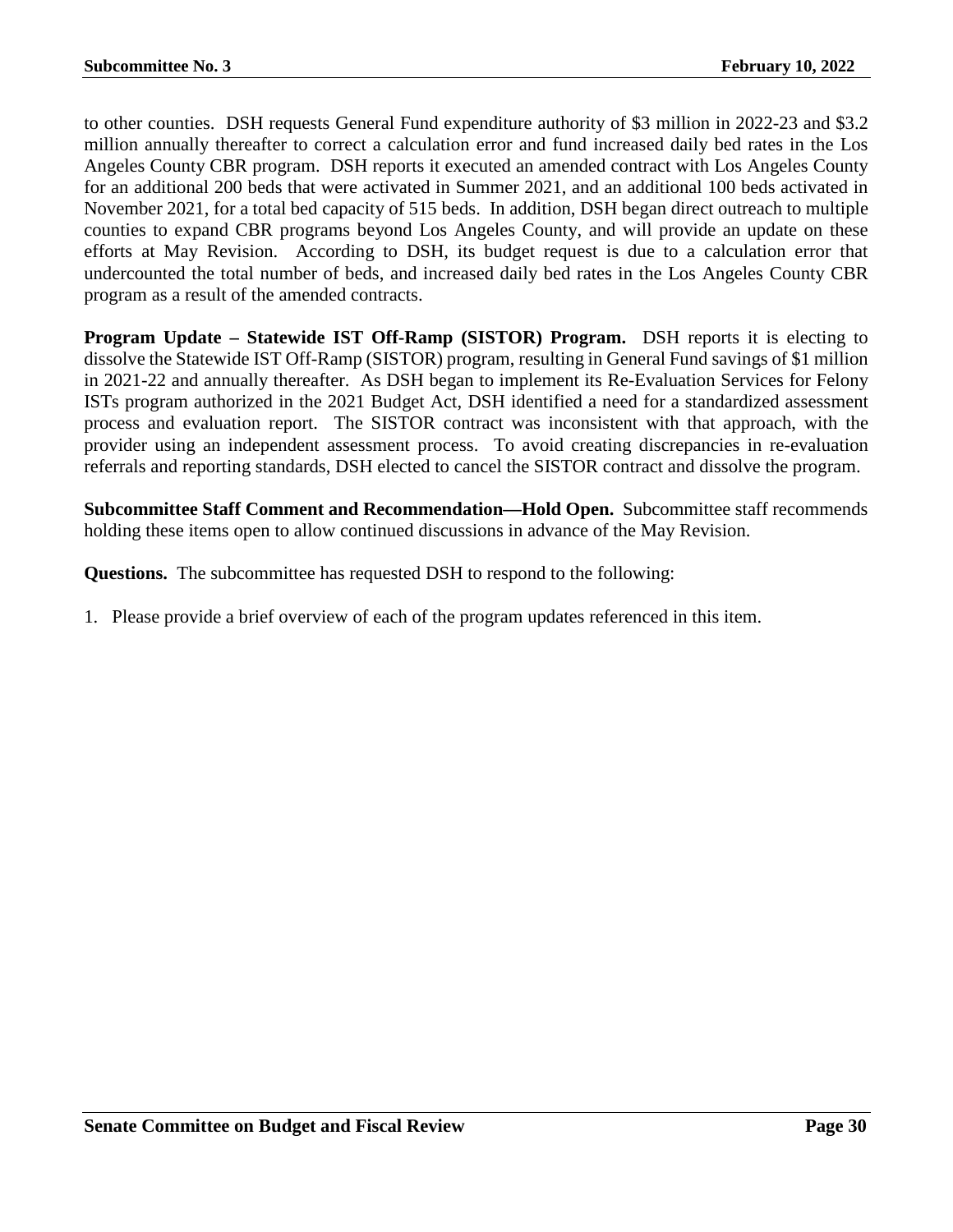# <span id="page-30-0"></span>**Issue 5: State Hospitals Cost of Care and Treatment/Financial Assistance Policy**

**Trailer Bill Language Proposal – Governor's Budget.** DSH proposes trailer bill language to update or remove outdated statutory language and provide patient financial relief for billing the cost of care and treatment in a state hospital that does not jeopardize the ability to seek reimbursement from the federal Medicare Program.

**Background.** DSH is required by state law to seek and collect payments for the cost of care from liable patients and their legal representatives. The 2014 Budget Act authorized the creation of the DSH Patient Cost Recovery Section (PCRS) to develop and implement a standardized and streamlined third-party billing program. In particular, PCRS is tasked with maximizing reimbursement of patient treatment costs from the federal Medicare program.

The issue of DSH billing and other financial practices first came to the subcommittee's attention during discussion of a 2019 Budget Act proposal to increase the patient minimum wage for vocational services and sheltered workshop programs. The wages earned by patients in these programs are deposited into the patient's personal deposit fund. Previously, DSH would retain any patient earnings above \$500 in the patient's account to support the cost of care and treatment in a state hospital. The Legislature adopted trailer bill language as part of the 2019 Budget Act to prohibit that practice, but the subcommittee identified several other areas of state law that permit DSH to confiscate other funds received by patients, as well as collect for the cost of care and treatment from a patient's or former patient's estate or from family members or other responsible parties.

**Prohibition of Family Billing and Supplemental Reporting Language.** During evaluation of the 2021 Budget Act, advocacy organizations reported clients that received bills for more than \$1 million for care and treatment of family members that had been discharged from the state hospital system. According to DSH, as a condition of participation in the federal Medicare program, patients must be required to repay the cost of medical services they receive while in a state hospital program, and the state must enforce this requirement in the same way it enforces the collection of all other debts. However, Medicare does not require billing of family members for these services and the Legislature adopted trailer bill language in the 2021 Budget Act prohibiting that practice, as well. The Legislature also adopted supplemental reporting language to require DSH to prepare a report assessing existing law and guidance pertaining to patient and family member financial liability for the care and treatment at a state hospital facility, necessity of those laws in obtaining Medicare reimbursement, and recommendations regarding patient relief from the financial impact of these requirements.

According to DSH, it receives reimbursement for the treatment and care of its patients from the following sources (includes Lanterman-Petris-Short reimbursements from counties):

| <b>Source</b>            | 2017-18       | 2018-19       | 2019-20       | 2020-21       |
|--------------------------|---------------|---------------|---------------|---------------|
| Medicare Parts A/B       | \$838,397     | \$516,104     | \$471,776     | \$510,144     |
| Medicare Part D          | \$1,091,620   | \$1,130,527   | \$1,045,330   | \$989,063     |
| Private Pay              | \$2,574,851   | \$2,538,219   | \$1,741,601   | \$2,044,477   |
| Other                    | \$109,204     | \$117,971     | \$47,609      | \$125,167     |
| Lanterman-Petris-Short   | \$156,030,990 | \$160,656,436 | \$168,617,208 | \$166,076,215 |
| Uninsured COVID-19 Reimb | N/A           | N/A           | N/A           | \$8,989,126   |

**Senate Committee on Budget and Fiscal Review Page 31**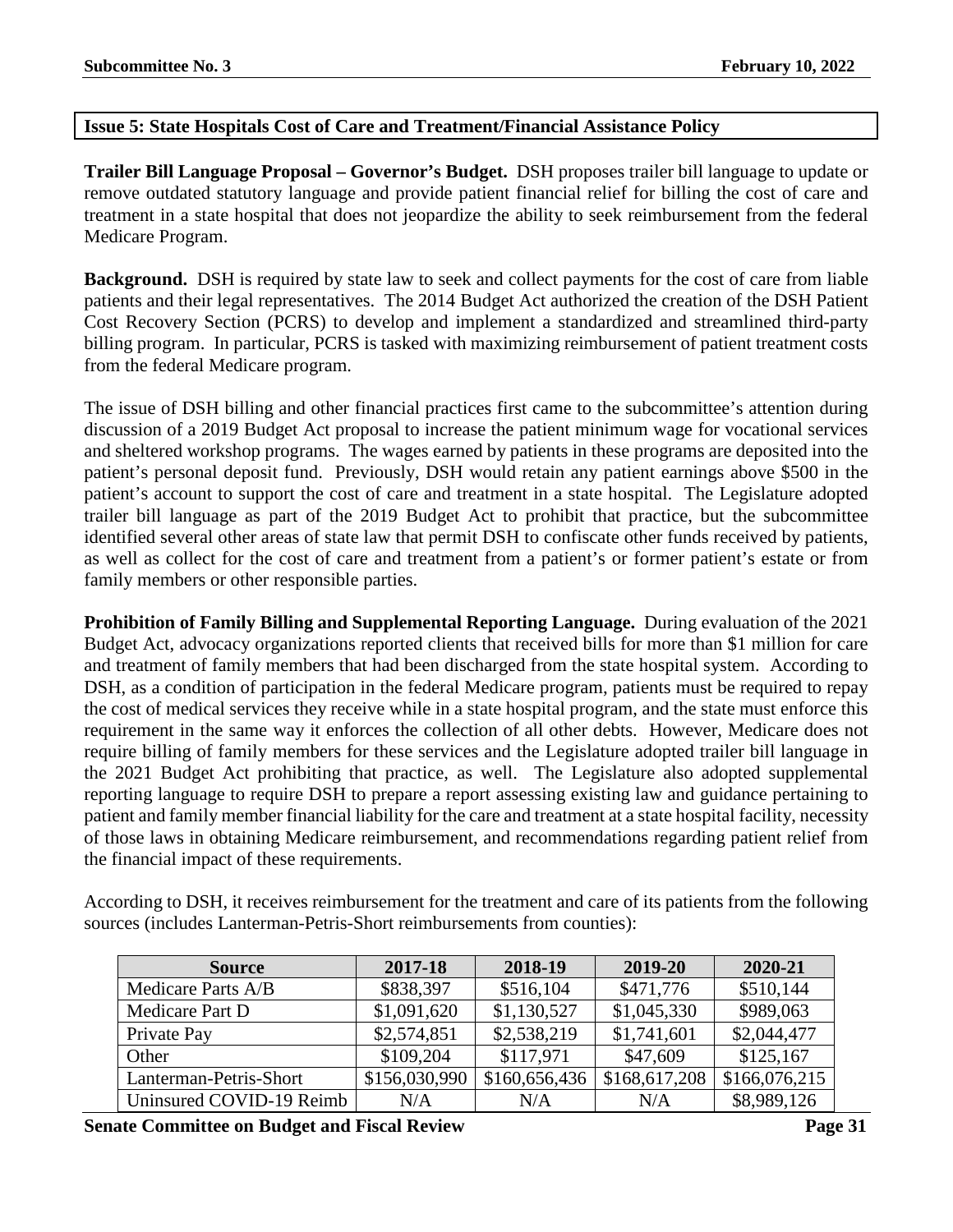| <b>CARES</b> Act | N/A | N/A                                                                  | \$491,882 | \$458,201 |
|------------------|-----|----------------------------------------------------------------------|-----------|-----------|
| <b>TOTAL</b>     |     | $$160,645,082 \mid $164,959,257 \mid $172,415,406 \mid $179,192,393$ |           |           |

**Existing Welfare and Institutions Code (WIC) Provisions Related to Financial Liability.** In its report released with the Governor's January budget, DSH identified the following statutes related to patient financial liability for the cost of care and treatment at a state hospital:

- Welfare and Institutions Code (WIC) Section 4025 This section requires DSH to only charge patients for the actual cost of care, which may include treatment, support, maintenance, and other services, and may include costs for capital outlay. DSH reports it complies with these requirements.
- WIC Section 7275 This section provides generally for financial liability for the cost of care and treatment of a patient or their estate if referred under Penal Code sections. This does not include referrals of sexually violent predators and civil commitments under the Lanterman-Petris-Short Act. However, DSH reports it collects from all patients or their estate to meet federal Medicare regulations.
- WIC Section 7276 This section authorizes DSH to reduce, cancel or remit the amount to be paid by a patient's estate for the cost of care and treatment in a state hospital, if the estate is unable to pay or the amount is uncollectible.
- WIC Section 7277 This section requires DSH to collect the charges for the cost of care and treatments for patients in a community health clinic. However, DSH indicates it does not operate public community mental health clinics, nor does it collect for the cost of care and treatment for individuals in the CONREP program for whom it does contract with community mental health clinics. However, DSH does offset housing, food, clothing, and incidental expenses for CONREP clients with any income or benefits available to the patients, such as Supplemental Security Income (SSI) or Social Security Disability Income.
- WIC Section  $7277.1$  This section allows DSH to seek reimbursement for liable patients after they are deceased, but within specified time frames.
- WIC Section 7278 This section requires DSH to conduct an asset determination for all patients liable for the cost of care and treatment in a state hospital.
- WIC Section 7279 This section allows DSH to file a petition with the courts to require conservators to make payments towards a patient's cost of care and treatment from the patient's estate. DSH reports this is not its existing practice.
- WIC Section 7281 This section establishes a patient's personal deposit fund and allows DSH to divert any amounts over \$500 to the cost of care, support, maintenance, and medical attention. According to DSH, in 2020-21 \$121,081 was collected from this practice.
- WIC Section 7281.1 This section prohibits the diversion of wages from a patient's personal deposit fund received in a vocational rehabilitation or sheltered workshop program.
- WIC Section 7282 This section authorizes DSH to bring a court action to enforce payments for transportation to a state hospital or for the cost of care and treatment from liable parties.
- WIC Section 7353 This section requires DSH to pay premiums for third-party health coverage of Medicare beneficiaries who are state hospital patients. This allows DSH to bill Medicare for covered services for eligible patients.

**Proposed Trailer Bill Would Establish Financial Assistance and Delete Obsolete Provisions.** DSH proposes trailer bill language to update or remove outdated statutory language and provide patient financial relief for billing the cost of care and treatment in a state hospital that does not jeopardize the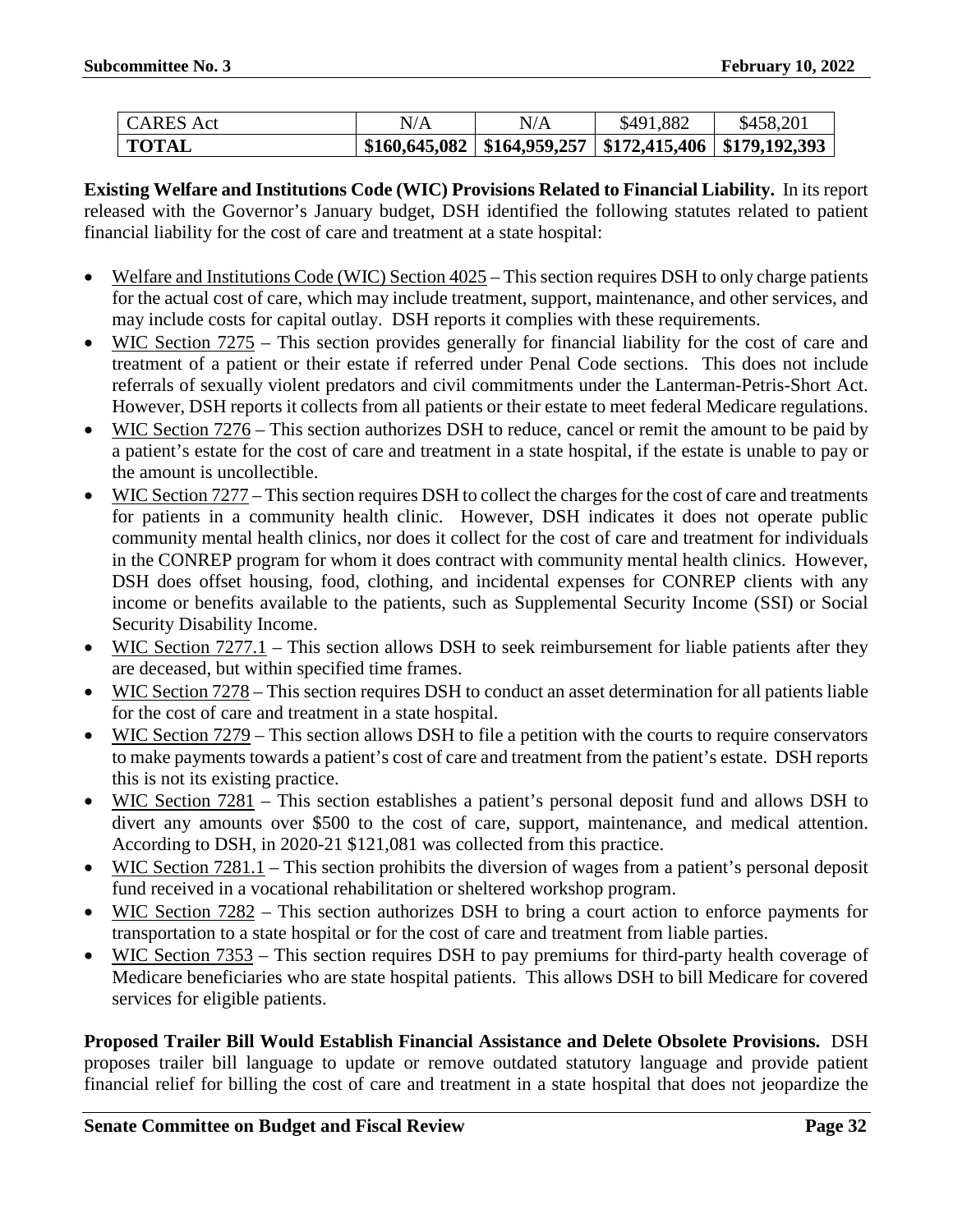ability to seek reimbursement from the federal Medicare Program. Specifically, DSH is proposing the following changes to statute.

- Financial Assistance Program (WIC Section 7276) DSH is proposing to amend WIC Section 7276 to require development and implementation of a financial assistance program to reduce or cancel the amount a patient owes for the cost of care and treatment. Criteria for eligibility for the program would include the following factors: 1) income level, 2) essential living expenses and financial liabilities, 3) and public benefit program participation (e.g. Medi-Cal and Social Security). The program would also allow DSH to develop reasonable payment plans suited to the patient's ability to pay.
- Repeal Authority Requiring Sales of Estate Property (WIC Section 7279) DSH is proposing to repeal statutory authority to order a guardian or conservator over a patient's estate to sell the estate's property to pay for the cost of care and treatment. DSH indicates this practice is not a necessary collection effort and is not in alignment with its mission or goals.
- Repeal Removal of Funds from Patient Personal Deposit Fund (WIC Section 7281) DSH is proposing to repeal its authority to remove funds in excess of \$500 from a patient's personal deposit fund. DSH indicates allowing patients to accumulate income in excess of \$500 would ease their transition into the community upon discharge.
- Repeal Ability of DSH to Apply to be Patient Guardian or Conservator (WIC Sections 7284 and 7287) – DSH proposes to repeal its authority to apply to the court to be appointed as guardian or conservator of a person's estate. DSH believes engaging in this practice would be a conflict of interest.
- Repeal Ability of DSH to Invest Estate Funds (WIC Sections 7285, 7286, and 7290) DSH proposes to repeal its authority to invest funds held as executor, administrator, guardian, or conservator of estates. DSH believes engaging in these practices would be a conflict of interest.
- Repeal Obsolete Provisions for County Payments for Patients (WIC Sections 7291 and 7292) DSH proposes to repeal requirements that counties pay for the cost of care and treatment for individuals referred to state hospitals under obsolete commitment categories.

**Subcommittee Staff Comment and Recommendation—Hold Open.** Subcommittee staff recommends holding these items open to allow continued discussions in advance of the May Revision.

**Questions.** The subcommittee has requested DSH to respond to the following:

1. Please provide a brief overview of the changes to state hospitals financial procedures contained in the proposed trailer bill language.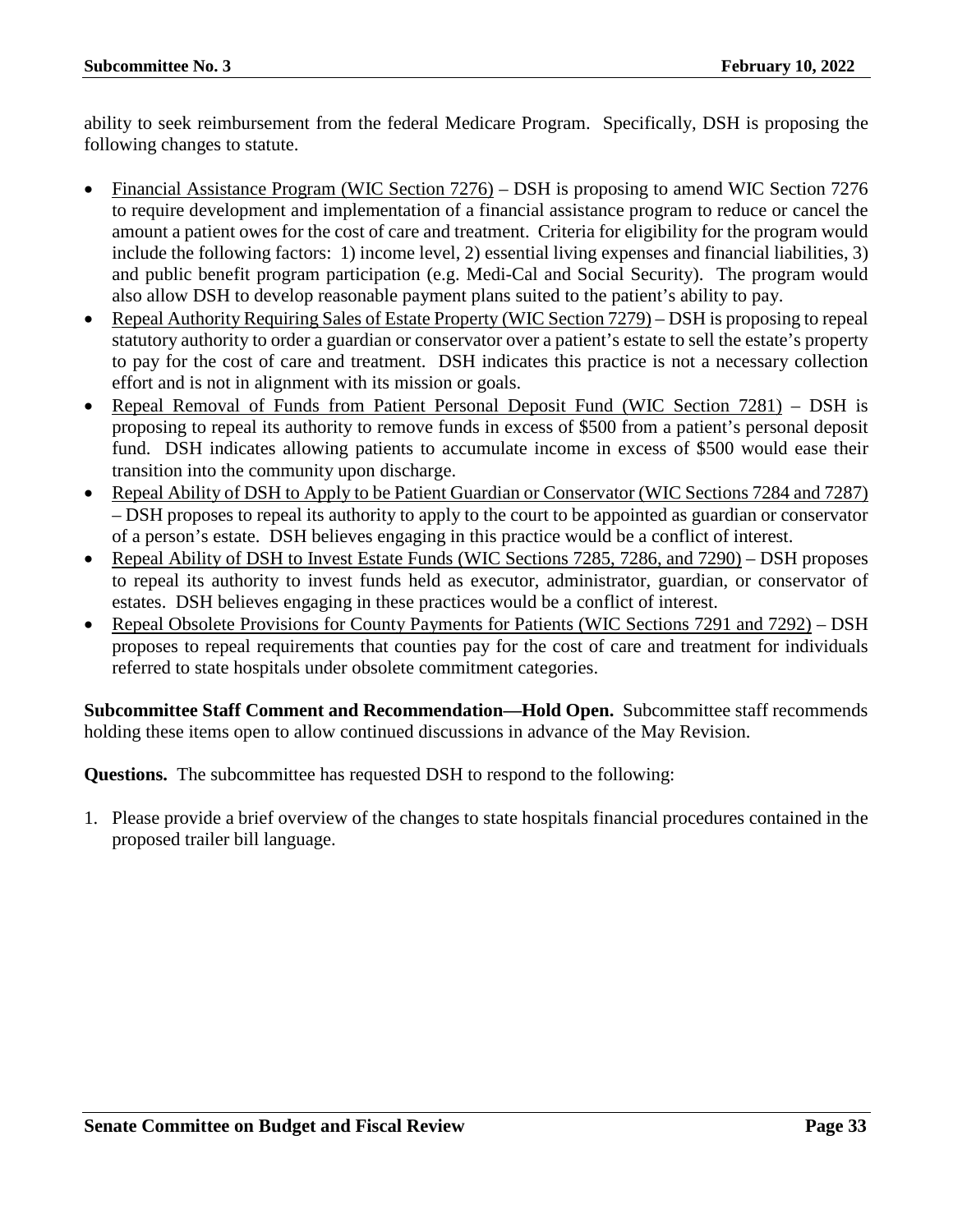# <span id="page-33-0"></span>**Issue 6: Administrative Services Workload**

**Budget Change Proposal – Governor's Budget.** DSH requests 12 positions and General Fund expenditure authority of \$1.7 million annually. If approved, these positions and resources would allow DSH to address additional administrative workload resulting from increases in staff in recent years and to address complex policy issues.

| <b>Program Funding Request Summary</b>         |             |             |  |  |
|------------------------------------------------|-------------|-------------|--|--|
| $2023 - 24^*$<br>2022-23<br><b>Fund Source</b> |             |             |  |  |
| $0001$ – General Fund                          | \$1,699,000 | \$1,699,000 |  |  |
| <b>Total Funding Request:</b>                  | \$1,699,000 | \$1,699,000 |  |  |
| <b>Total Requested Positions:</b>              | 12.0        | 12.0        |  |  |

\* Positions and resources ongoing after 2023-24.

**Background.** Over the past several fiscal years, the Legislature has approved DSH proposals that have significantly increased the number of staff positions throughout the state hospital system. The DSH Mission-Based Review proposals, covering the areas of protective services, treatment teams, direct care nursing, workforce development, and court evaluations and reports, will add a total of 829.5 positions to DSH once fully implemented. In addition, expansions of capacity at Metropolitan and Coalinga State Hospitals will add 475.7 positions and 81.2 positions, respectively, when fully implemented. Several other proposals, including implementation of an electronic health records system and development of telepsychiatry resources, have also increased staff positions at DSH.

DSH reports its administrative services workload has increased significantly along with the increase in staff. DSH human resources staff are experiencing increases in personnel workload such as recruitment and hiring, onboarding and training, grievances and employee discipline, increased management consultation and special projects, and monthly payroll and benefits transaction processing. DSH's Office of Human Rights, which is responsible for implementing non-discrimination policies and the Equal Employment Opportunity (EEO) program, has also experienced an increase in workload related to additional staff. DSH budget staff are also experiencing increased workload related to fiscal oversight, accountability, and analysis.

In addition to administrative services workload related to increased staff, DSH research, evaluation, and data staff have experienced increased workload related to the need for evaluation of data related to implementation of new programs and initiatives.

**Staffing and Resource Request.** DSH requests 12 positions and General Fund expenditure authority of \$1.7 million annually to address additional administrative workload resulting from increases in staff in recent years and to address complex policy issues. Specifically, DSH requests the following positions and resources:

# Human Resources Branch – Nine positions

• **One Staff Services Manager (SSM) I** position and **eight Associate Governmental Program Analysts (AGPA)** would provide sufficient resources to support the personnel management needs of the department. The SSM I position would be located in Sacramento, while one AGPA would be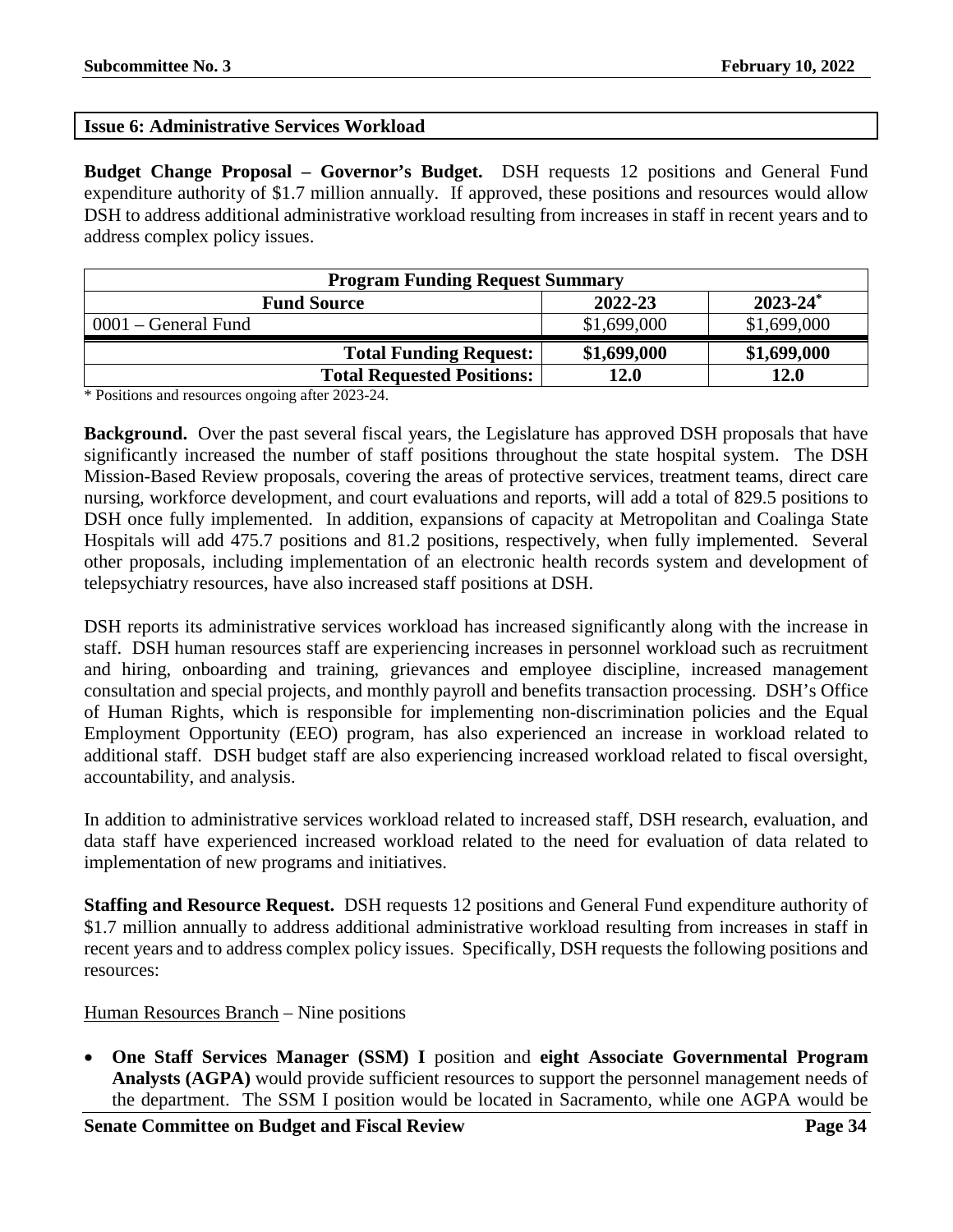located at each of the five state hospitals, with one additional AGPA at Napa, Patton, and Coalinga. These staff would support recruitment and hiring of newly established positions, completing compliance workload and processing personnel transactions.

Office of Human Rights – One position

**One SSM I** position would provide direct supervision of existing EEO investigators and provide oversight of the complaints and investigations workload. The SSM I would train new investigators, provide ongoing education and training on new EEO laws, policies, and investigative tools, and review all EEO investigative reports and external responses. The SSM I would also be responsible for conducting more complex investigations and external responses.

# Budget Management Branch – One position

• **One SSM I** position would develop all Mission-Based Review project-related documents including meeting materials, action plans, risk or issue logs, as-is and to-be workflows, and communication plans.

# Research, Evaluation, and Data Branch – One position

• **One Research Data Specialist I** position would conduct an annual population review of the four primary staffing groups included in the Mission-Based Review project: forensic, nursing, treatment team/primary care, and protective services. The position would also collect and update data points that drive staffing workload for each group, assess changes to hospital units, update the Unit Categorization Matrix, collect and update data points that drive patient-driven or task-driven methodologies, and assess potential changes to hospital layouts to evaluate impacts to fixed or layoutbased methodologies.

**Subcommittee Staff Comment and Recommendation—Hold Open.** Subcommittee staff recommends holding this item open to allow continued discussions in advance of the May Revision.

**Questions.** The subcommittee has requested DSH to respond to the following: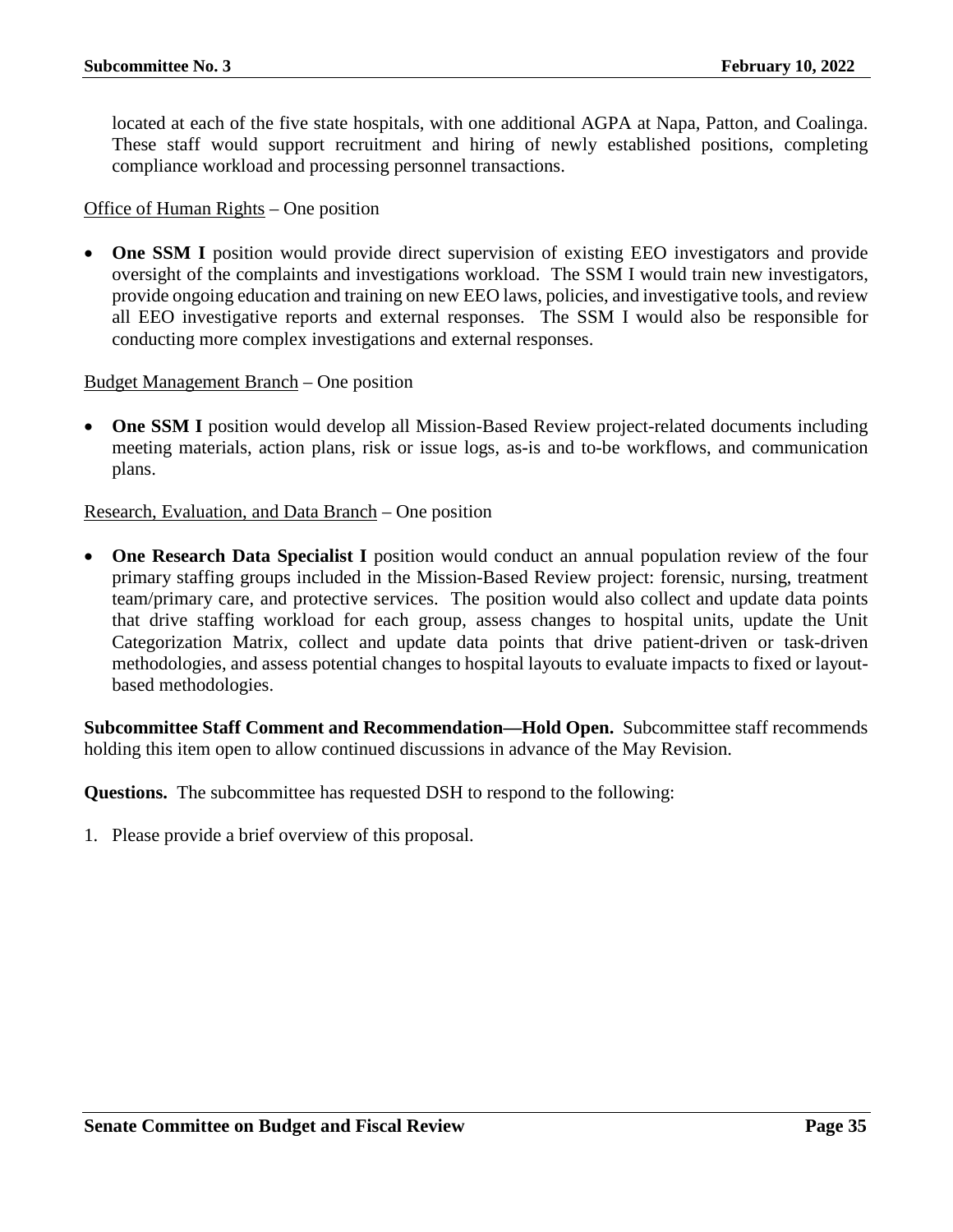# <span id="page-35-0"></span>**Issue 7: Data Governance and De-identification Compliance**

**Budget Change Proposal – Governor's Budget.** DSH requests General Fund expenditure authority of \$1.5 million in 2022-23 and 2023-24. If approved, these resources would allow DSH to establish the leadership for its Research, Evaluation, and Data Insights (REDI) Program, which would implement a comprehensive data strategy, stablish a data governance structure, and comply with state data deidentification guidelines.

| <b>Program Funding Request Summary</b>   |                    |             |  |  |  |
|------------------------------------------|--------------------|-------------|--|--|--|
| 2022-23<br>2023-24<br><b>Fund Source</b> |                    |             |  |  |  |
| $0001$ – General Fund                    | \$1,457,000        | \$1,457,000 |  |  |  |
| <b>Total Funding Request:</b>            | \$1,457,000        | \$1,457,000 |  |  |  |
| <b>Total Requested Positions:</b>        | $\boldsymbol{0.0}$ | 0.0         |  |  |  |

**Background.** According to DSH, the state hospital system and related programs manage a significant amount of health information data including patient pre-admission and discharge data, clinical data, law enforcement data, and administrative and operational data for its programs. In addition, DSH collects health information data in the categories of psychiatric treatment planning and delivery, medical treatment delivery, forensic evaluation and court reporting, pharmacy, law enforcement and criminal offense data, billing and utilization, licensing, health and safety, administration, and community re-entry.

DSH reports much of its current data analytics work requires manual data collection, merging, reconciliations, adjustments, and data cleanup. DSH provides several regular reports on a daily, weekly, and monthly basis for internal and external stakeholders. According to DSH, automation and standardization of these efforts would allow for more rapid analytics. DSH plans to establish a Research, Evaluation, and Data Insights (REDI) program to implement a comprehensive data strategy, and establish a data governance structure. The REDI data team would guide business teams to standardize best practice governance and quality processes that reduce the time to get to analysis and insights while balancing the operational needs of the business teams to reduce burdens.

**Data De-identification Guidelines.** Federal and state privacy laws require data de-identification when disclosing personally protected health information or personally identifiable information without the authorization of the individual. The California Health and Human Services Agency (CalHHS) is developing a data de-identification guidelines (DDG) policy directive to provide guidance to departments to implement DDG and ensure compliance with federal and state privacy laws. DSH reports it needs additional resources to fully adhere to the CalHHS policy direction, including in the expert determination process and governance.

**Resource Request.** DSH requests General Fund expenditure authority of \$1.5 million in 2022-23 and 2023-24 to establish the leadership for its Research, Evaluation, and Data Insights (REDI) Program, which would implement a comprehensive data strategy, stablish a data governance structure, and comply with state data de-identification guidelines. According to DSH, the REDI Program would include research, data, and technology expertise to enable continuous advancement in health data analytics, governance and privacy compliance, data automation and transparency, and research and evaluation of services and operations. Specifically, DSH requests the following resources: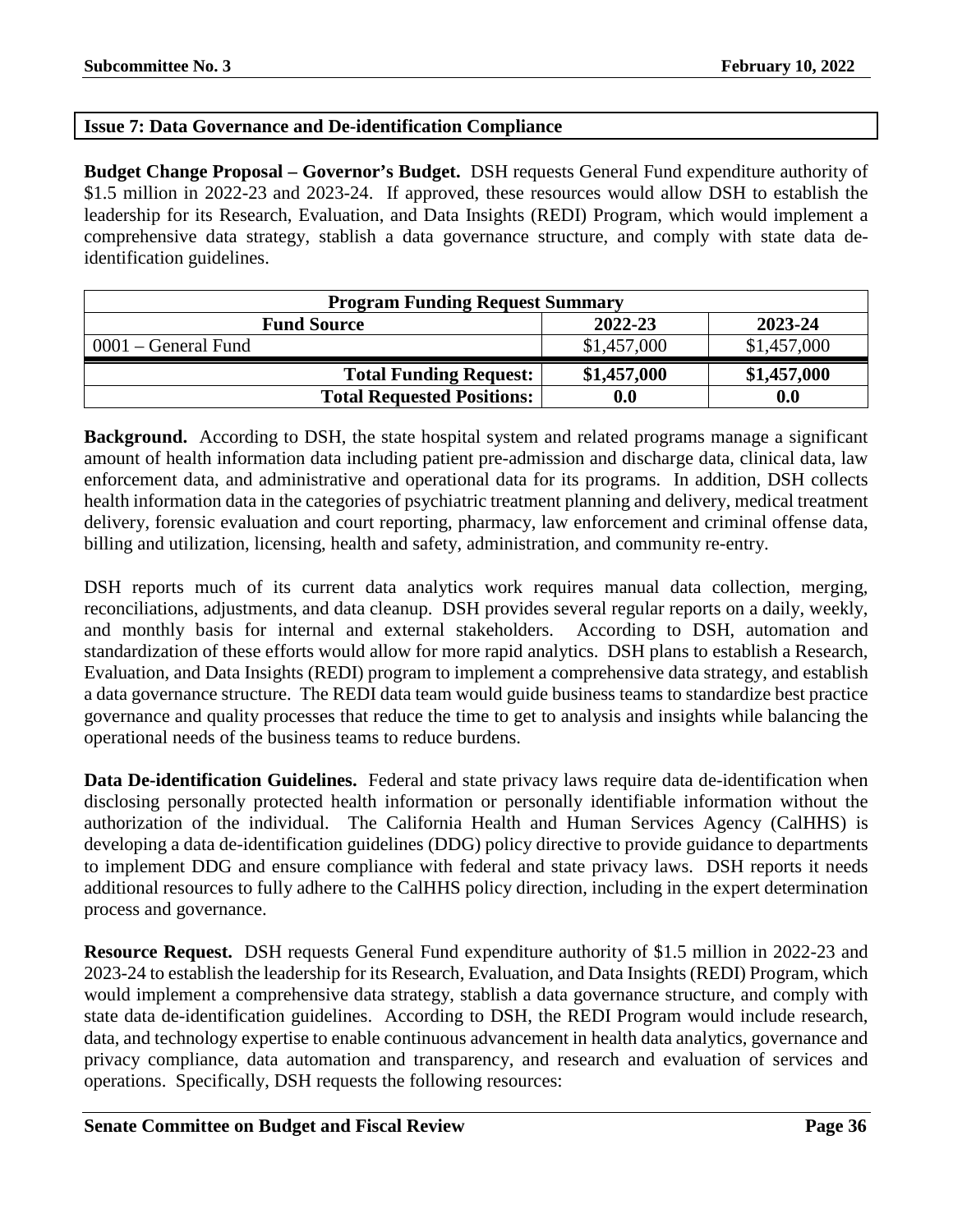- Resources equivalent to **one Career Executive Appointment Range C** position would serve as the Chief Data Officer, leading and overseeing the establishment of the REDI program, operating as the senior executive responsible for creating the strategy and vision for achieving a comprehensive data program that provides data solutions across all programmatic, clinical, and operational needs.
- Resources equivalent to **one Staff Services Manager III** position would serve as a Research Data Officer to establish, oversee, and directly lead the DSH Data Governance Program. The program would include a Data Governance Advisory Council and a Data Governance Team to address four primary data functions: 1) data quality and utility, 2) data literacy, 3) expert determination and privacy compliance, and 4) data escalation and acquisition.
- Resources equivalent to **one Staff Services Manager III** position would serve as Research Manager and would function as the primary expert supervisor over Expert Determination Program. The position would provide direct supervision of DDG practices, applying expert determination scoring, and certifying all scoring and recommendations prior to external release of data.
- Resources equivalent to **one Staff Services Manager II Specialist** position would function as lead across strategic planning activities, coordinate with executives and teams and guide the selection of key performance indicators for monitoring the performance of all goals, objectives, and projects.
- Resources equivalent to **one Information Technology Specialist (ITS) III** position would serve as a Data Engineer and would lead collaboration across business and IT units in building, managing, and operationalizing data pipelines in support of key data and analytics use cases.
- Resources equivalent to **one ITS III** position would serve as a Data and Information Architect and would lead the strategy for technology and business teams in the design, implementation, and health management of enterprise-wide data technologies and processes.

**Subcommittee Staff Comment and Recommendation—Hold Open.** Subcommittee staff recommends holding this item open to allow continued discussions in advance of the May Revision.

**Questions.** The subcommittee has requested DSH to respond to the following: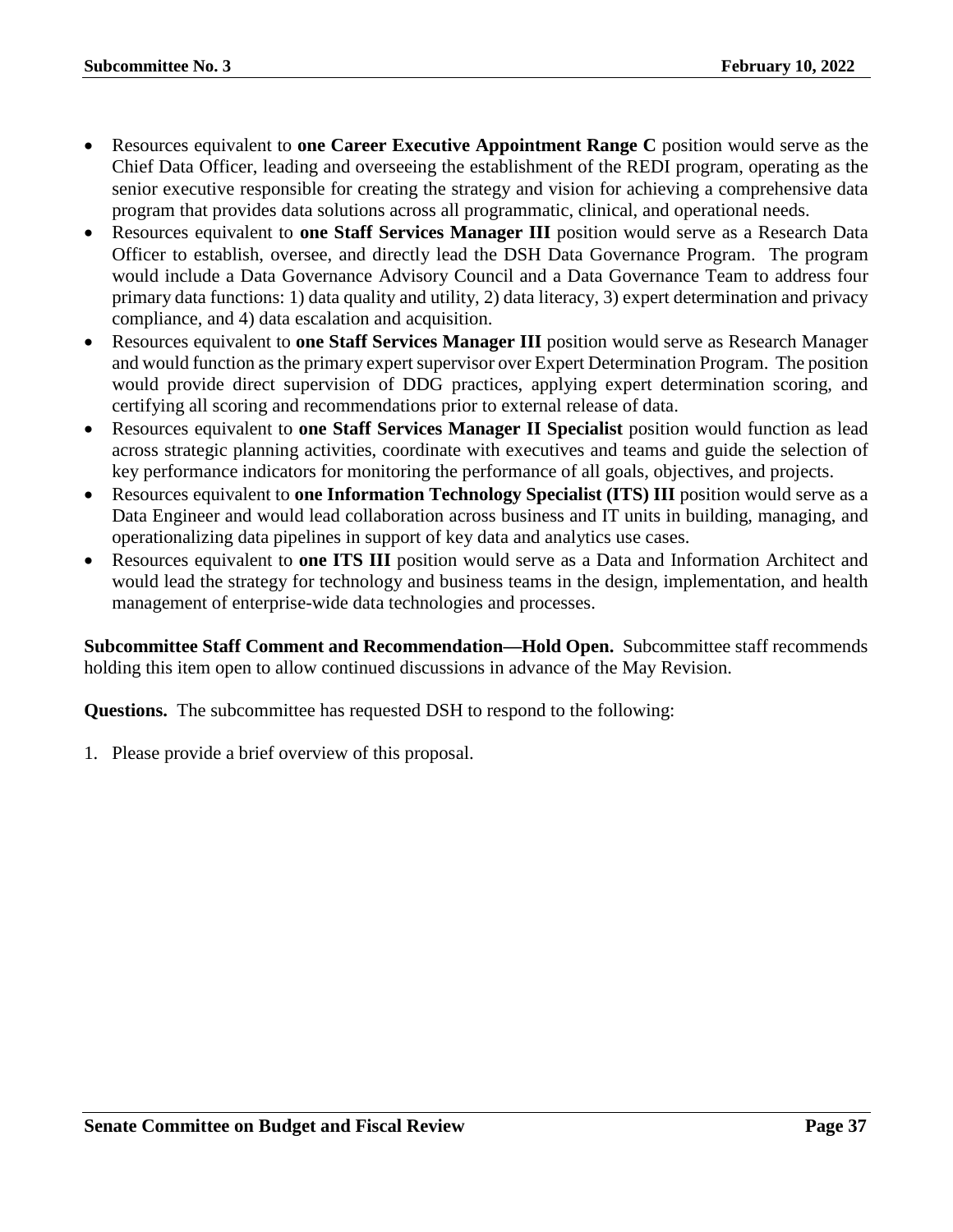# <span id="page-37-0"></span>**Issue 8: DSH-Napa Camille Creek Implementation, Monitoring, Adaptive Management Plan**

**Budget Change Proposal – Governor's Budget.** DSH requests six positions and General Fund expenditure authority of \$1.1 million in 2022-23 and \$1 million annually thereafter. If approved, these positions and resources would allow DSH to implement and maintain operations of water storage facilities at Napa State Hospital in compliance with the California Fish and Game Code.

| <b>Program Funding Request Summary</b>         |             |             |  |  |
|------------------------------------------------|-------------|-------------|--|--|
| $2023 - 24^*$<br>2022-23<br><b>Fund Source</b> |             |             |  |  |
| $0001$ – General Fund                          | \$1,141,000 | \$1,016,000 |  |  |
| <b>Total Funding Request:</b>                  | \$1,141,000 | \$1,016,000 |  |  |
| <b>Total Requested Positions:</b>              | 6.0         | 6.0         |  |  |

\* Positions and resources ongoing after 2023-24.

**Background.** Napa State Hospital manages five water storage facilities that historically had been used to meet domestic and agricultural water needs of the hospital. These facilities continue to operate as water impoundments but are no longer used for domestic or agricultural water consumption. The operation of these facilities affect the timing and flow of water passing through the structures and may impact downstream fish populations in Camille Creek. State fish and wildlife laws require sufficient water to pass through a dam to keep any fish below the dam in good condition.

In 2018, Water Audit California filed a lawsuit alleging violations of state fish and game laws governing water impoundment at the Lake Marie and Lake Camille dams operated by DSH at Napa. Under a proposed settlement to address the claims in the lawsuit, DSH would need to complete ongoing stream assessments and modify the operations of the Lake Marie dam. DSH would also have to coordinate with, and receive approval from, the California Department of Fish and Wildlife. DSH reports it retained a consultant to develop an Implementation, Monitoring, and Adaptive Management Plan (IMAMP) for compliance with the relevant fish and wildlife laws. The IMAMP document would summarize existing baseline conditions (e.g. hydrology, fish habitat, fish species distribution), identify the facilities that can be used to augment flow, and describe the proposed flow release regime. The IMAMP would include the following components:

- Implementation procedures including: 1) valve testing and calibration of flows to ensure flow release amounts; 2) development of a flow release schedule including timing, metrics, triggering flow releases, and duration; 3) procedures for initiating and curtailing flow releases, including determining flow release amounts; 4) identification of DSH personnel authorized to make flow releases; 5) communication protocol for flow releases; and 6) safety procedures to be followed during all aspects of the flow release program.
- Monitoring procedures including: 1) flow monitoring below the Lake Marie outlet with installation of a stream gauging station, discharge measurements during flow releases, and development of a statedischarge rating curve; 2) reservoir elevation monitoring with installation of a water level recorder and barometric pressure transducer near low lake elevation valve; 3) water temperature monitoring with installation of a longitudinal array of temperature recorders; and 4) wet-dry habitat mapping.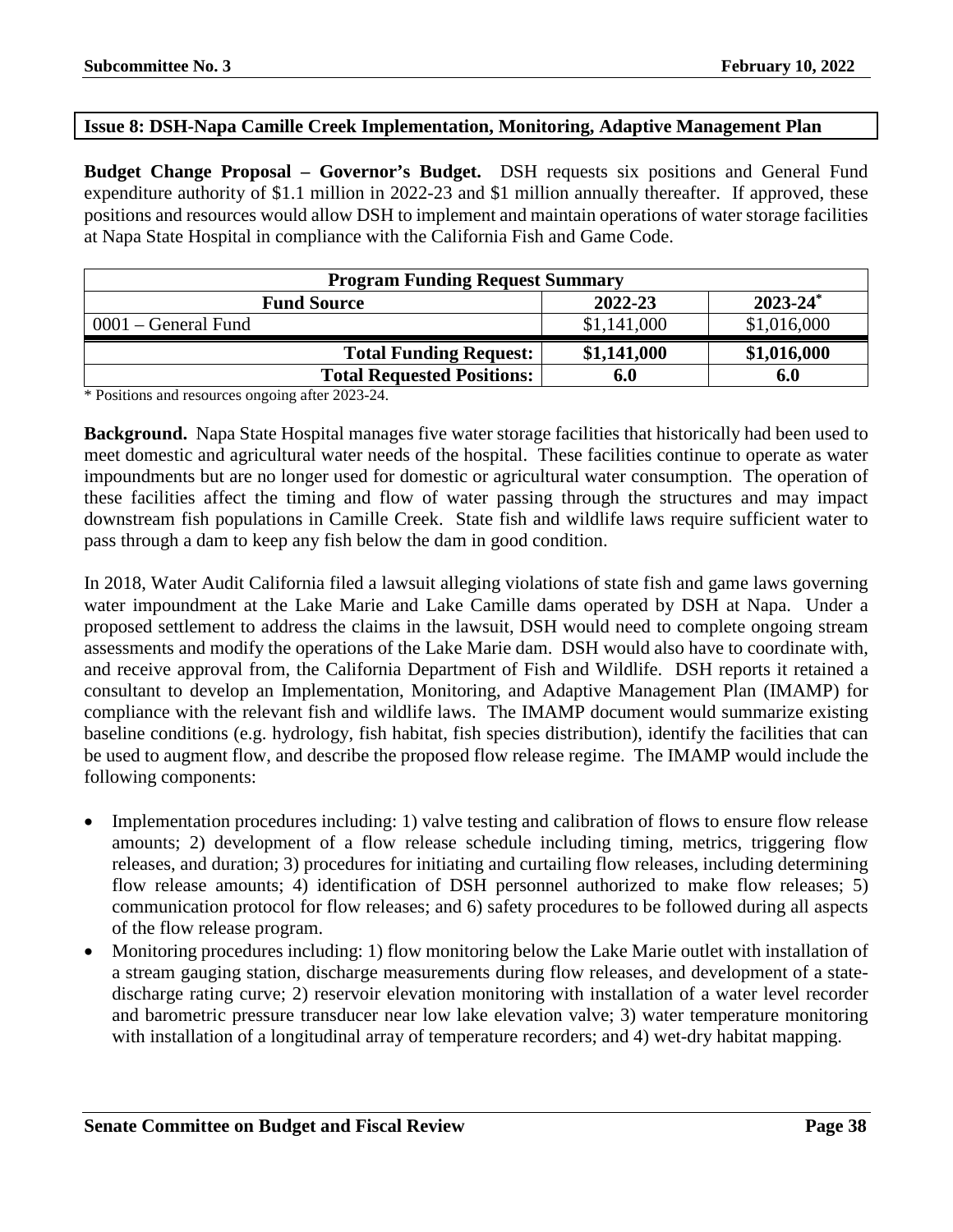• Biological monitoring procedures including: 1) fish surveys in areas wetted by flow releases; 2) annual fish surveys in the inlet tributary; and 3) qualitative invertebrate sampling within areas wetted by flow releases.

**Staffing and Resource Request.** DSH requests six positions and General Fund expenditure authority of \$1.1 million in 2022-23 and \$1 million annually thereafter to implement and maintain operations of water storage facilities at Napa State Hospital in compliance with the California Fish and Game Code. Specifically, DSH requests the following:

- **One Chief of Plant Operations II** position would oversee and direct all activities and have oversight of the compliance efforts.
- **Two Stationary Engineers** would collect and analyze data and adjust and repair mechanical equipment associated with the dams.
- **One Chief Engineer** would supervise staff and oversee the overall operation and maintenance of the onsite equipment.
- **One Maintenance Mechanic** would maintain daily work order logs, inspect and repair equipment, and complete miscellaneous minor dam construction and repair work.
- **One Research Data Analyst** would compile the acquired data and prepare draft reporting documentation.

In addition to these positions, DSH requests General Fund expenditure authority of \$300,000 in 2022-23 and \$175,000 annually thereafter to support contracted subject matter experts to assist in implementing the recommended flow release program by installing flow measurement and recording devices, calibrating the gate valve to establish the flow release, initiating the data collection protocol, assessing the program impact on fish habitat and populations, and training DSH staff until knowledge and expertise is gained to conduct these activities on an ongoing basis.

**Subcommittee Staff Comment and Recommendation—Hold Open.** Subcommittee staff recommends holding this item open to allow continued discussions in advance of the May Revision.

**Questions.** The subcommittee has requested DSH to respond to the following: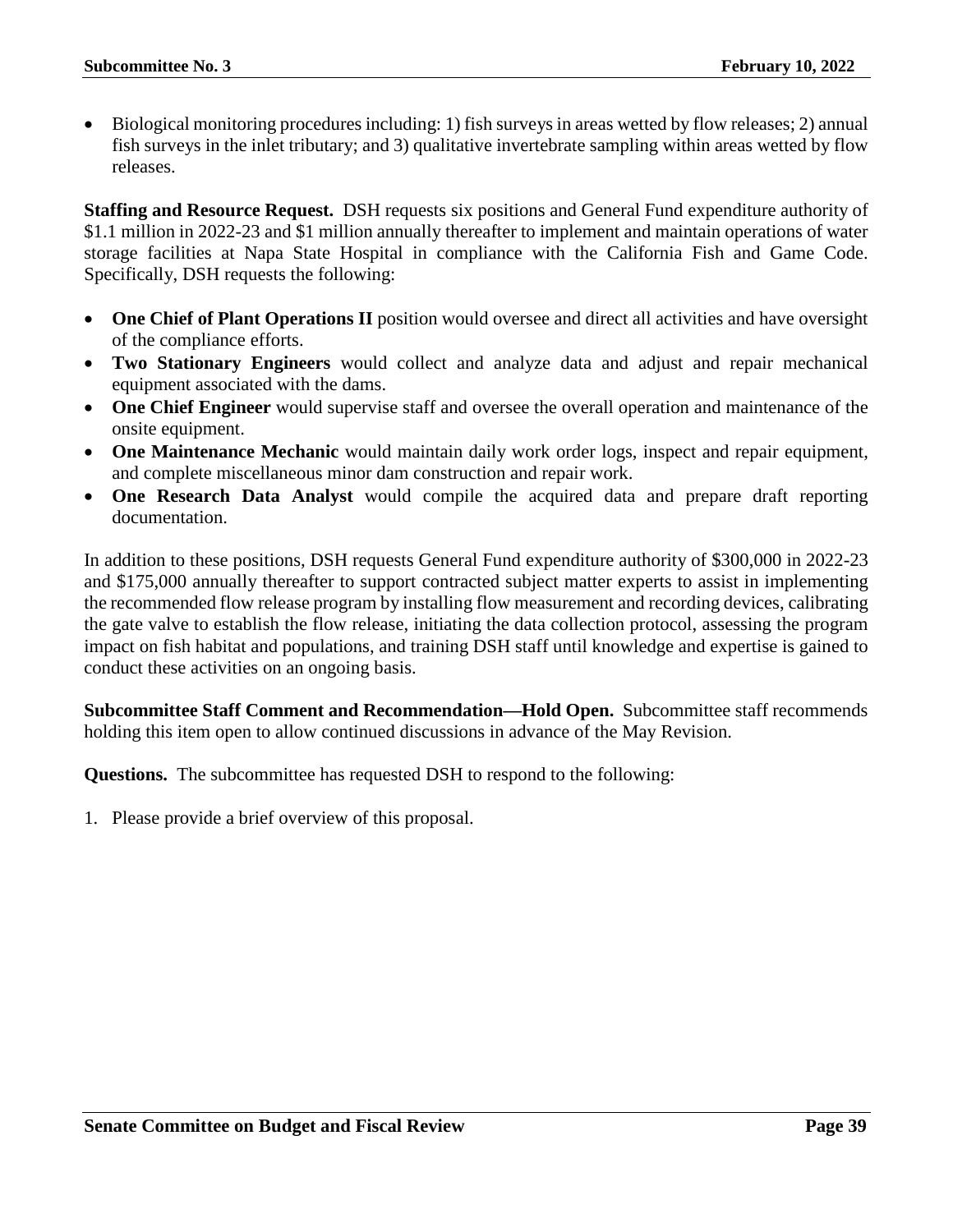# <span id="page-39-0"></span>**Issue 9: Electronic Health Records Phase 3 – Wireless Network Upgrades**

**Budget Change Proposal – Governor's Budget.** DSH requests six positions and General Fund expenditure authority of \$2.4 million in 2022-23, two additional positions and General Fund expenditure authority of \$19.8 million in 2023-24, two additional positions and General Fund expenditure authority of \$20.8 million in 2024-25, and \$8.2 million annually thereafter. If approved, these positions and resources would allow DSH to prepare for and support operation of the enterprise Continuum Electronic Health Records (EHR) Project.

| <b>Program Funding Request Summary</b>         |             |              |  |  |  |
|------------------------------------------------|-------------|--------------|--|--|--|
| $2023 - 24^*$<br>2022-23<br><b>Fund Source</b> |             |              |  |  |  |
| $0001$ – General Fund                          | \$2,366,000 | \$19,802,000 |  |  |  |
| <b>Total Funding Request:</b>                  | \$2,366,000 | \$19,802,000 |  |  |  |
| <b>Total Requested Positions:</b>              | 6.0         | 8.0          |  |  |  |

 $*$  Additional fiscal year resources requested  $-2024-25$ : 10 positions and \$20,769,000; 2025-26 and ongoing: \$8,236,000.

**Background.** In 2017, DSH began a project to implement an integrated electronic health record (EHR) for state hospital patients, submitting a Stage 1 Business Analysis and Stage 2 Alternatives Analysis to the California Department of Technology (CDT) as part of its Project Approval Lifecycle (PAL) process. The 2018 Budget Act included four positions and General Fund expenditure authority of \$1.3 million in 2018-19 and \$713,000 in 2019-20 for DSH to complete Stages 3 and 4 of the PAL process for implementation of the EHR system. Due to the COVID-19 pandemic, DSH received approval in the 2020 Budget Act to extend the timeline of the project for two years, with a go-live date of 2026.

DSH reports that when the EHR system is implemented, it will employ its current wireless network to support wireless medical devices, such as tablets, blood pressure cuffs, and glucometers. According to reports from other healthcare providers, EHR implementation has the potential to increase wireless traffic by as much as three-fold. DSH is planning to enhance its networks and implement a technology that would allow its wireless access points to automatically re-calibrate to maintain network accuracy and integrity. The EHR solution would support patient triage, care management functions, administrative functions, document management, email, web browsing, real-time image transfer, bi-directional data exchange, telemedicine, remote system monitoring, and administration.

**Staffing and Resource Request.** DSH requests six positions and General Fund expenditure authority of \$2.4 million in 2022-23, two additional positions and General Fund expenditure authority of \$19.8 million in 2023-24, two additional positions and General Fund expenditure authority of \$20.8 million in 2024-25, and \$8.2 million annually thereafter to prepare for and support operation of the EHR project. Specifically, DSH requests the following positions and resources:

- Wireless Local Area Network (WLAN) Upgrade DSH requests resources to begin upgrading its wireless local area networks (WLAN). DSH plans to begin the upgrade in 2022-23 with one hospital. Two additional hospitals would receive upgrades in 2023-24, and the final two hospitals would receive upgrades in 2024-25.
- WLAN Network Staff **Five Information Technology (IT) Specialist I** positions would serve as wireless network analysts at each of the five state hospitals. One position would be added in 2022-23,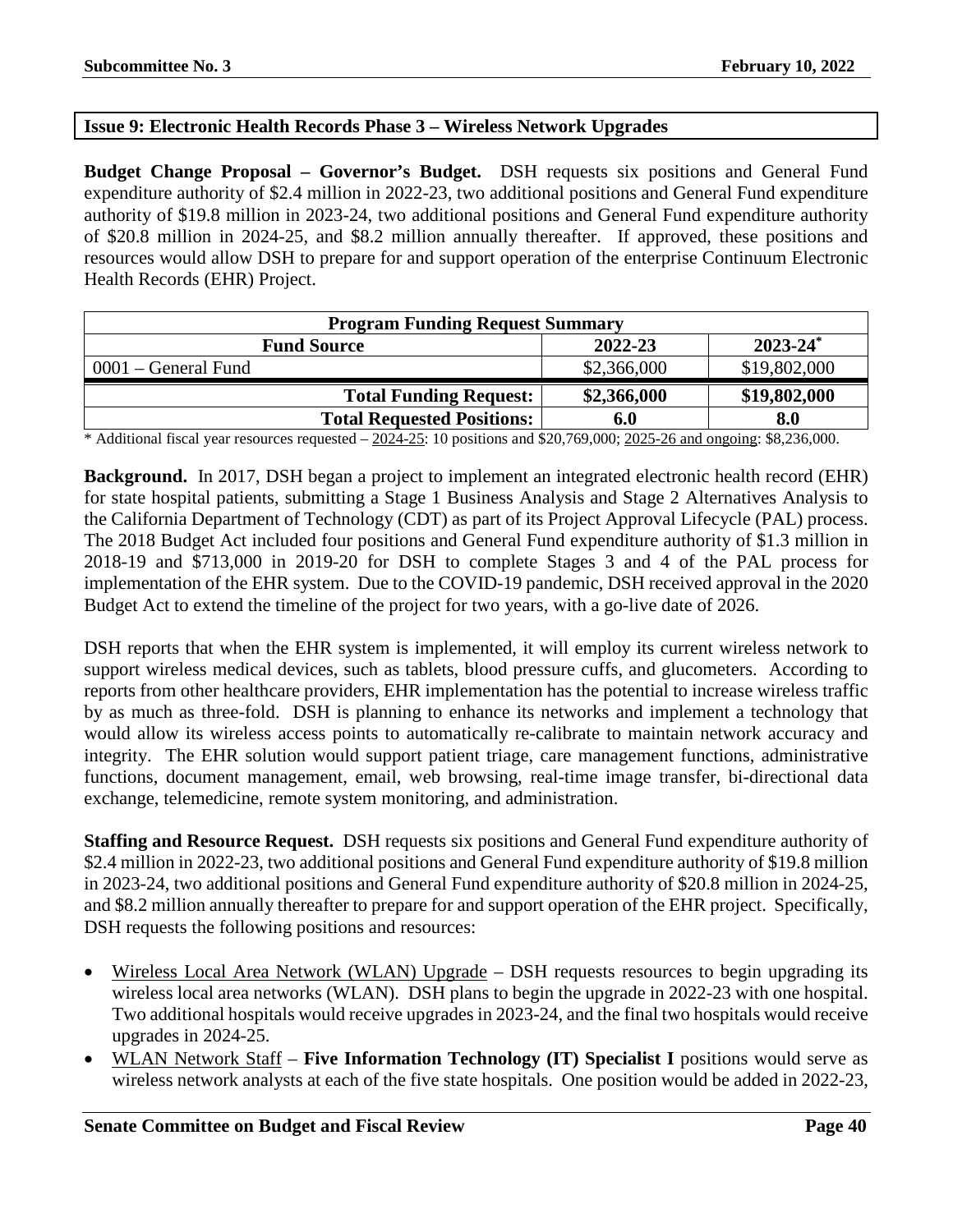two positions would be added in 2023-24, and two more positions would be added in 2024-25 as the upgrades occur in each of the state hospitals.

- Senior IT Personnel **Four IT Specialist III** positions and **one IT Specialist II** position would support expansion of IT security, network, application development, and technical integration staff.
- Project Team Equipment DSH is requesting resources for equipment (laptops, monitors, and software) for each member of the project team, estimated to be 75 individuals (49 DSH staff plus 26 contract employees).
- Project Oversight Oversight of the PAL process would be provided by the CDT Office of Statewide Project Delivery and Statewide Technology Procurement Division. DSH is billed monthly for these oversight costs.

**Subcommittee Staff Comment and Recommendation—Hold Open.** Subcommittee staff recommends holding this item open to allow continued discussions in advance of the May Revision.

**Questions.** The subcommittee has requested DSH to respond to the following: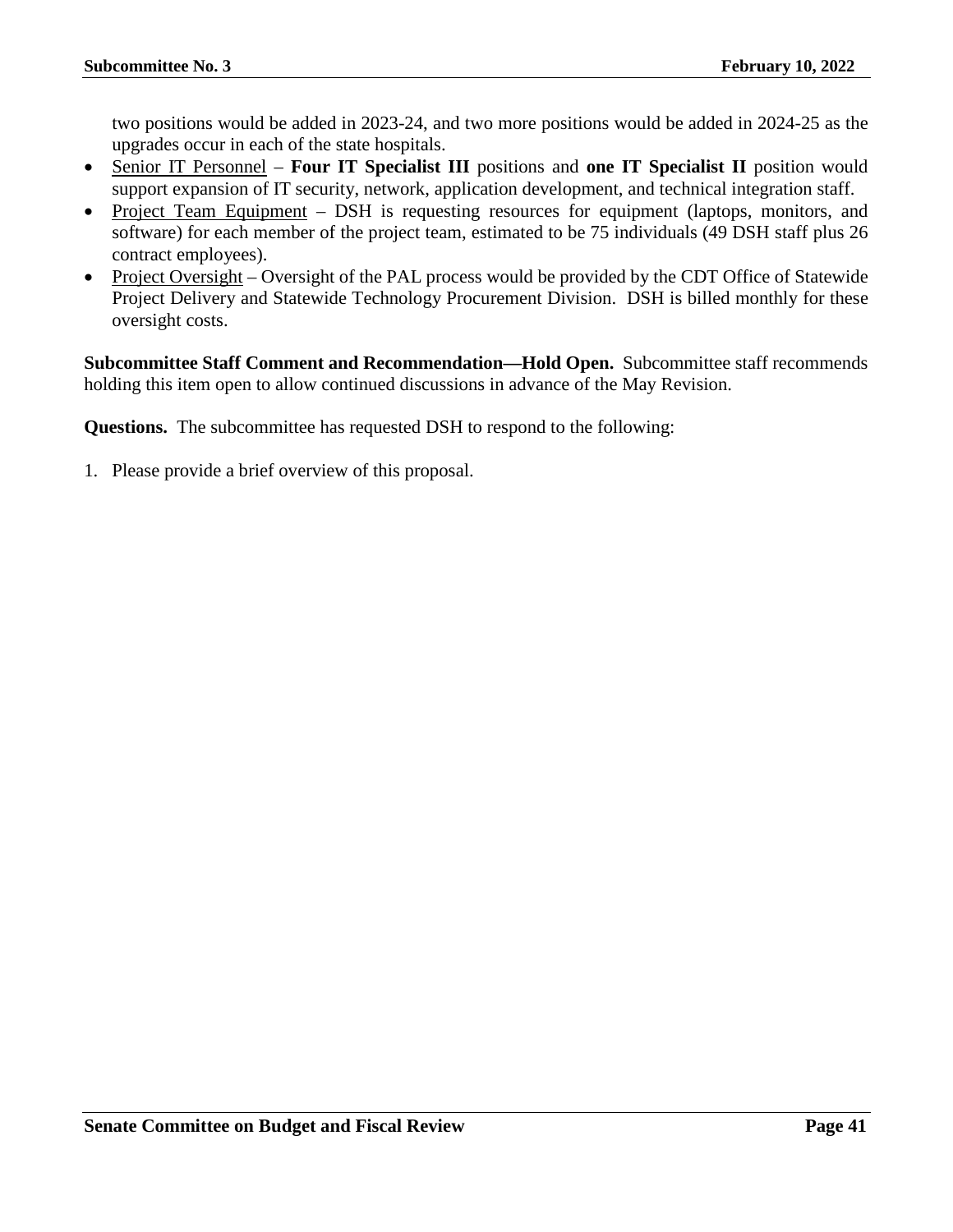# <span id="page-41-0"></span>**Issue 10: Increasing Regulations Resources to Improve Operations and Mitigate Risk**

**Budget Change Proposal – Governor's Budget.** DSH requests three positions and General Fund expenditure authority of \$510,000 annually. If approved, these positions and resources would allow DSH to meet demand for DSH to promulgate regulations, resulting in standardization of practices, transparency, and accountability across the DSH integrated behavioral health system.

| <b>Program Funding Request Summary</b> |            |               |
|----------------------------------------|------------|---------------|
| <b>Fund Source</b>                     | 2022-23    | $2023 - 24^*$ |
| $0001$ – General Fund                  | \$510,000  | \$510,000     |
| <b>Total Funding Request:</b>          | \$510,000  | \$510,000     |
| <b>Total Requested Positions:</b>      | <b>3.0</b> | <b>3.0</b>    |

\* Positions and resources ongoing after 2023-24.

**Background.** According to DSH, the Regulations and Policy Unit (RPU) was initially staffed to coordinate a minimal number of regulations. However, as DSH has moved towards operating as an integrated behavioral health system, the need for promulgation of new regulations to support operation of new programs has increased. The RPU currently has four positions, one manager and three analyst positions, responsible for reviewing all hospital administrative directives and policies for regulatory language.

DSH reports that, as a result of insufficient staffing to promulgate regulations, it received 16 underground regulation challenges in 2018-19 and an additional four challenges in 2020-21. In addition, insufficient staffing has led to delays in regulations, such as those for the enhanced treatment program to treat patients at high risk of dangerous behavior.

**Staffing and Resource Request.** DSH requests three positions and General Fund expenditure authority of \$510,000 annually to meet demand for DSH to promulgate regulations, resulting in standardization of practices, transparency, and accountability across the DSH integrated behavioral health system. Specifically, DSH requests the following positions and resources:

- Research and Policy Unit **Two Associate Governmental Program Analysts** would enable DSH to process additional regulatory packages and complete the necessary analysis of existing policies and regulations. Addition of these staff are expected to result in a three-fold increase in the amount of regulations processed annually.
- Legal Division **One Attorney III** position would assist the RPU with review of rulemaking packages to ensure compliance with the Administrative Procedures Act and other statutes or mandates that affect the state hospitals and their operations.

**Subcommittee Staff Comment and Recommendation—Hold Open.** Subcommittee staff recommends holding this item open to allow continued discussions in advance of the May Revision.

**Questions.** The subcommittee has requested DSH to respond to the following: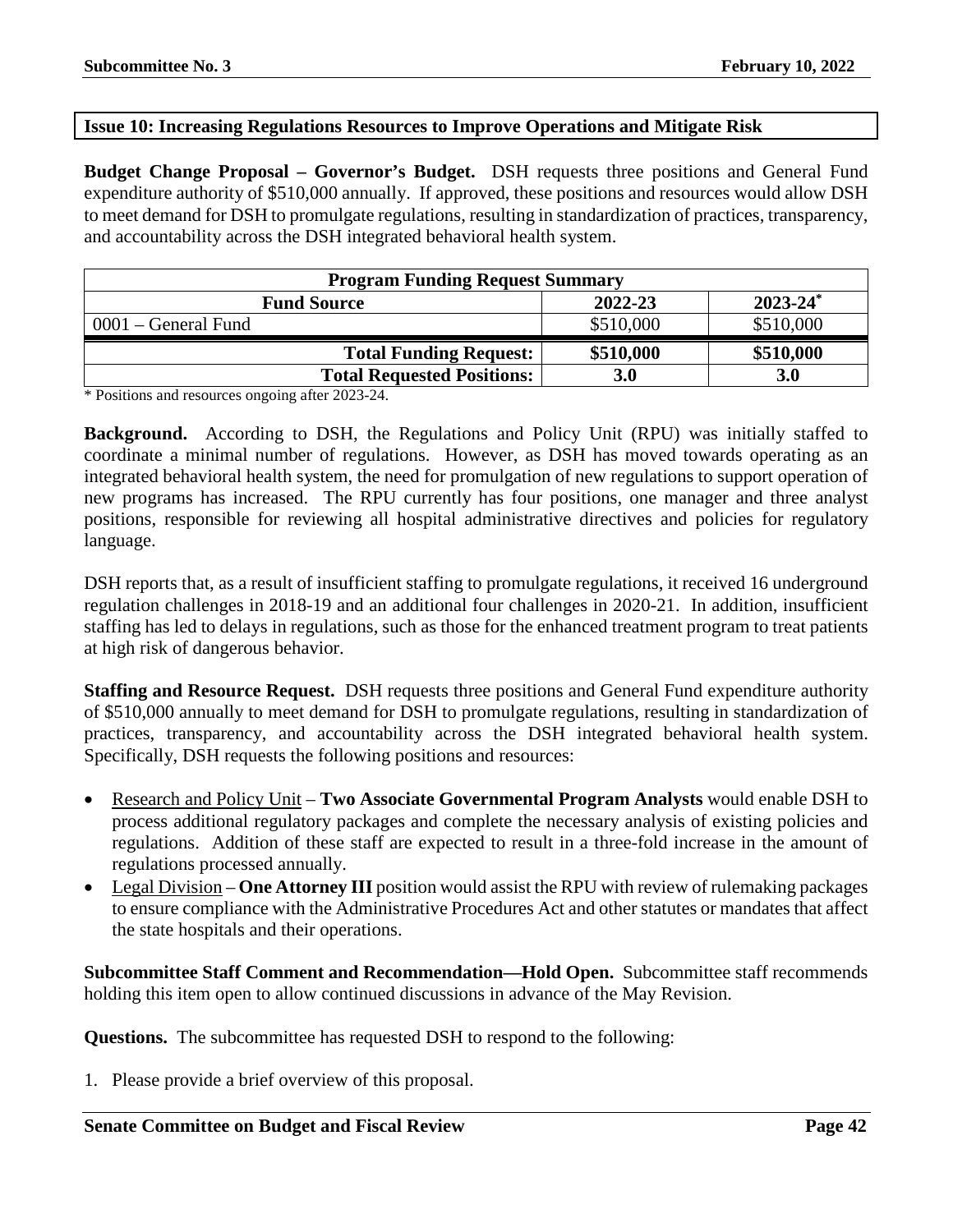# <span id="page-42-0"></span>**Issue 11: Statewide Plant Operations Workload**

**Budget Change Proposal – Governor's Budget.** DSH requests 26 positions and General Fund expenditure authority of \$2.6 million annually. If approved, these positions and resources would allow DSH to expand plant operations capacity at the five state hospitals to address deferred maintenance backlogs, regulatory compliance projects, and preventative maintenance programs.

| <b>Program Funding Request Summary</b> |             |               |
|----------------------------------------|-------------|---------------|
| <b>Fund Source</b>                     | 2022-23     | $2023 - 24^*$ |
| $0001$ – General Fund                  | \$2,629,000 | \$2,629,000   |
| <b>Total Funding Request:</b>          | \$2,629,000 | \$2,629,000   |
| <b>Total Requested Positions:</b>      | 26.0        | 26.0          |

\* Positions and resources ongoing after 2023-24.

**Background.** According to DSH, its five state hospitals are comprised of 474 buildings, more than 6.6 million square feet of space on 2,600 acres of land. The oldest state hospital campus is 145 years old. DSH reports that several factors have hindered its ability to sustain the environmental and physical requirements of its hospital campuses and mitigate system-wide infrastructure deficiencies. Some of these factors include: older buildings originally designed for civilly committed patients, increased referrals to DSH, aging interior building infrastructure (plumbing, mechanical, electrical, elevators), aging campus infrastructure (roads, parking lots, utilities, water, fire water lines, sewage/wastewater, storm drainage), seismically deficient buildings, and regulatory compliance (e.g. Americans with Disabilities Act, historical buildings, building codes). In addition, surveys and inspections by the State Fire Marshall, the Joint Commission, and the Department of Public Health have identified the need for plumbing repairs, replacement of rusty vents, additional signage, equipment testing improvements, extension of smoke barriers, repair of negative pressure in isolation rooms, repair of chipped or peeling paint, and replacement of broken patient beds.

The 2020 Budget Act included General Fund expenditure authority of \$15 million and the 2021 Budget Act included General Fund expenditure authority of \$100 million to address the most essential deferred maintenance and repair projects including roof replacement, replacing chillers and water tanks, and emergency access road repairs.

**Staffing and Resource Request.** DSH requests 26 positions and General Fund expenditure authority of \$2.6 million annually to expand plant operations capacity at the five state hospitals to address deferred maintenance backlogs, regulatory compliance projects, and preventative maintenance programs. This request would allow DSH to develop and maintain a proper maintenance program with continuous inspections, data collection, and an analysis of operations. Specifically, DSH requests positions and resources for the following purposes:

# Emergency Repairs, Deferred Maintenance, and Preventative Maintenance – 10 positions

• **Five Maintenance Mechanics** and **five Electrician I** positions, one at each of the five state hospitals, would oversee work on 22 essential deferred maintenance and repair projects. These positions would be responsible for: maintaining and repairing electrical equipment, testing and inspecting electrical motors and controls, prepping and maintaining work orders, testing of emergency generators,

**Senate Committee on Budget and Fiscal Review Page 43**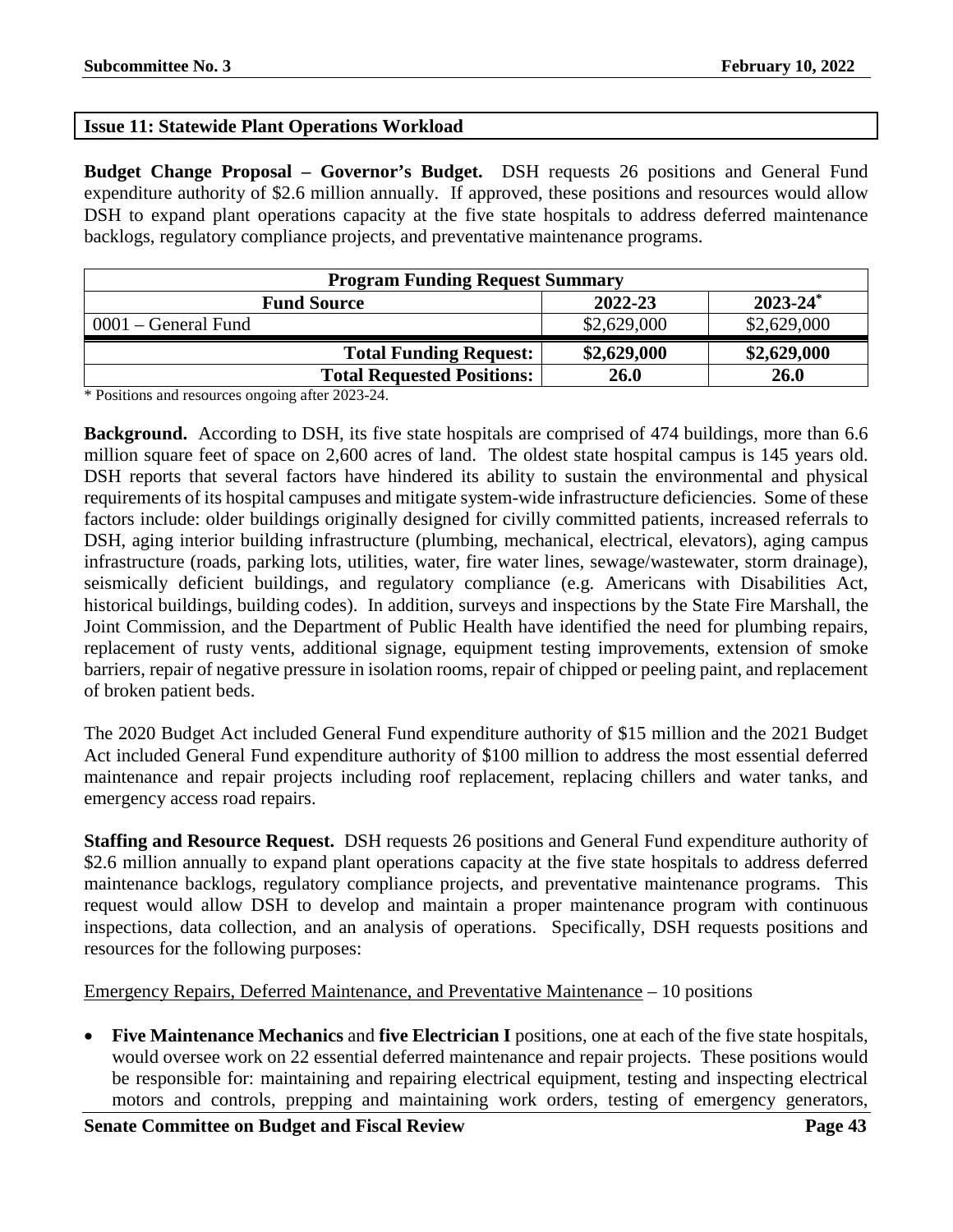performing preventative maintenance tests on electrical equipment, inspecting and troubleshooting plumbing systems, performing risk assessments on plumbing apparatus, removing ligature risks, maintaining and repairing fixtures and equipment, tool control, maintaining and requisitioning materials, and assessing emergency repairs and appropriate courses of actions for timely remediation.

# Regulatory Compliance Projects – 10 positions

• **Five Stationary Engineers** and **five Plumber I** positions, one at each of the five state hospitals, would focus on projects relative to implementation of federal Centers for Medicare and Medicaid Services (CMS), Joint Commission, and other unplanned regulatory mandates. These positions would prioritize compliance projects for mandates that take effect in January 2022, including standards for Water Management Plans. These positions would be responsible for maintaining sewage treatment plants; repairing clarifiers, bio-filters, digesters, related equipment, pumps, lines, and motors; taking water samples and recording results daily; performing weekly cooling tower chemical testing and analysis; adjusting chemical feed rates; documenting temperature and activity readings; calibrating equipment sensors; and installing, maintaining, inspecting, and repairing plumbing equipment and systems.

# Project Management and Oversight Team – Six positions

• **One Project Director III** position and **five Associate Construction Analysts** would establish a Project Management and Oversight Team, which would work directly with hospital Plant Operations, Executive Management, and state control agencies in all phases of DSH projects. The team would provide guidance and technical expertise in the following areas of architectural and engineering design and construction management: budget package development; preliminary plan development, review, and critique; working drawing development, review, and critique, construction primary point of contact, periodic observation of construction; problem solving for unforeseen conditions; and information gathering for decision making.

**Subcommittee Staff Comment and Recommendation—Hold Open.** Subcommittee staff recommends holding this item open to allow continued discussions in advance of the May Revision.

**Questions.** The subcommittee has requested DSH to respond to the following: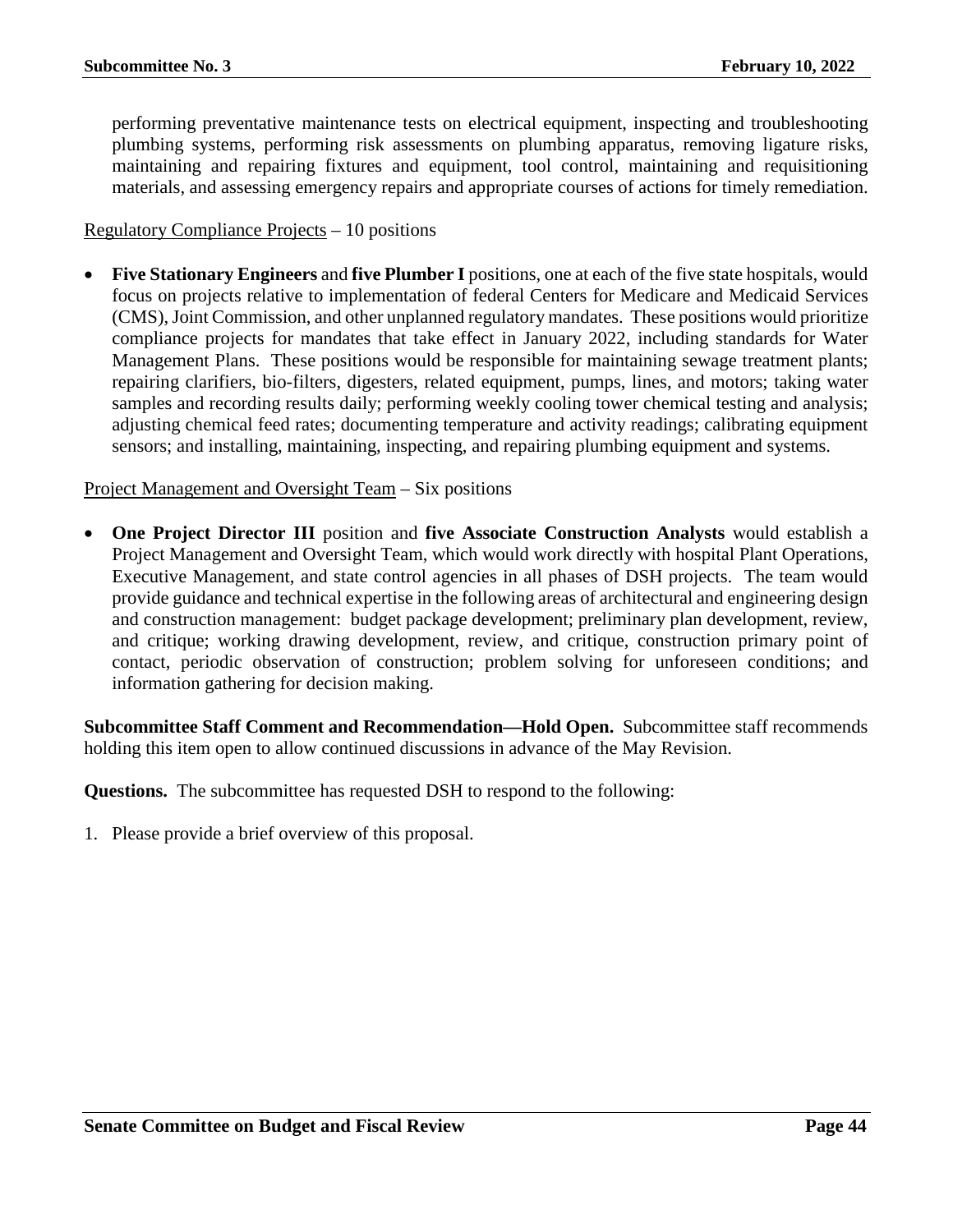# <span id="page-44-0"></span>**Issue 12: Quality Improvement and Internal Auditing, Monitoring, Risk Management**

**Budget Change Proposal – Governor's Budget.** DSH requests 11 positions and General Fund expenditure authority of \$1.6 million annually. If approved, these positions and resources would allow DSH to support standards compliance and quality improvement operations, and provide resources to conduct independent financial, operational, compliance, and performance audits.

| <b>Program Funding Request Summary</b> |             |               |
|----------------------------------------|-------------|---------------|
| <b>Fund Source</b>                     | 2022-23     | $2023 - 24^*$ |
| $0001$ – General Fund                  | \$1,593,000 | \$1,593,000   |
| <b>Total Funding Request:</b>          | \$1,593,000 | \$1,593,000   |
| <b>Total Requested Positions:</b>      | 11.0        | <b>11.0</b>   |

\* Positions and resources ongoing after 2023-24.

**Background.** The DSH Statewide Quality Improvement Division (SQID) guides and monitors policy formulation and implementation of an integrated quality improvement program at the five state hospitals. The SQID includes four unites: the Statewide Quality Improvement Program (SQIP), the Standards Compliance/Quality Improvement (SC/QI) unit, the Office of Audits (OOA), and Enterprise Health and Safety (EHS). These four units are responsible for the following:

*Statewide Quality Improvement Program (SQIP) Unit.* The Statewide Quality Improvement Program (SQIP) Unit provides overall guidance and direction for the SQID, and provides technical support for the DSH Governing Body, including facilitating statewide communication of meetings, reports, and decisions. The DSH Governing Body is the entity that is legally responsible for the conduct of the hospital, pursuant to federal and state regulations.

*Standards Compliance/Quality Improvement (SC/QI) Unit.* The Standards Compliance and Quality Improvement (SC/QI) Unit is responsible for centralized coordination of monitoring, oversight, and compliance with federal and state laws, regulations, policies, and procedures. These include compliance with Department of Public Health (DPH) licensing regulations, Joint Commission hospital accreditation standards, and federal Centers for Medicare and Medicaid Services (CMS) regulations. The SC/QI Unit also develops and maintains oversight of the statewide quality improvement program, which includes the following focus areas:

- 1. Performance Improvement a data driven methodology approach to continuous study and improvement of processes, systems, and structures within a healthcare facility that directly impact the safety and quality of care, treatment, and services provided to patients and others.
- 2. Quality Assurance a systemic process that monitors and evaluates various aspects of patient care to ensure that established standards of quality are maintained and met.
- 3. Incident Management activities within a system that identify and analyze hazards to patient safety, security, and treatment and hospital operation and property to correct them and prevent recurrence.
- 4. Clinical Risk Management an approach to improving the quality and safety of healthcare services by identifying the circumstances and chances that put patients at risk of harm and then acting to prevent or manage those risks.
- 5. Clinical Outcomes endpoints chosen that reflect the efficacy of interventions on patient care at a particular point in time.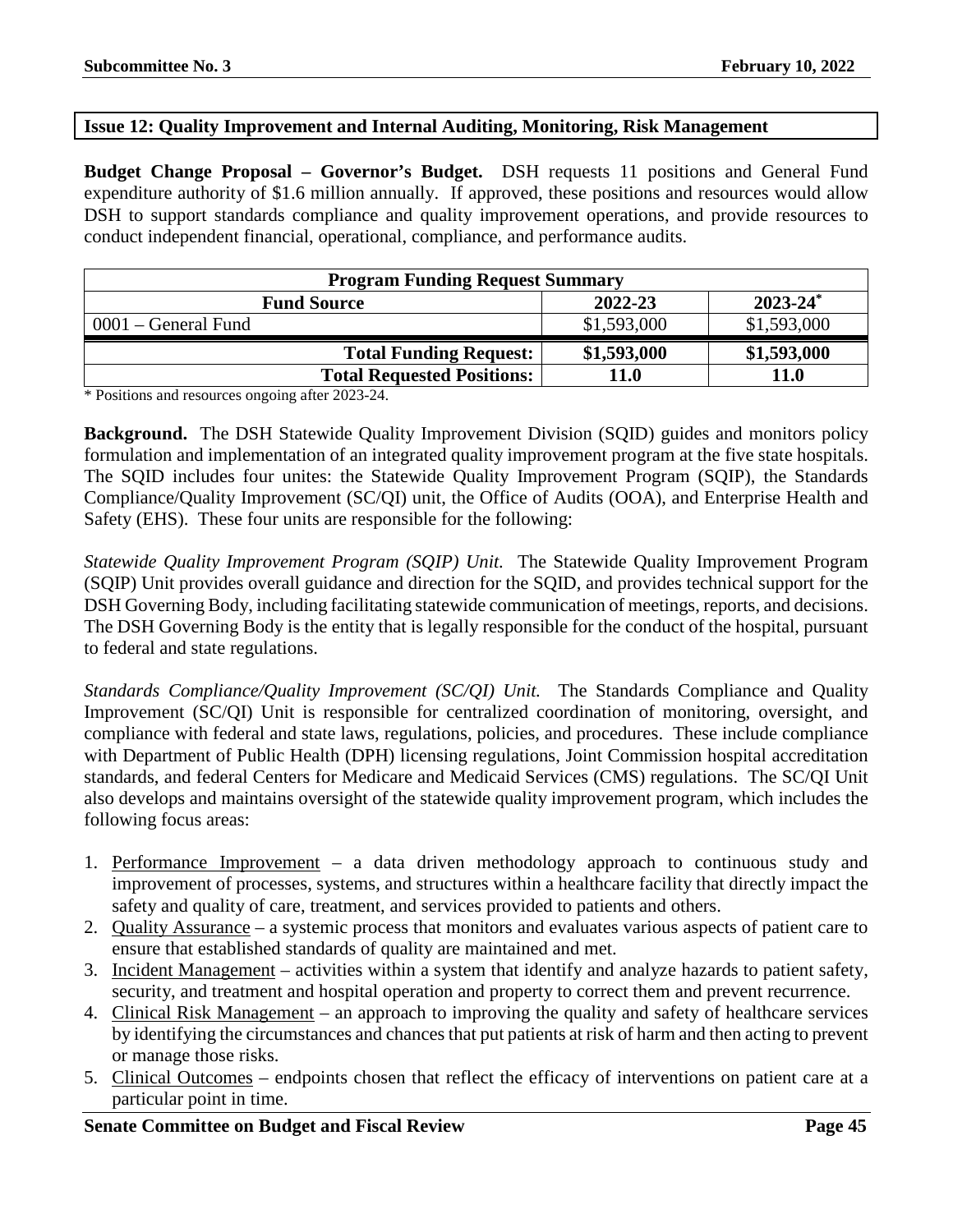6. Regulatory Compliance – a process for compliance with relevant laws, standards, policies, regulations, and guidelines.

In addition, DSH reports the SC/QI unit assumed additional roles and responsibilities to support, assess, implement, and evaluate the department's COVID-19 pandemic response.

*Office of Audits (OOA).* The Office of Audits (OOA) mitigates risks and enhances the effectiveness of DSH operations by conducting independent and objective audits of the department's program, administrative, and accounting controls.

*Enterprise Health and Safety (EHS) Unit.* The Enterprise Health and Safety (EHS) Unit is responsible for statewide systems coordination and oversight of occupational employee safety and health programs including serving as liaison with Cal/OSHA, emergency planning and preparedness coordination for the state hospital system, conducting ergonomic equipment assessments for employees, and providing specialized project management services.

According to DSH, due to lack of centralized oversight and monitoring with sufficient clinical and analyst staff, DSH has been unable to develop standardized clinical compliance auditing tools, conduct analysis of statewide quality assurance audit data, or establish an integrated systems approach to reviewing survey and investigation findings and implementing corrective measures. The current SQID resources enable development of the infrastructure for an integrated QI program, but do not enable DSH to use the data for statewide QI initiatives, planning purposes, or adequately monitor and identify deviations in practice or compliance measures. In addition, an external peer review of OOA recommended it conduct more performance, operational, and compliance audits to determine if controls are in place and working as intended to help ensure DSH meets its goals and objectives.

**Staffing and Resource Request.** DSH requests 11 positions and General Fund expenditure authority of \$1.6 million annually to support standards compliance and quality improvement operations, and provide resources to conduct independent financial, operational, compliance, and performance audits. Specifically, DSH requests the following positions and resources:

# SC/QI Unit – Seven positions

- **Two Nurse Consultant I** positions would support statewide clinical QI and risk management; train hospital staff in root cause analysis, incident investigation, serious incident debriefing, and incident data analysis; and conduct semi-annual hospital QI consultation visits.
- **One Staff Services Manager II** position would serve as statewide liaison with the hospital Standards Compliance directors; oversee quality assurance auditing and monitoring functions; prepare statewide quality assurance and QI reports; analyze legislative and regulatory changes related to compliance and oversight by other state entities; and supervise designated employees.
- **Three Associate Governmental Program Analysts** would support statewide Joint Commission and DPH licensing activities; monitor and inform hospitals of changes in licensing and accreditation standards; share licensing and accreditation survey findings across the department; manage the Joint Commission contract; support data collection and analysis related to auditing and monitoring, incident management, and QI projects; and provide technical assistance for policy development.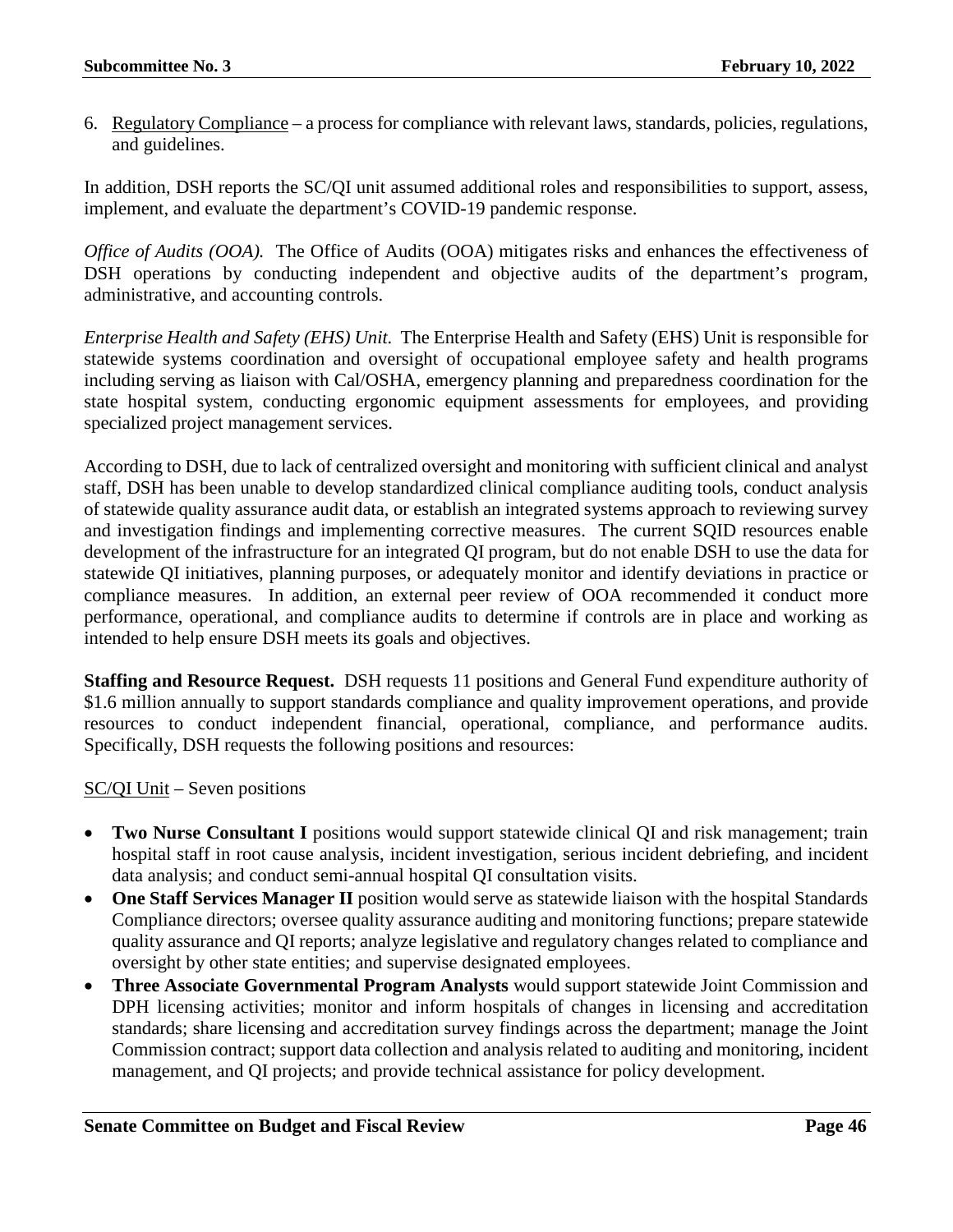• One Office Technician would provide clerical support; manage travel arrangements and timesheets; coordinate meetings and take minutes; and facilitate intra-departmental communication.

Office of Audits (OOA) – Four positions

• **Four Associate Management Auditor** positions would perform financial, operational, compliance, and performance audits to effectively evaluate, assess, and strengthen internal controls, program compliance, operations, and mitigate risks.

**Subcommittee Staff Comment and Recommendation—Hold Open.** Subcommittee staff recommends holding this item open to allow continued discussions in advance of the May Revision.

**Questions.** The subcommittee has requested DSH to respond to the following: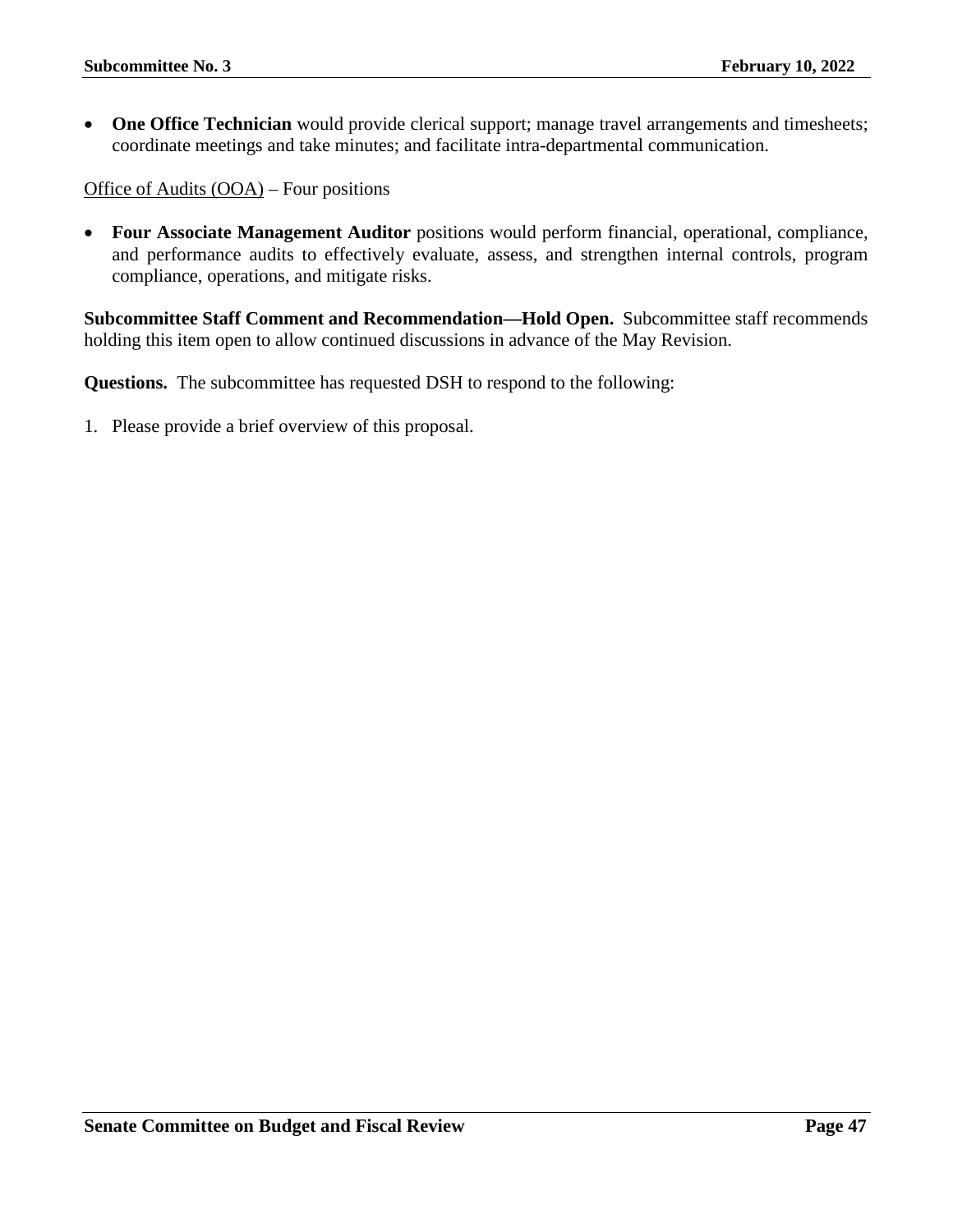# <span id="page-47-0"></span>**Issue 13: Workplace Violence Prevention in Healthcare Reporting Compliance**

**Budget Change Proposal – Governor's Budget.** DSH requests six positions and General Fund expenditure authority of \$1.6 million in 2022-23 and \$1.1 million annually thereafter. If approved, these positions and resources would allow DSH to support compliance with reporting requirements for prevention of workplace violence in the five state hospitals.

| <b>Program Funding Request Summary</b> |             |               |
|----------------------------------------|-------------|---------------|
| <b>Fund Source</b>                     | 2022-23     | $2023 - 24^*$ |
| $0001$ – General Fund                  | \$1,610,000 | \$1,110,000   |
| <b>Total Funding Request:</b>          | \$1,610,000 | \$1,110,000   |
| <b>Total Requested Positions:</b>      | 6.0         | 6.0           |

\* Positions and resources ongoing after 2023-24.

**Background.** SB 1299 (Padilla), Chapter 842, Statutes of 2014, requires specified healthcare settings to develop and implement a Workplace Violence Prevention Plan and other reforms to improve employee safety. SB 1299 contained language that exempted certain state departments from these requirements, including DSH, the Department of Developmental Services (DDS), and the California Department of Corrections and Rehabilitation (CDCR). However, SB 1299 also authorized the Occupational Safety and Health Standards Board (OSHSB) to require any of these exempt departments to adopt Workplace Violence Prevention Plans.

In October 2016, OSHSB adopted new regulations that continued to exempt CDCR and DDS, but did not exempt DSH. These regulations included the following requirements for DSH:

- Development and implementation of a Workplace Violence Prevention Plan at each hospital
- Utilization of a new statewide violent incident reporting system with data elements defined by Cal/OSHA
- 80 specific procedures for oversight, monitoring, and improvements, where necessary
- Development, implementation, and maintenance of a Violent Incident Log and Violent Incident Report
- Development and delivery of comprehensive violence prevention training to all staff, with refresher training annually for patient contact staff
- Establishment of a system to review and evaluate the effectiveness of the Plan with criteria for staffing, security systems, job design, high risk areas, and conducted with employees and their representatives.

Due to lack of sufficient staff resources, DSH applied for and received from the Department of Industrial Relations (DIR) a temporary experimental variance for the reporting requirements. The variance required that DSH produce and transmit the Violent Incident Report to Cal/OSHA each quarter and include specific data elements including assaults requiring medical attention or hospitalization, weapons, and sexual assaults. The variance also relieved DSH from reporting within 24 hours the use of physical force with a high likelihood of resulting in injury, psychological trauma or stress, and other less severe or potentially violent incidents within 72 hours. DSH received two variance extension approvals in June 2018 and November 2018. DSH applied to OSHSB for a permanent variance in January 2019, but the variance expired while the application was pending review. OSHSB ultimately denied DSH's application for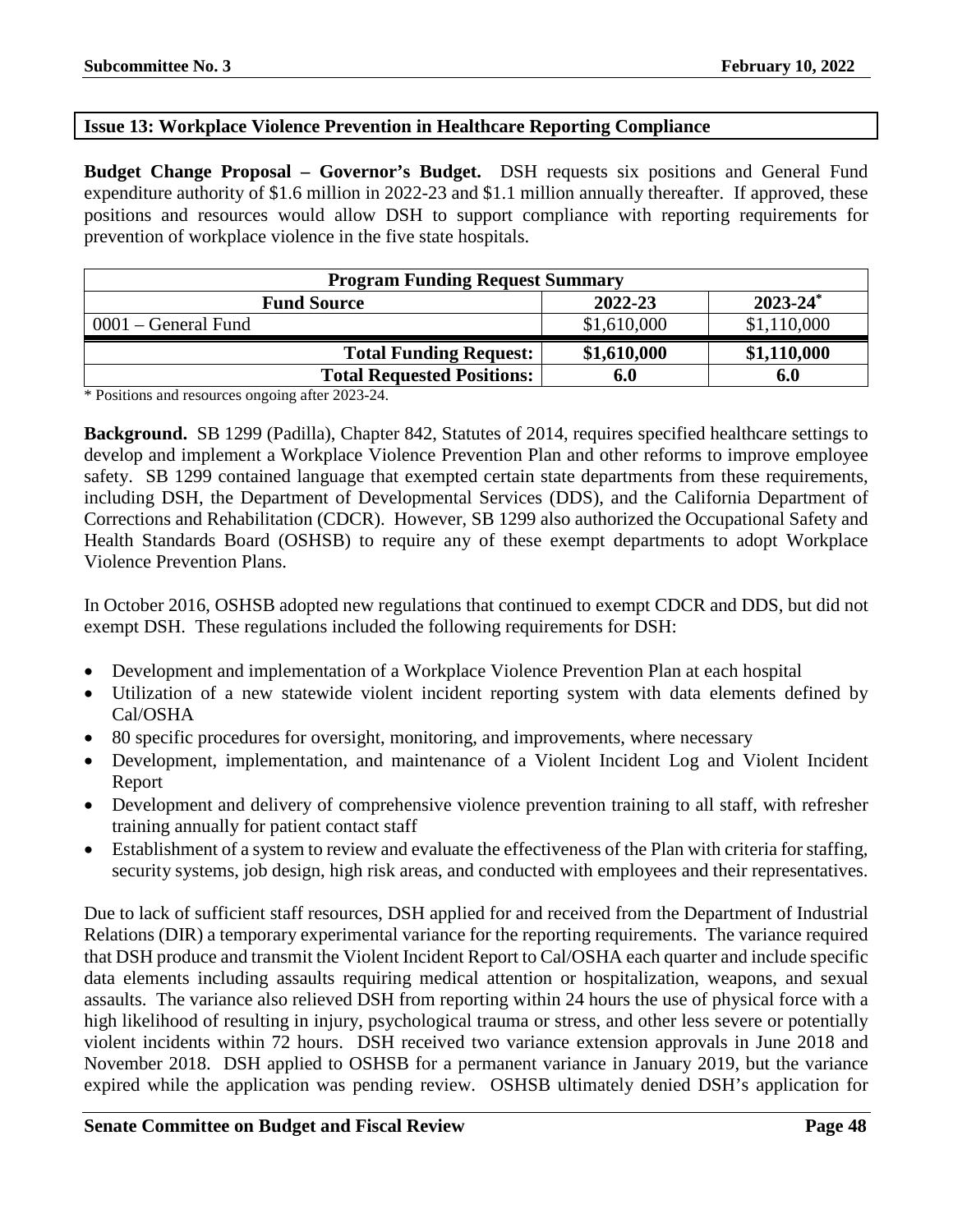permanent variance, but DIR approved an extension of the experimental variance until October 1, 2022, to allow DSH sufficient time to secure the necessary resources to address the additional workload associated with the expanded reporting requirements expected when the variance expires.

According to DSH, compliance with SB 1299 requirements will require the following current and new activities:

- Redesign of the Workplace Violence Prevention Plans at each state hospital to reflect the expedited timelines and reporting requirements.
- Redesign training curriculum and retrain all employees on the expedited timelines and reporting requirements.
- Improve data collection and reporting capability to meet the expanded violent incident reporting timelines.

**Staffing and Resource Request.** DSH requests six positions and General Fund expenditure authority of \$1.6 million in 2022-23 and \$1.1 million annually thereafter to support compliance with reporting requirements for prevention of workplace violence in the five state hospitals, pursuant to SB 1299 and OSHSB regulations. Specifically, DSH requests the following positions and resources:

- **Five Associate Governmental Program Analysts**, one for each hospital, would administer increased workload to meet the expanded 24 hour and 72 hour violent incident reporting requirements that will be implemented when the DIR variance expires.
- One Information Technology (IT) Specialist I position would provide necessary data infrastructure, support, and data integration licenses.

DSH also requests one-time consultant services for improving data collection and reporting capabilities through its Wellness and Recovery Model Support System (WaRMSS).

**Subcommittee Staff Comment and Recommendation—Hold Open.** Subcommittee staff recommends holding this item open to allow continued discussions in advance of the May Revision.

**Questions.** The subcommittee has requested DSH to respond to the following: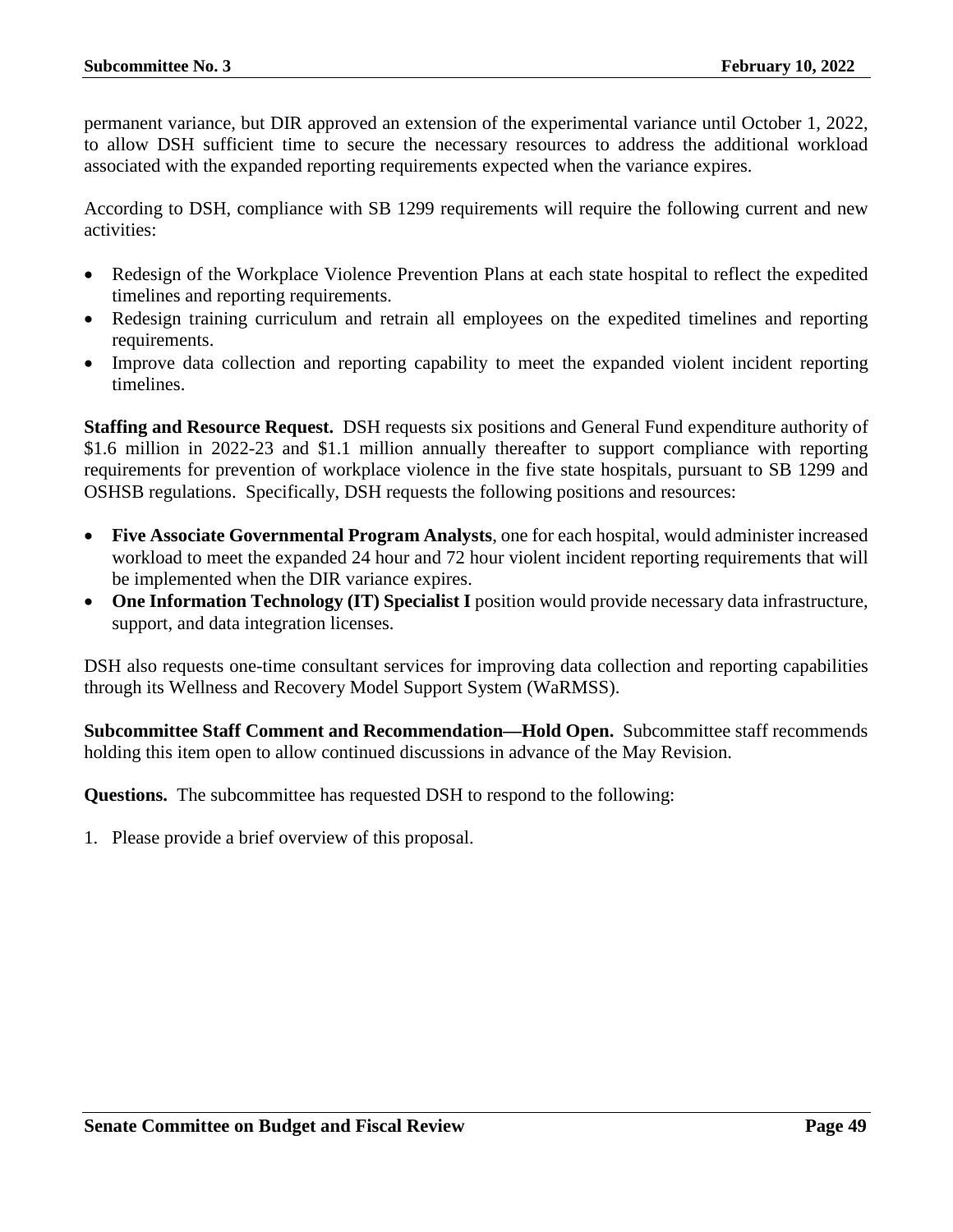# <span id="page-49-0"></span>**Issue 14: Atascadero – Sewer and Wastewater Treatment Plant**

**Capital Outlay Budget Change Proposal – Governor's Budget.** DSH requests General Fund expenditure authority of \$4.1 million in 2022-23. If approved, these resources would support preliminary plans for Atascadero State Hospital to provide upgrades to the sewer collection system, installation of a screening system, and connection to the City of Atascadero's wastewater treatment system.

| <b>Program Funding Request Summary</b> |             |         |
|----------------------------------------|-------------|---------|
| <b>Fund Source</b>                     | 2022-23     | 2023-24 |
| $0001$ – General Fund                  | \$4,069,000 | JD-     |
| <b>Total Funding Request:</b>          | \$4,069,000 | -ת.     |
| <b>Total Requested Positions:</b>      | 0.0         | 0.0     |

**Background.** According to DSH, Atascadero State Hospital has not made significant improvements to its sewer collection and wastewater treatment plant since it was commissioned in the early 1950s. An assessment by the Central Coast Regional Water Quality Control Board determined the plant's treatment processes will not comply with requirements of a new general order for Waste Discharge Requirements (WDR). The assessment also identified a variety of other deficiencies including improper flow rates complicated by inadequate treatment capabilities and various corroded components. To avoid potential shut down of the plant by the State Water Resources Control Board, DSH proposes to upgrade the sewer collection system and connect to the wastewater treatment plant operated by the City of Atascadero, rather than upgrade the existing plant, due to the significant number of deficiencies identified in the assessment.

**Capital Outlay Request – Preliminary Plans.** DSH requests General Fund expenditure authority of \$4.1 million in 2022-23 to support preliminary plans for Atascadero State Hospital to provide upgrades to the sewer collection system, installation of a screening system, and connection to the City of Atascadero's wastewater treatment system. The upgrades to the sewer collection system would include spot repairs, replacement of sections of pipes, and installation of new manholes to provide maintenance access. The screening system would be used to remove certain solids from the sanitary sewer collection system prior to conveying to the city wastewater treatment plant. Connection to the city's plant results in DSH becoming a new city sewer customer, with screened wastewater flowing by gravity to the plant. This connection would result in a one-time Sewer Connection Fee and monthly Sewer Service Charges that would be subject to negotiation and agreement between DSH and the City of Atascadero. These charges would be a function of the average daily wastewater discharge volume and wastewater strength composition.

According to DSH, total project costs are estimated to be \$14.2 million, including:

- Preliminary Plans \$4.1 million
- Working Drawings \$1 million
- Construction \$9.1 million

The construction phase costs would include \$7.1 million for the construction contract, \$495,000 for contingency, \$772,000 for architectural and engineering services, and \$729,000 for other project costs.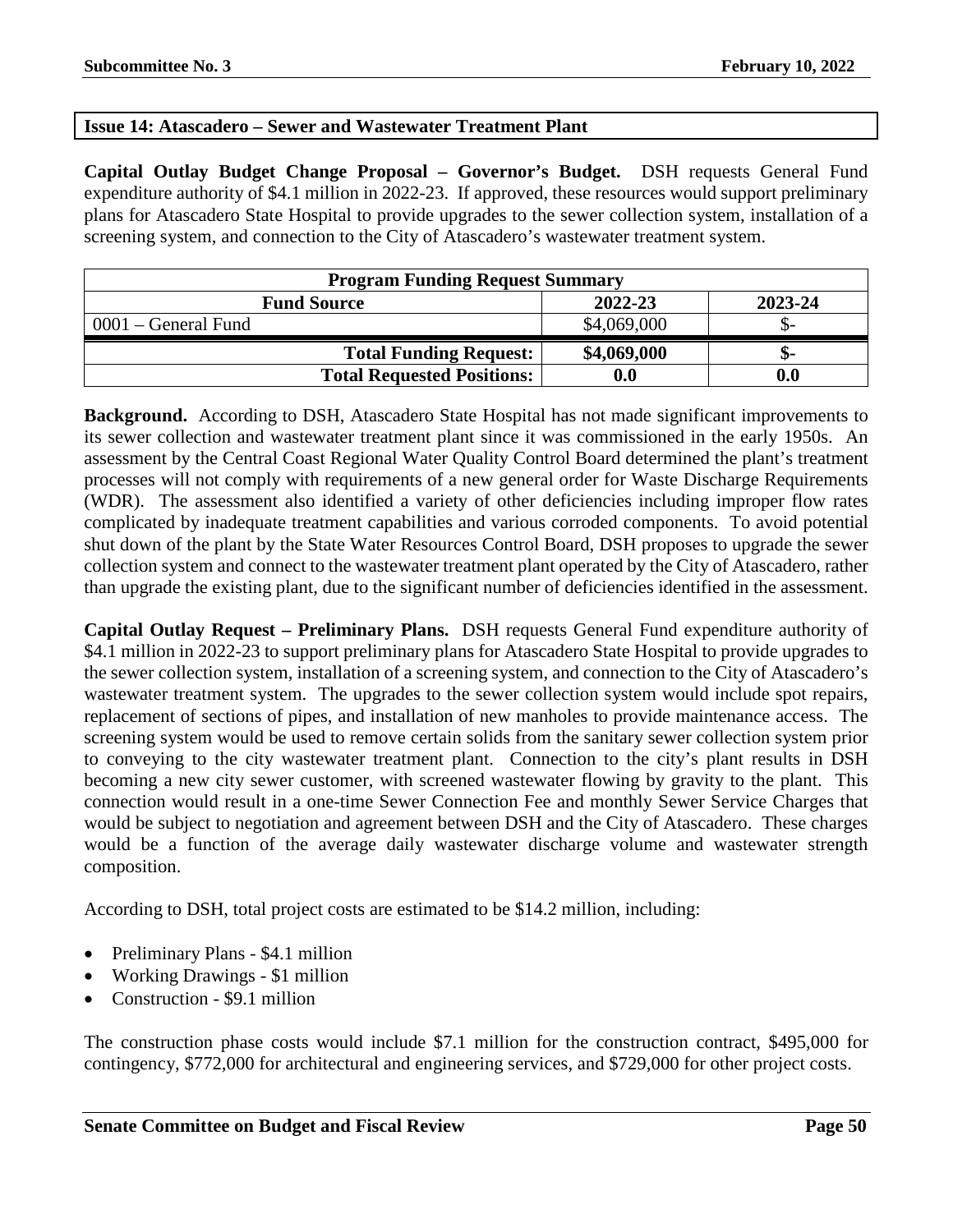According to DSH, the preliminary plans phase would begin in July 2022 and be completed in July 2023.

**Subcommittee Staff Comment and Recommendation—Hold Open.** Subcommittee staff recommends holding this item open to allow continued discussions in advance of the May Revision.

**Questions.** The subcommittee has requested DSH to respond to the following: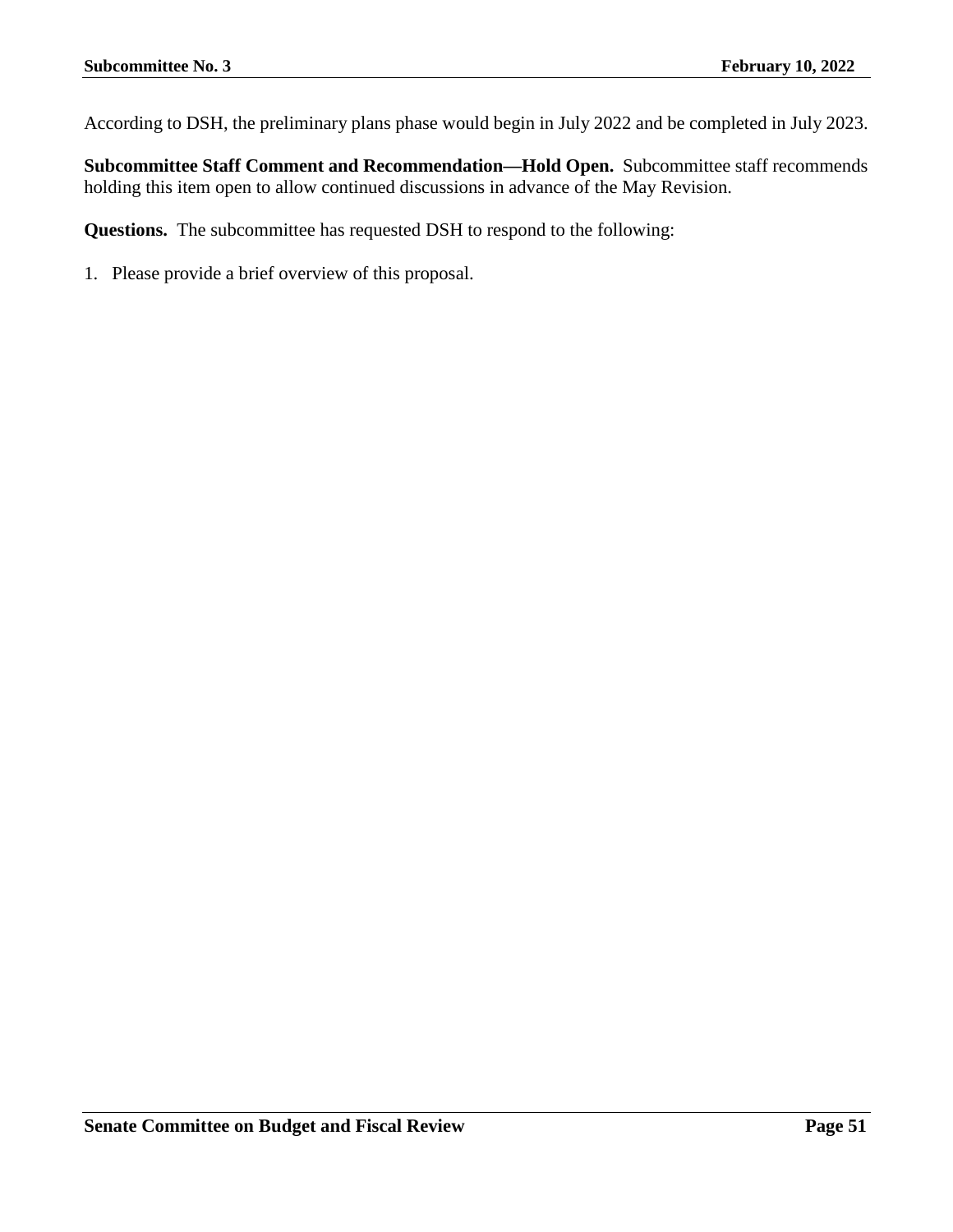# <span id="page-51-0"></span>**Issue 15: Metropolitan – Central Utility Plant Replacement**

**Capital Outlay Budget Change Proposal – Governor's Budget.** DSH requests General Fund expenditure authority of \$1.8 million in 2022-23. If approved, these resources would support preliminary plans for Metropolitan State Hospital to replace its existing Central Utility Plant, which supplies steam for hot water and central heating and chilled water for air conditioning to 32 patient housing and administrative buildings.

| <b>Program Funding Request Summary</b> |             |         |
|----------------------------------------|-------------|---------|
| <b>Fund Source</b>                     | 2022-23     | 2023-24 |
| 0001 – General Fund                    | \$1,835,000 |         |
| <b>Total Funding Request:</b>          | \$1,835,000 | -ת.     |
| <b>Total Requested Positions:</b>      | 0.0         |         |

**Background.** The Central Utility Plant at Metropolitan State Hospital was completed in 1988 and provided a net electrical output of 27,800 kilowatts. Originally built and operated by Wheelabrator Norwalk Energy Corporation, Metropolitan assumed control of plant operations after termination of the contract with Wheelabrator. According to DSH, the plant operates the central steam boiler system and chiller plants, underground mechanical, electrical, and steam distribution infrastructure, energy management systems, and provides connection to the site's natural gas, water, and sanitary sewer lines. DSH reports that the old, inefficient design of the plant and the age of the equipment, along with the lack of modern environmental controls, makes future repair and maintenance difficult and extremely costly. In addition, DSH reports the original steam and underground piping distribution system was installed in 1915 and up to 20 percent of steam is lost through leaks. Major repairs to the infrastructure and full replacement of the older heating and cooling systems are necessary to achieve current operating standards for reliability, efficiency, and cost-effectiveness.

**Capital Outlay Request – Preliminary Plans.** DSH requests General Fund expenditure authority of \$1.8 million in 2022-23 to support preliminary plans for Metropolitan State Hospital to replace its existing Central Utility Plant, which supplies steam for hot water and central heating and chilled water for air conditioning to 32 patient housing and administrative buildings. DSH expects the project to: 1) replace the chillers, boilers, and pumps and replace all steam and condensate piping with hot water piping; 2) remove the steam and condensate piping campus-wide; 3) install hot water lines in the tunnels, crawl spaces, and open trenches with removable steel open grating locations; 4) install temporary steam boilers at several locations; and 5) install new boiler plant in the existing gas compressor room, consisting of three hot water boilers and pumps with room for a fourth boiler and pump if needed in the future. According to DSH, the new boilers would be comprised of commercial duty, low emissions equipment certified by the Southern California Air Quality Management District. The hot water pumps would also utilize variable speed operation to maximize plant efficiency.

According to DSH, total project costs are estimated to be \$38.7 million, including:

- Preliminary Plans \$1.8 million
- Working Drawings \$1.7 million
- Construction \$35.2 million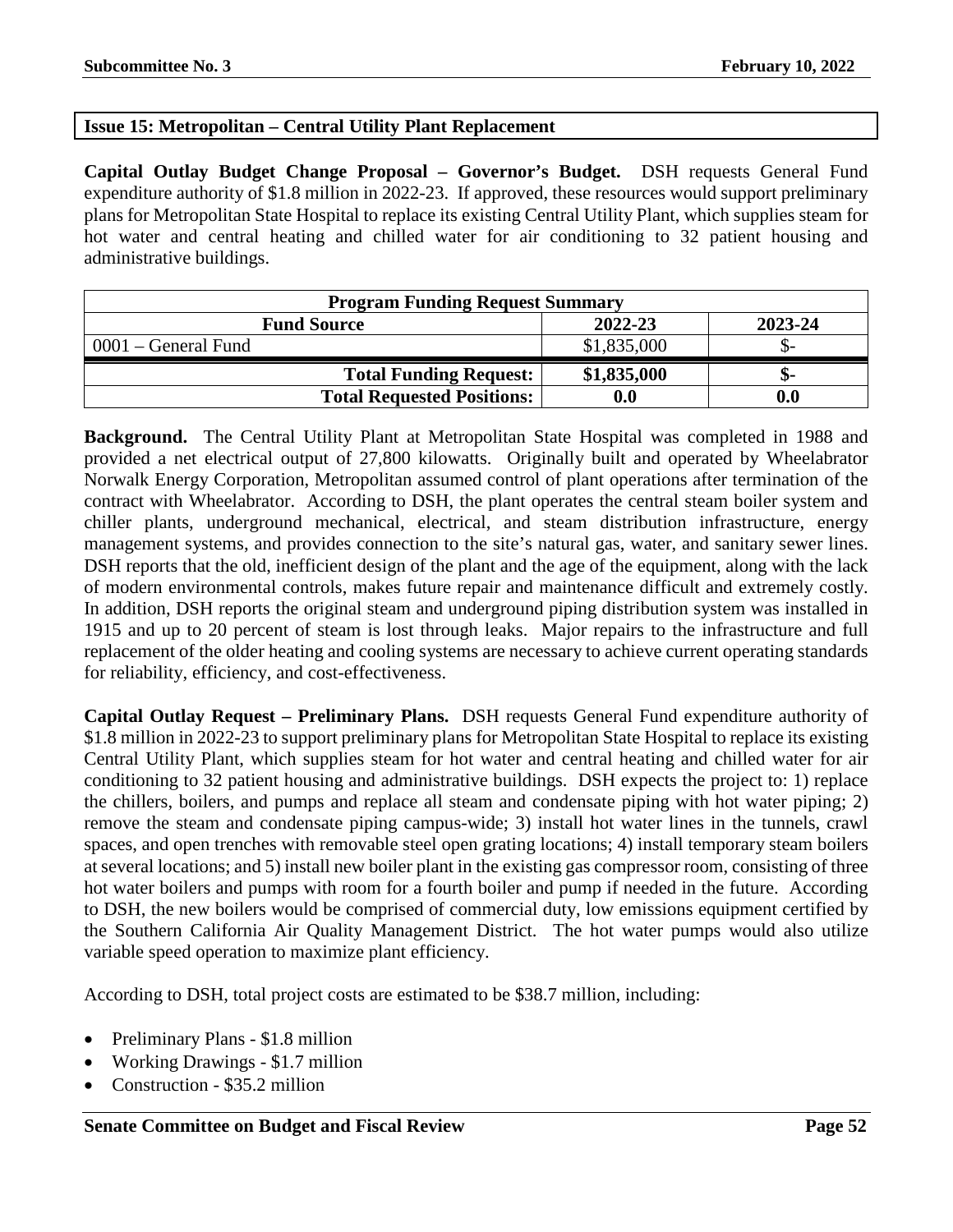The construction phase costs would include \$28.5 million for the construction contract, \$2 million for contingency, \$2.5 million for architectural and engineering services, and \$2.2 million for other project costs.

According to DSH, the preliminary plans phase would begin in July 2022 and be completed in November 2022.

**Subcommittee Staff Comment and Recommendation—Hold Open.** Subcommittee staff recommends holding this item open to allow continued discussions in advance of the May Revision.

**Questions.** The subcommittee has requested DSH to respond to the following: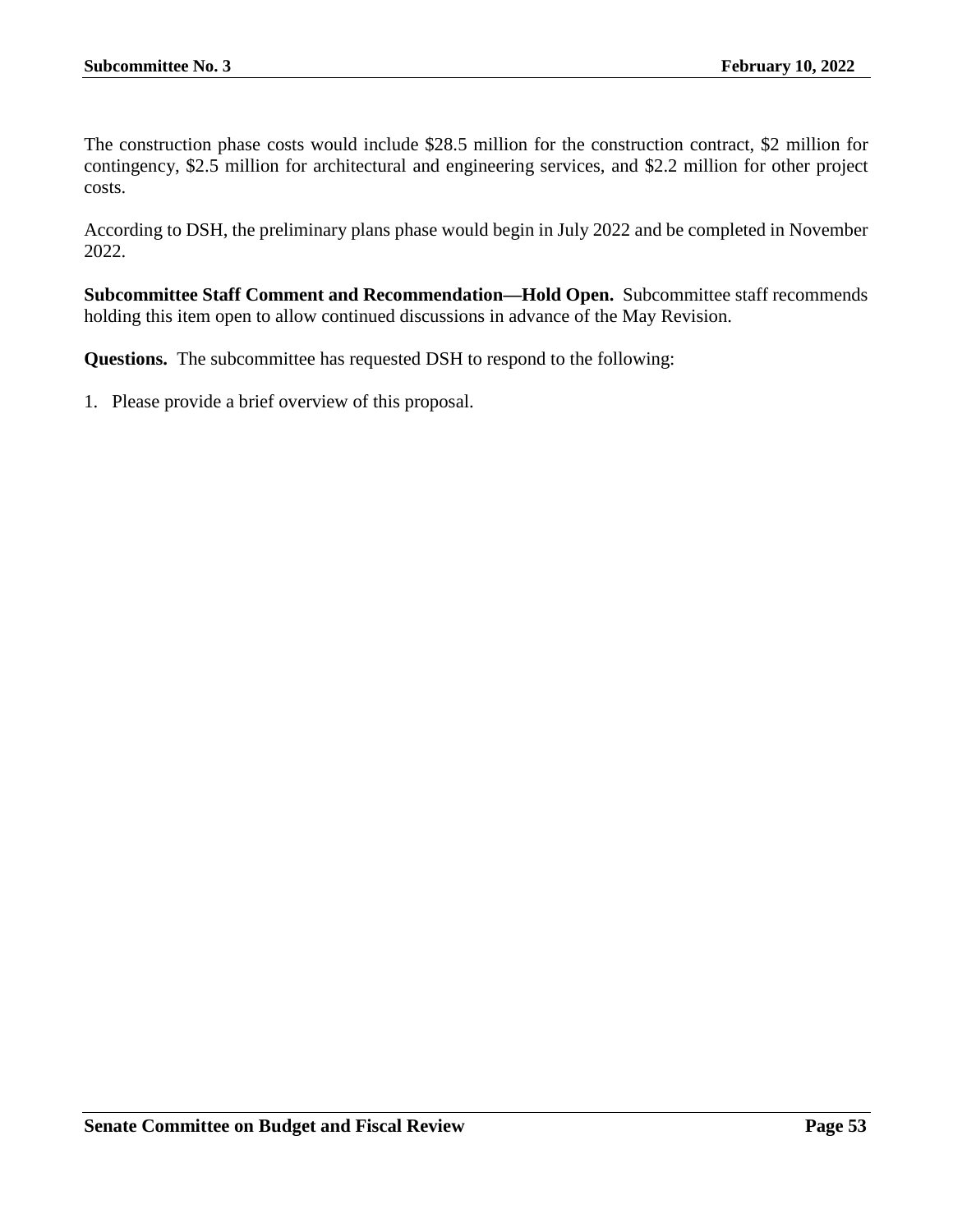# <span id="page-53-0"></span>**Issue 16: Metropolitan – Fire Water Line Connection to Water Supply**

**Capital Outlay Budget Change Proposal – Governor's Budget.** DSH requests General Fund expenditure authority of \$548,000 in 2022-23. If approved, these resources would support preliminary plans for Metropolitan State Hospital to provide the capacity of water required for its fire sprinkler system to comply with current fire code requirements.

| <b>Program Funding Request Summary</b> |           |                  |
|----------------------------------------|-----------|------------------|
| <b>Fund Source</b>                     | 2022-23   | 2023-24          |
| $0001$ – General Fund                  | \$548,000 |                  |
| <b>Total Funding Request:</b>          | \$548,000 | -ת.              |
| <b>Total Requested Positions:</b>      | 0.0       | 0.0 <sub>1</sub> |

**Background.** According to DSH, marginal pressure and fire flows serving the new fire sprinkler system in the Central Kitchen at Metropolitan State Hospital resulted in a new fire water line project in 2011. The project included laying approximately 2,760 feet of dedicated fire main pipe from the existing storage tank site to the Central Kitchen. In addition, a 16-inch water line was designed to connect from the outlets of both existing 750,000 gallon steel water tanks. However, before completion of the project the State Fire Marshall inspector discovered the outlets on both water tanks did not possess an anti-vortex plate. As a result the project was not completed and there is no dedicated fire suppression line throughout the hospital as required by the National Fire Protection Association (NFPA).

**Capital Outlay Request – Preliminary Plans.** DSH requests General Fund expenditure authority of \$548,000 in 2022-23 to support preliminary plans for Metropolitan State Hospital to provide the capacity of water required for its fire sprinkler system to comply with current fire code requirements. DSH proposes to demolish one of the existing 750,000 gallon steel tanks and replace it with a new 1 million gallon dedicated fire water storage tank that would be able to meet current and future NFPA fire water flow requirements. The project would provide adequate fire flows and pressures to the fire suppression sprinkler systems for the hospital's Central Kitchen, skilled nursing facility, and Administration building. In addition, the project would allow for future expansion of the system to cover the entire hospital campus, including sizing the pump house for a future additional set of fire water pumps.

According to DSH, total project costs are estimated to be \$8.8 million, including:

- Preliminary Plans \$548,000
- Working Drawings \$486,000
- Construction \$7.8 million

The construction phase costs would include \$6.5 million for the construction contract, \$454,000 for contingency, \$603,000 for architectural and engineering services, and \$245,000 for other project costs.

According to DSH, the preliminary plans phase would begin in July 2022 and be completed in November 2022.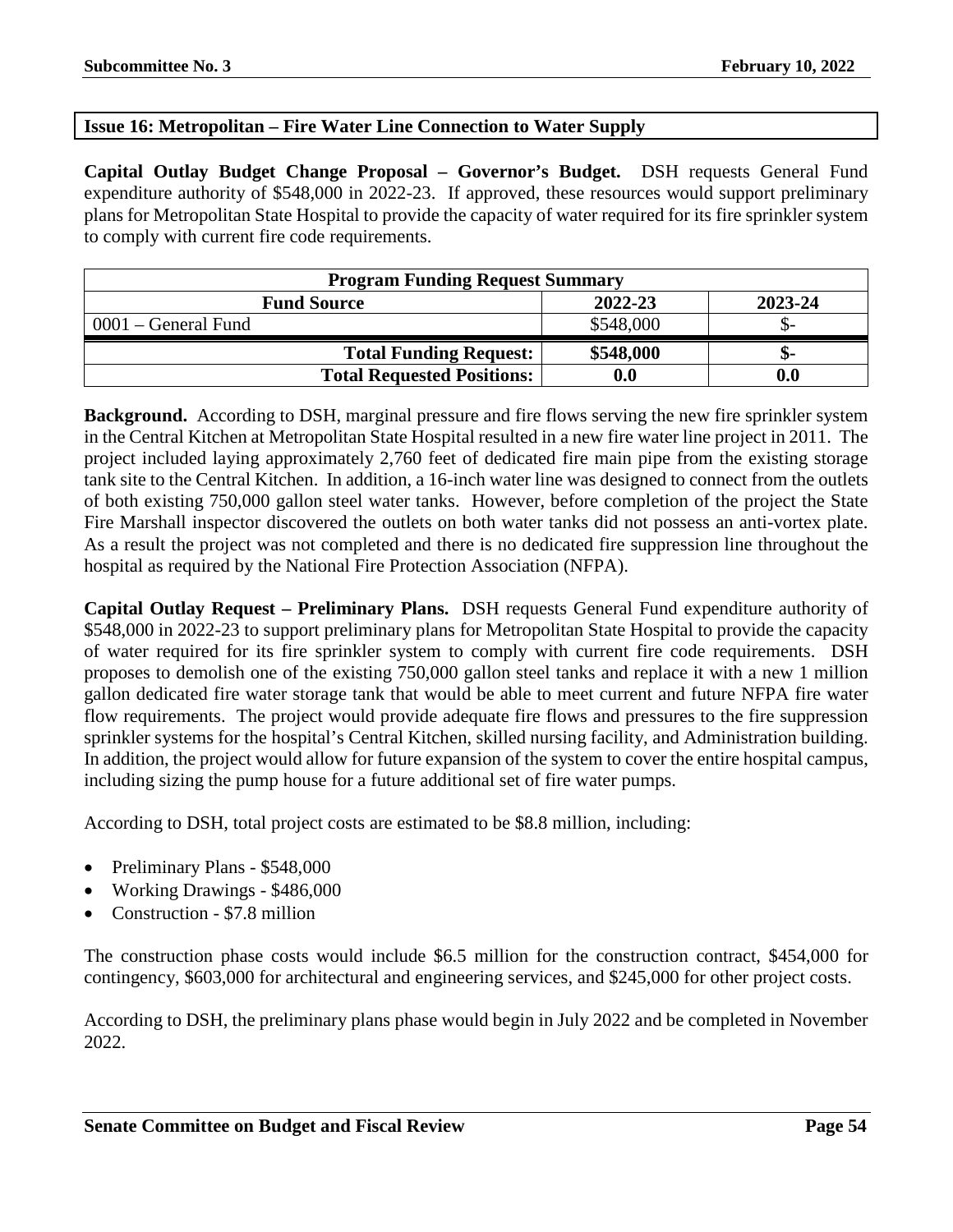**Subcommittee Staff Comment and Recommendation—Hold Open.** Subcommittee staff recommends holding this item open to allow continued discussions in advance of the May Revision.

**Questions.** The subcommittee has requested DSH to respond to the following: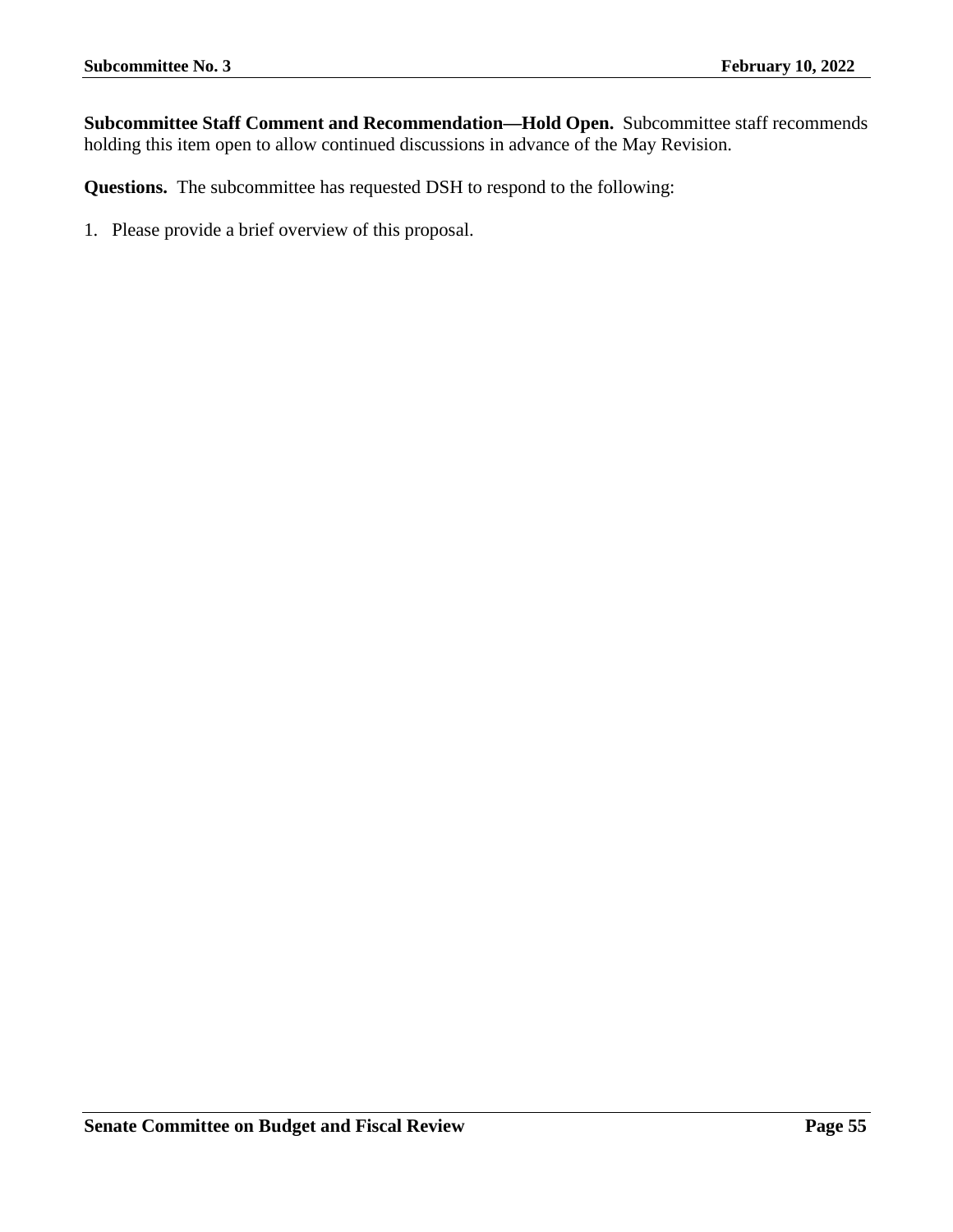# <span id="page-55-0"></span>**Issue 17: Atascadero – Potable Water Booster System**

**Capital Outlay Budget Change Proposal – Governor's Budget.** DSH requests General Fund expenditure authority of \$1.9 million in 2022-23. If approved, these resources would the construction phase of the continuing project to install a potable water booster pump system to improve the performance of the main water system at Atascadero State Hospital.

| <b>Program Funding Request Summary</b> |             |         |
|----------------------------------------|-------------|---------|
| <b>Fund Source</b>                     | 2022-23     | 2023-24 |
| $0001$ – General Fund                  | \$1,906,000 |         |
| <b>Total Funding Request:</b>          | \$1,906,000 |         |
| <b>Total Requested Positions:</b>      | 0.0         |         |

**Background.** According to DSH, Atascadero State Hospital's water supply is generated from five underground wells located on the northeast part of the campus. Each well station has a pump that sends water from the wells to an adjacent underground reservoir, from which it is pumped to a one million gallon storage tank on top of a hill. The storage tank then supplies water to the hospital by gravity feed. This gravity line supports the hospital's fire sprinkler system, as well as patient showers, kitchens, and bathrooms.

DSH reports when multiple users draw water, the hospital's main water pressure drops considerably. Water pressure during normal operations averages between 40 and 50 pounds per square inch (psi), which is below the necessary 60 psi required for normal facility operations. According to DSH, the reduced pressure could compromise the hospital's fire sprinkler system in the event of a fire.

**Capital Outlay Request – Construction.** DSH requests General Fund expenditure authority of \$1.9 million in 2022-23 for the construction phase of the continuing project to install a potable water booster pump system to improve the performance of the main water system at Atascadero State Hospital. According to DSH, the project would include installation of a booster pump station parallel to the existing main line. The pump station would consist of five pumps that would turn on when the inlet pressure drops. When the pressure rises to an acceptable level, the booster pump station would shut off and the existing gravity system would provide the required pressure to the buildings. A second in-line booster pump would also be installed parallel to the distribution line at the central plant feeding the water system to handle peak demand.

According to DSH, total project costs are estimated to be \$2.3 million, including:

- Preliminary Plans \$133,000
- Working Drawings \$229,000
- Construction \$1.9 million

The construction phase costs would include \$1.5 million for the construction contract, \$103,000 for contingency, \$180,000 for architectural and engineering services, and \$156,000 for other project costs.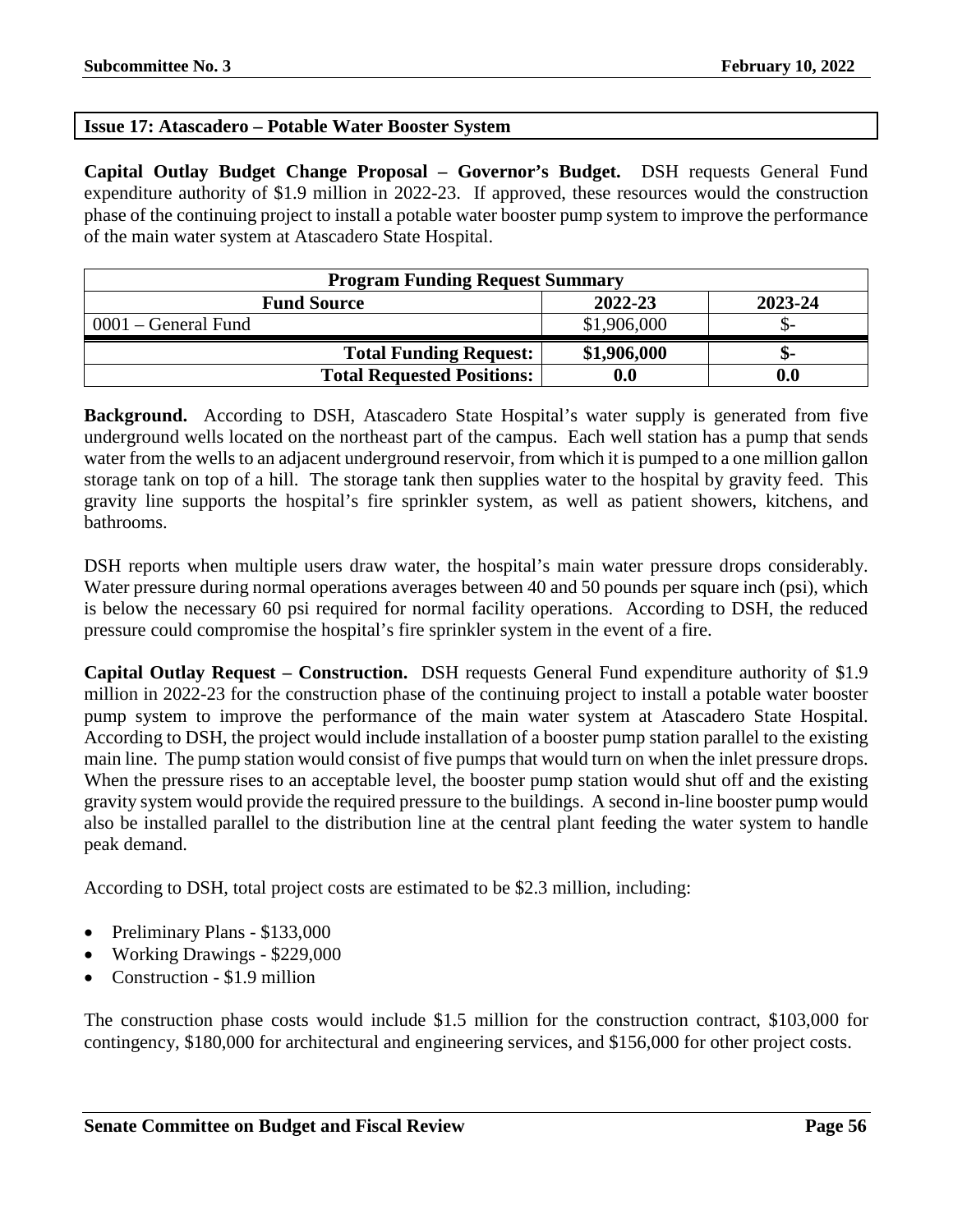**Subcommittee Staff Comment and Recommendation—Hold Open.** Subcommittee staff recommends holding this item open to allow continued discussions in advance of the May Revision.

**Questions.** The subcommittee has requested DSH to respond to the following: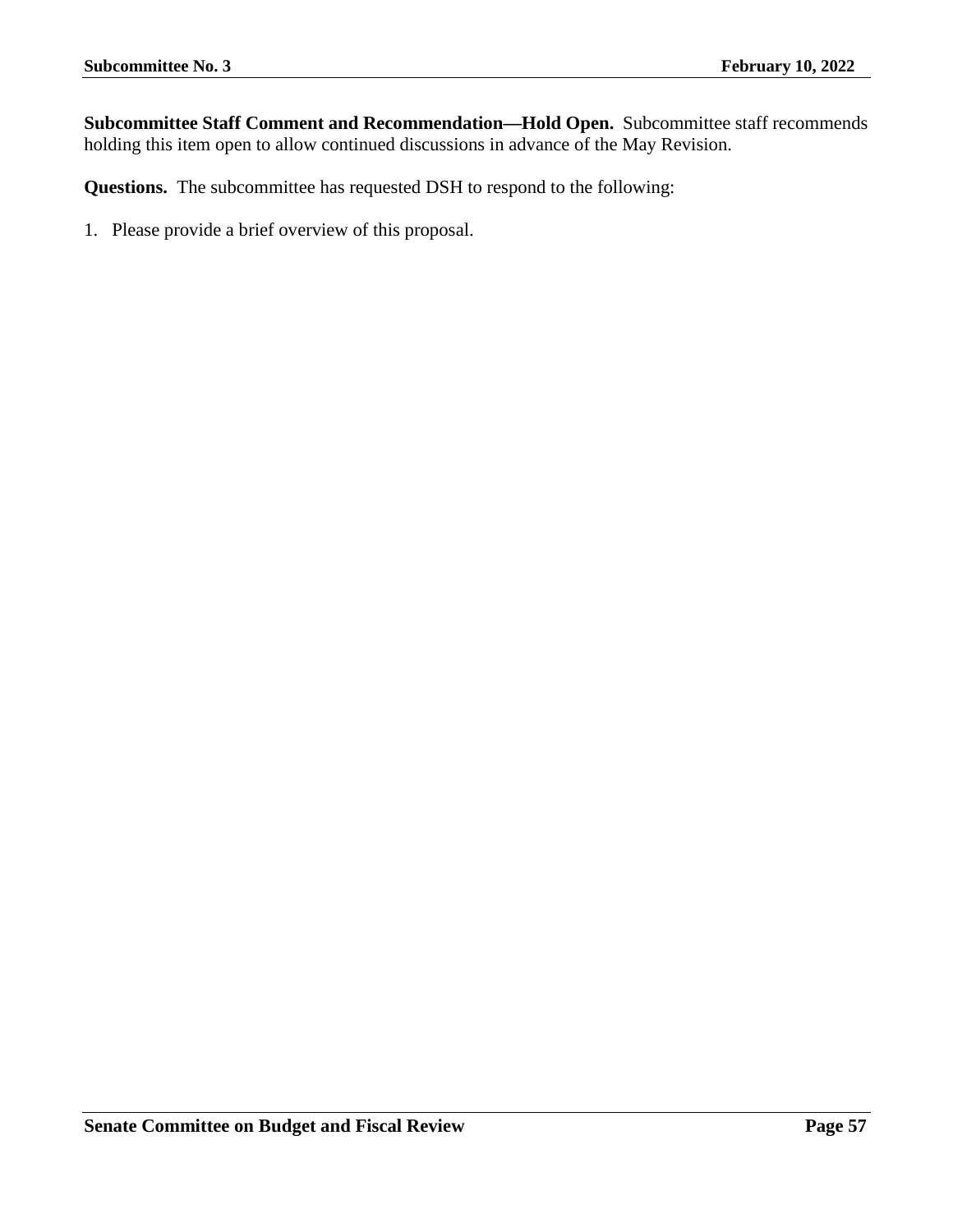# <span id="page-57-0"></span>**Issue 18: Patton – Fire Alarm System Upgrade - Reappropriation**

**Capital Outlay Budget Change Proposal – Governor's Budget.** DSH requests reappropriation of General Fund expenditure authority of \$9.4 million originally approved in the 2018 Budget Act. If approved, these resources would support the construction phase of a project to remove and replace fire alarm systems in four secured patient housing buildings and treatment areas at Patton State Hospital.

| <b>Program Funding Request Summary</b> |             |         |
|----------------------------------------|-------------|---------|
| <b>Fund Source</b>                     | 2022-23     | 2023-24 |
| $0001$ – General Fund                  | \$9,428,000 |         |
| <b>Total Funding Request:</b>          | \$9,428,000 | -ת.     |
| <b>Total Requested Positions:</b>      | 0.0         | 0.0     |

**Background.** According to DSH, the existing alarm systems at Patton State Hospital are not serviceable and have reached the end of their usable life. In addition, the Department of General Services reports the systems are not in compliance with regulatory requirements and industry standards including occupancy requirements (I-2 and I-3) set by the State Fire Marshal, National Fire Protection Association (NFPA) codes, and Underwriters Laboratory (UL) standards. The project would remove and replace alarm systems in four buildings at Patton that house the majority of patients and contain satellite kitchens, dining rooms, medical clinics, and dental clinics. The 2015 Budget Act authorized General Fund expenditure authority of \$731,000 for preliminary plans and the 2016 Budget Act authorized General Fund expenditure authority of \$554,000 for working drawings. The 2018 Budget Act included General Fund expenditure authority of \$9.4 million in 2018-19 to continue to the construction phase of the fire alarm replacement project at Patton. At the time of approval, DSH expected the project to proceed to bid in October 2018, the contract to be awarded in January 2019, and the project to be completed in December 2020. However, due to delays in the regulatory review process and impacts of the COVID-19 pandemic, DSH requests reappropriation of this funding to complete the construction phase of the project.

**Capital Outlay Request – Construction.** DSH requests reappropriation of General Fund expenditure authority of \$9.4 million originally approved in the 2018 Budget Act to support the construction phase of a project to remove and replace fire alarm systems in four secured patient housing buildings and treatment areas at Patton State Hospital.

According to DSH, total project costs are estimated to be \$10.7 million, including:

- Preliminary Plans \$731,000
- Working Drawings \$554,000
- Construction \$9.4 million

The construction phase costs would include \$6.6 million for the construction contract, \$463,000 for contingency, \$843,000 for architectural and engineering services, and \$1.5 million for other project costs.

According to DSH, construction would begin in March 2022 and be completed in August 2024.